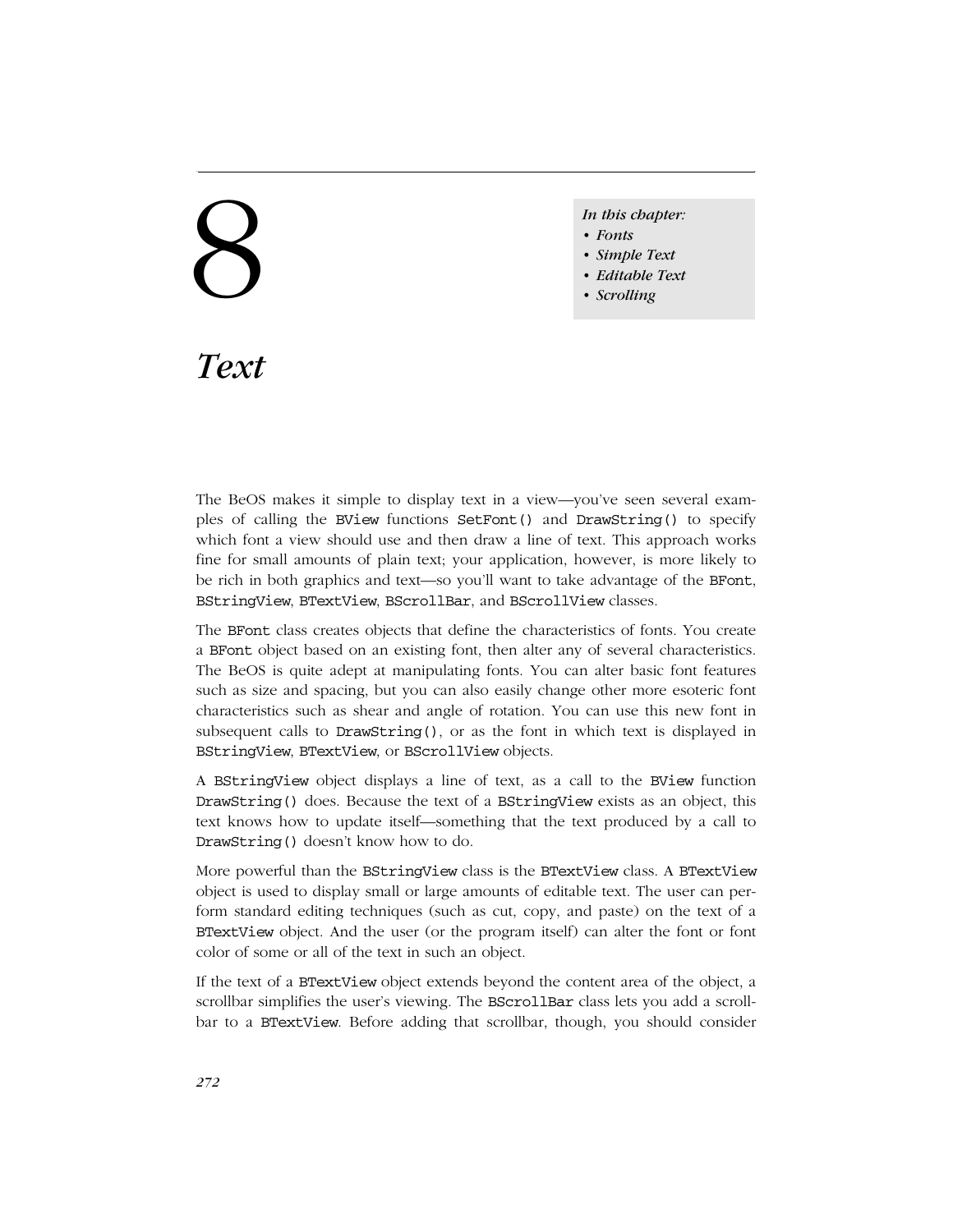creating a BScrollView object. As its name implies, such an object has built-in support for scrollbars. Create a BTextView object to hold the text, then create a BScrollView object that names the text view object as the scroll view's target. Or, if you'd like to scroll graphics rather than text, name a BView object as the target and then include a BPicture in that BView. While this chapter's focus is on text, it does close with an example adding scrollbars to a view that holds a picture.

# *Fonts*

In the BeOS API, the BFont class defines the characteristics of a font—its style, size, spacing, and so forth. While the BFont class has not been emphasized in prior chapters, it has been used throughout this book. Every BView object (and thus every BView-derived object) has a current font that affects text displayed in that view. In previous examples, the BView-derived MyDrawView class used its AttachedToWindow() function to call a couple of BView functions to adjust the view's font: SetFont() to set the font, and SetFontSize() to set the font's size:

```
void MyDrawView::AttachedToWindow()
{
    SetFont(be_bold_font);
    SetFontSize(24);
}
```
A view's current font is used in the display of characters drawn using the BView function DrawString(). Setting a view's font characteristics in the above fashion affects text produced by calls to DrawString() in each MyDrawView object.

The above snippet illustrates that the examples to this point have done little to alter the look of a font. Making more elaborate modifications is an easy task. Later in this chapter, you'll use some of the following techniques on text displayed in text view objects—editable text objects based on the BTextView class.

### *System Fonts*

When designing the interface for your application, you'll encounter instances where you want a consistent look in displayed text. For example, your application may have a number of windows that include instructional text. In such a case, you'll want the text to have the same look from window to window. To ensure that your application can easily do this, the BeOS defines three fonts guaranteed to exist and remain constant for the running of your application.

### *The three global system fonts*

The three constant fonts, or *global system fonts*, are BFont objects. When an application launches, these BFont objects are created, and three global pointers are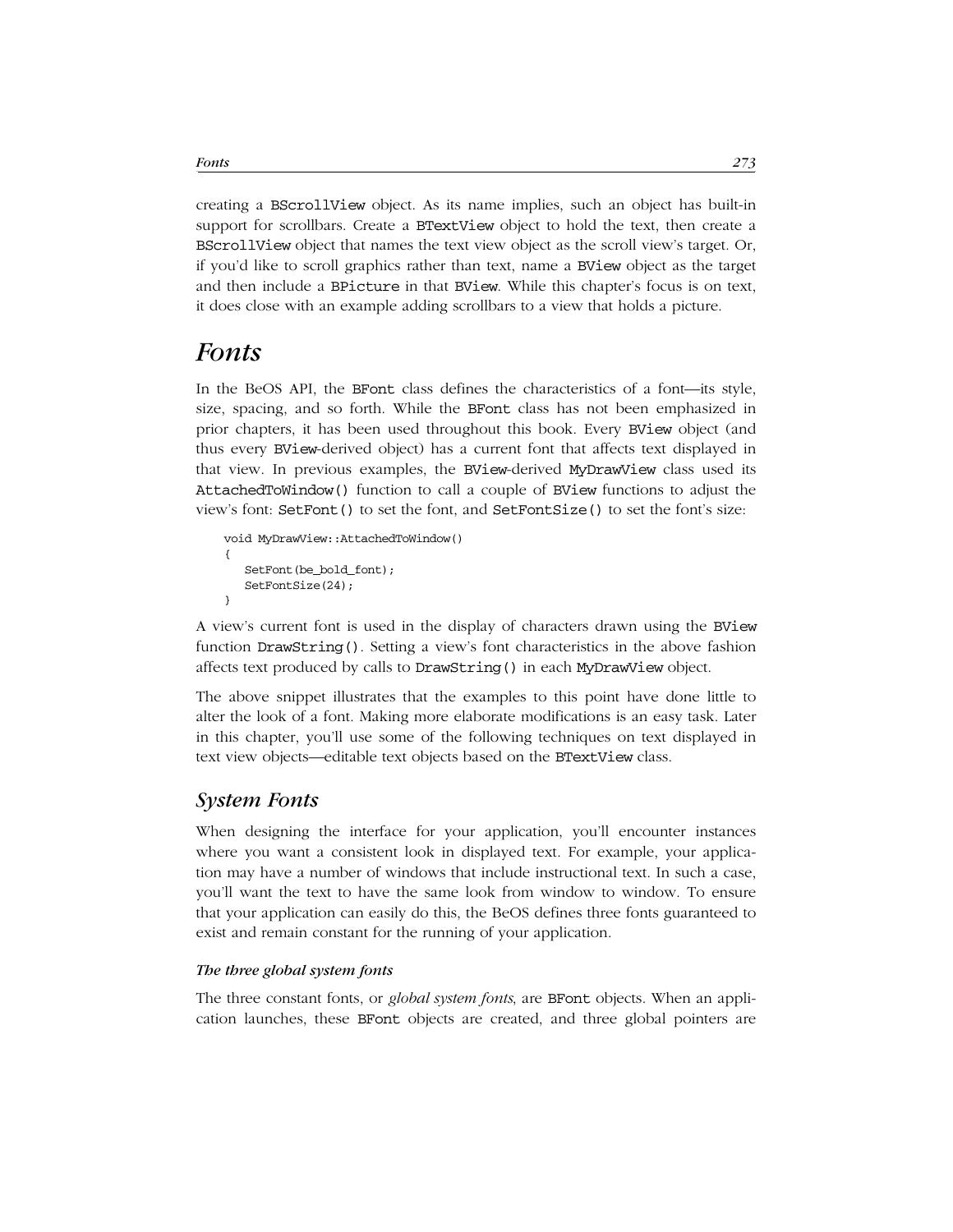assigned to reference them. Table 8-1 shows these global BFont objects. Figure 8-1 shows a window running on my machine; the figure includes a line of text written in each of the three system fonts.

*Table 8-1. Global Fonts and Their Usage*

| <b>BFont Global Pointer</b> | <b>Common Font Usage</b>                                                                                                      |
|-----------------------------|-------------------------------------------------------------------------------------------------------------------------------|
| be plain font               | Controls, such as checkboxes and buttons, have their labels dis-<br>played in this font. Menu items also appear in this font. |
| be bold font                | Window titles appear in this font.                                                                                            |
| be fixed font               | This font is used for proportional, fixed-width characters.                                                                   |

| My Hello                                 |  |
|------------------------------------------|--|
| This is the built-in BFont be_plain_font |  |
| This is the built-in BFont be bold font  |  |
| This is the built-in BFont be fixed font |  |
|                                          |  |

*Figure 8-1. An example of text produced from the three global fonts*

Contradictory as it sounds, the user can change the font that's used for any of the global system fonts. Figure 8-2 shows that the FontPanel preferences program lets the user pick a different plain, bold, or fixed font. This means that your application can't count on a global font pointer (such as be plain font) always representing the same font on all users' machines. You can, however, count on a global font pointer to always represent only a single font on any given user's machine—regardless of which font that is. So while you may not be able to anticipate what font the user will view when you make use of a global font pointer in your application, you are assured that the user will view the same font each time that global font pointer is used by your application.

### *Using a global system font*

You've already seen how to specify one of the global fonts as the font to be used by a particular view: just call the BView function SetFont() within one of the view's member functions. The AttachedToWindow() snippet that appears above provides an example. That method initializes all of the objects of a particular class to use the same font. In the above example, all MyDrawView objects will initially display text in the font referenced by be\_bold\_font. For a particular view to have its current font set to a different system font, have that view call SetFont() after the view has been created: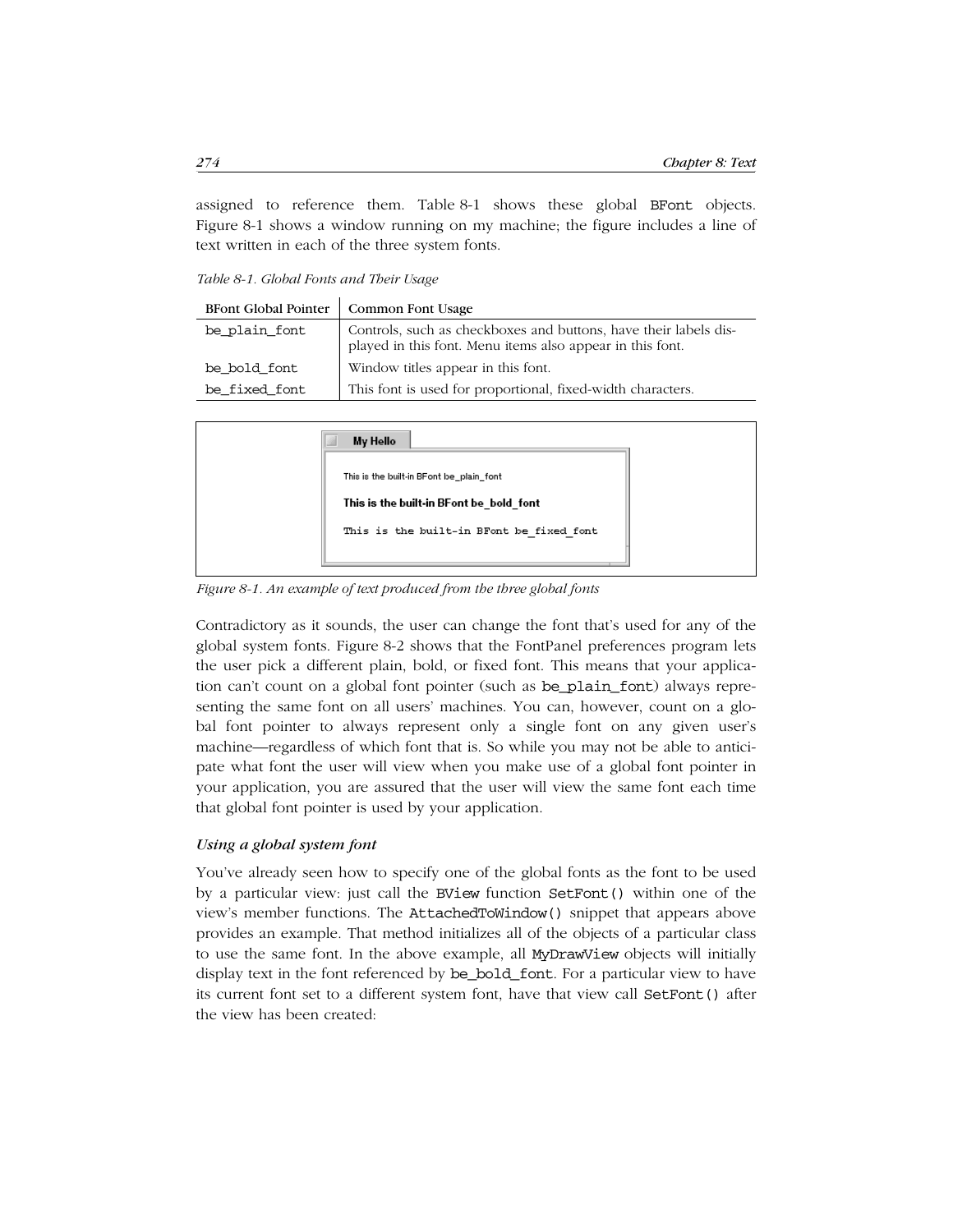*Fonts 275*

| Fonts                                                |                                          |
|------------------------------------------------------|------------------------------------------|
| Swis721 BT Roman<br>Plain font:<br>Size:<br>10       | Sample text                              |
| Swis721 BT Bold<br>Bold font:                        |                                          |
| Size:<br>12                                          | Sample text                              |
| Fixed font:<br>ProFontISOLatin1                      | ▷                                        |
| Courier 10 BT<br>Size:<br>12                         | √ Roman<br>Sample text<br>Italic<br>Bold |
| Screen Font Cache Size: 256 kB                       | <b>Bold Italic</b>                       |
| 64 kB                                                | 4096 kB                                  |
| ┖┻<br>Printing Font Cache Size: 256 kB<br>64 kB<br>A | 4096 kB                                  |
| Rescan folders                                       | Save Cache<br>Default<br>Done            |

*Figure 8-2. The FontPanel preferences application window*

```
MyDrawView *theDrawView;
```

```
theDrawView = new MyDrawView(frameRect, "MyDrawView");
theDrawView->SetFont(be_plain_font);
```
While a BeOS machine may have more than the three system fonts installed, your application shouldn't make any font-related assumptions. You can't be sure every user has a non-system font your application uses; some users may experience unpredictable results when running your application. If you want your program to display text that looks different from the global fonts (such as a very large font like 48 points), you can still use a global font to do so, as the next section illustrates.

> Your program shouldn't force the user to have a particular nonsystem font on his or her machine, but it can give the user the option of displaying text in a non-system font. Consider a word processor you're developing. The default font should be be\_plain\_ font. But your application could have a Font menu that allows for the display of text in any font on the user's computer. Querying the user's machine for available fonts is a topic covered in the BFont section of the Interface Kit chapter of the Be Book.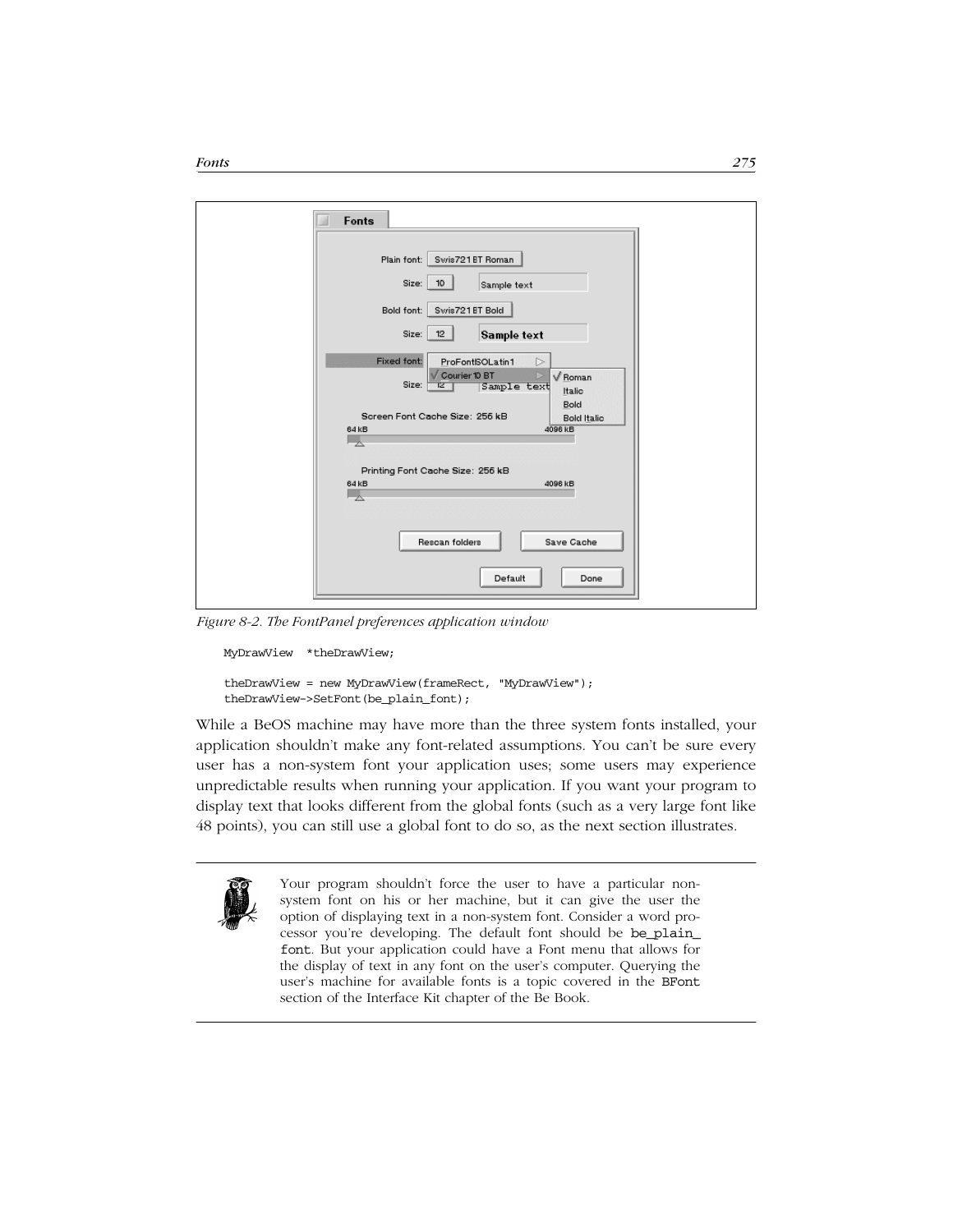### *Global fonts are not modifiable*

A global font is an object defined to be constant, so it can't be altered by an application. If a program could alter a global font, the look of text in other applications would be affected. Instead, programs work with copies of global fonts. While calling a BView function such as SetFontSize() may seem to be changing the size of a font, it's not. A call to SetFontSize() simply specifies the point size at which to display characters. The font itself isn't changed—the system simply calculates a new size for each character and displays text using these new sizes. Consider this snippet:

```
MyDrawView *drawView1;
MyDrawView *drawView2;
drawView1 = new MyDrawView(frameRect1, "MyDrawView1");
drawView1->SetFont(be_bold_font);
drawView1->SetFontSize(24);
drawView2 = new MyDrawView(frameRect2, "MyDrawView2");
drawView2->SetFont(be bold font);
drawView1->MoveTo(20.0, 20.0);
drawView1->DrawString("This will be bold, 24 point text");
drawView2->MoveTo(20.0, 20.0);
drawView2->DrawString("This will be bold, 12 point text");
```
This code specifies that the MyDrawView object drawView1 use the be\_bold\_ font in the display of characters. The code also sets this object to display these characters in a 24-point size. The second MyDrawView object, drawView2, also uses the be\_bold\_font. When drawing takes place in drawView1, it will be 24 points in size. A call to DrawString() from drawView2 doesn't result in 24-point text, though. That's because the call to SetFontSize() didn't alter the font be\_ bold\_font itself. Instead, it only marked the drawView2 object to use 24 points as the size of text it draws.

Making global fonts unmodifiable is a good thing, of course. Having a global font remain static means that from the time your application launches until the time it terminates, you can always rely on the font having the same look. Of course, there will be times when your application will want to display text in a look that varies from that provided by any of the three global fonts. That's the topic of the next section.

### *Altering Font Characteristics*

If you want to display text in a look that doesn't match one of the system fonts, and you want to be able to easily reuse this custom look, create your own BFont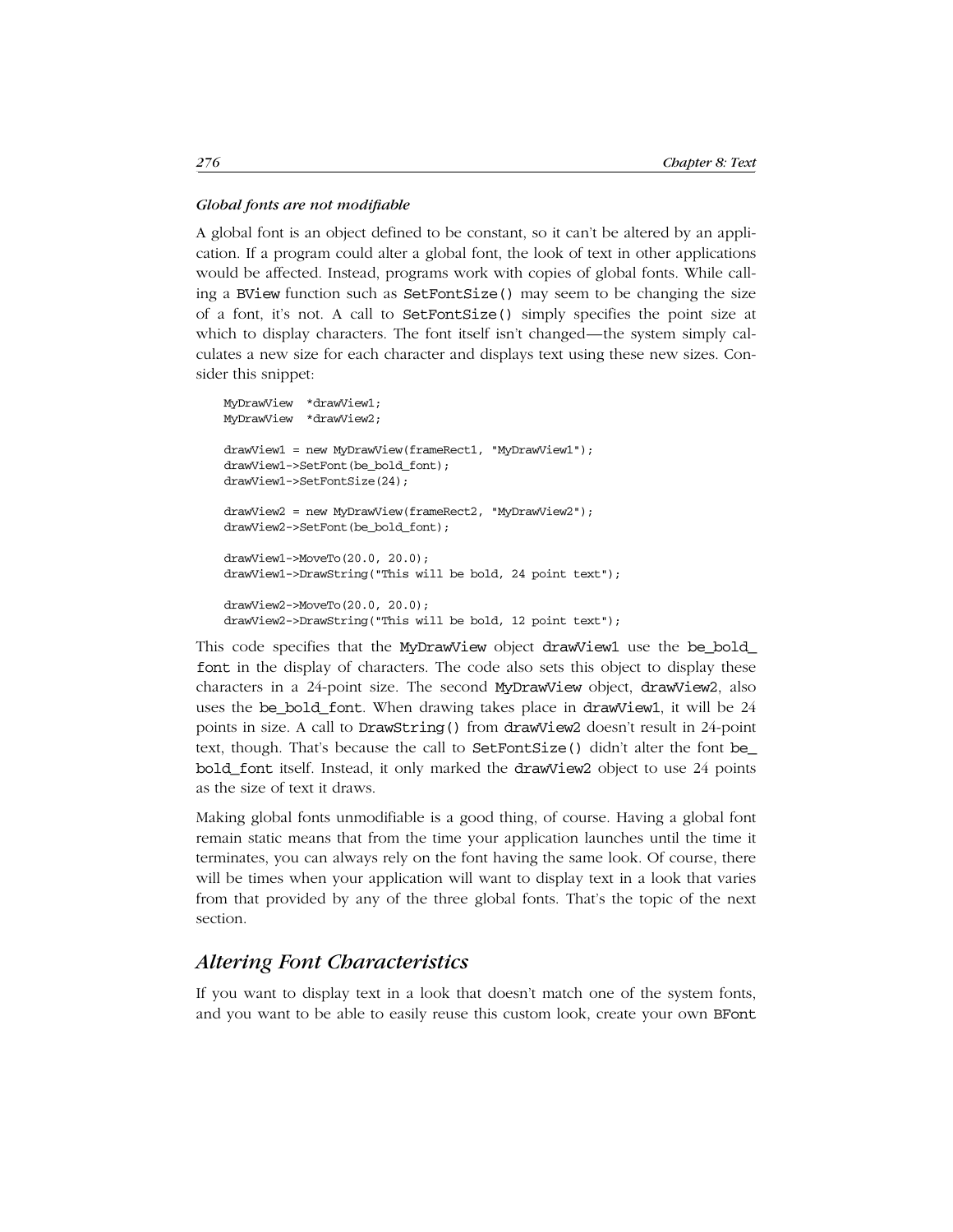object. Pass the BFont constructor one of the three global system fonts and the constructor will return a copy of it to your application:

```
BFont theFont(be_bold_font);
```
The BFont object theFont is a copy of the font referenced by be\_bold\_font, so theFont can be modified. To do that, invoke the BFont member function appropriate for the characteristic to change. For instance, to set the font's size, call SetSize():

```
theFont.SetSize(15.0);
```
A look at the BFont class declaration in the *Font.h* BeOS API header file hints at some of the other modifications you can make to a BFont object. Here's a partial listing of the BFont class:

```
class BFont {
   public:
               BFont();
               BFont(const BFont &font);
               BFont(const BFont *font);
      void SetFamilyAndStyle(const font_family family,
                                const font_style style);
     void SetFamilyAndStyle(uint32 code);
     void SetSize(float size);
     void SetShear(float shear);
      void SetRotation(float rotation);
     void SetSpacing(uint8 spacing);
       ...
      void GetFamilyAndStyle(font_family *family, font_style *style)
                  const;
      uint32 FamilyAndStyle() const;
      float Size() const;
     float Shear() const;
     float Rotation() const;
      uint8 Spacing() const;
      uint8 Encoding() const;
      uint16 Face() const;
       ...
      float StringWidth(const char *string) const;
 ...
}
```
For each member function that sets a font trait, there is a corresponding member function that returns the same trait. An examination of a few of these font characteristics provides a basis for understanding how fonts are manipulated.

### *Font size*

An example of setting a BFont object's point size was shown above. An example of determining the current point size of that same BFont object follows.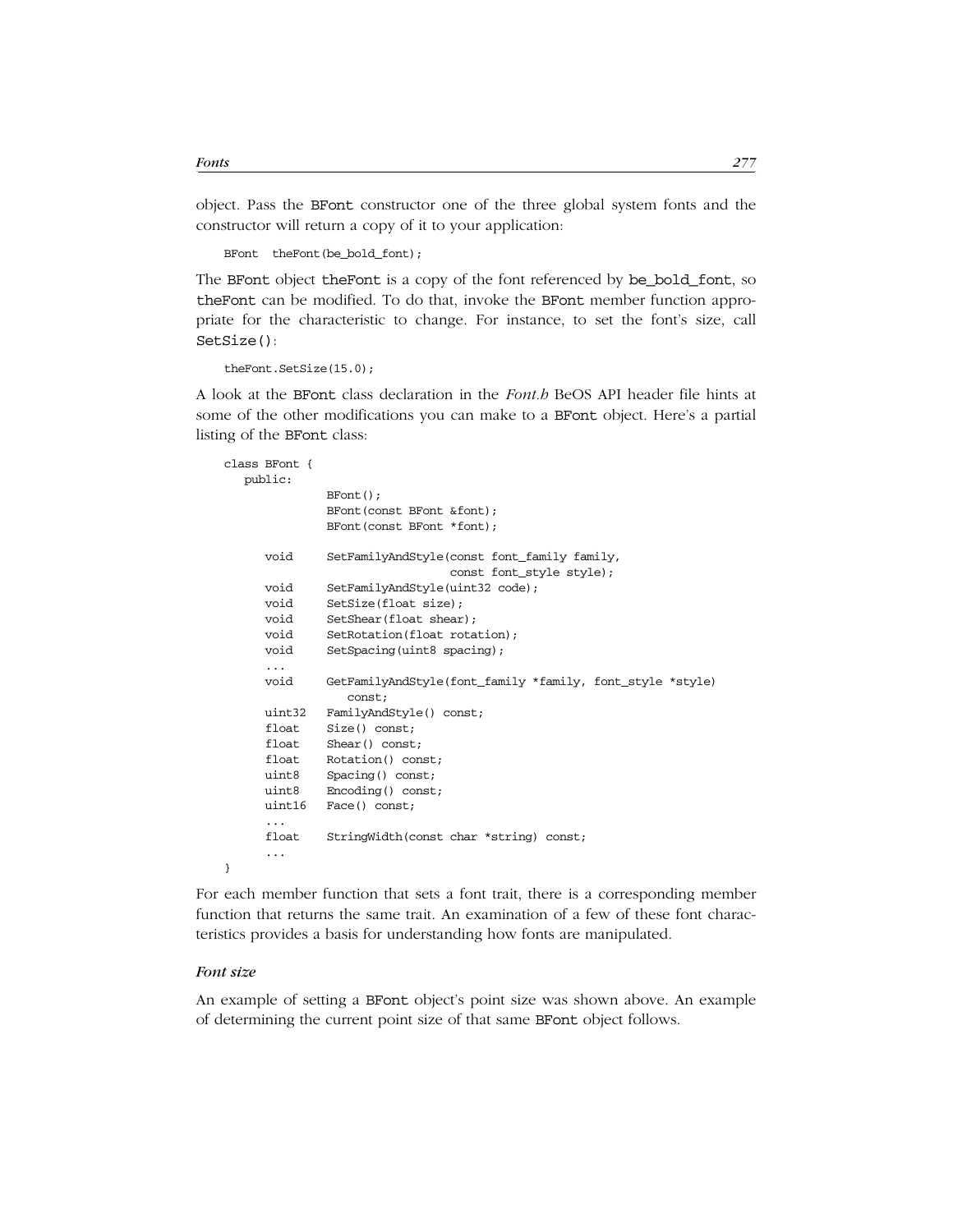float theSize;

the $Size = theFont.size()$ ;

You've already seen that in order for a view to make use of a font, that font needs to become the view's current font. The BView function SetFont() performs that task. Numerous examples have demonstrated this routine's use in setting a view's font to one of the global system fonts, but you can use SetFont() with any BFont object. Here, one view is having its font set to the global system font be\_ plain\_font, while another is having its font set to an application-defined BFont object:

```
BFont theFont(be_bold_font);
theFont.SetSize(20.0);
drawView1->SetFont(&theFont);
```
drawView2->SetFont(be\_plain\_font);

This snippet demonstrates how to replace whatever font a view is currently using with another font—the drawView1 view was making use of some font before the call to SetFont(). There will be times when you won't want to replace a view's font, but rather simply alter one or more of the traits of the view's current font. To do that, call the BView function GetFont() to first get a copy of the view's current font. Make the necessary changes to this copy, then call SetFont() to make it the view's new current font. Here, a view's current font has its size changed:

BFont theFont; theDrawView->GetFont(&theFont); theFont.SetSize(32.0); theDrawView->SetFont(&theFont);

### *Font shear*

A font's shear is the slope, or angle, at which the font's characters are drawn. Pass the BFont function SetShear() a value in degrees and the routine will use it to adjust the amount of slope characters have. The range of values SetShear() accepts is 45.0 to 135.0. As Figure 8-3 shows, this angle is relative to the baseline on which characters are drawn. You'll also note that the degrees are measured clockwise. A value of 45.0 produces the maximum slant to the left, while a value of 135.0 produces the maximum slant to the right. The following code generates the three strings shown in Figure 8-3:

```
BFont theFont(be_plain_font);
theFont.SetSize(24.0);
theFont.SetShear(45.0);
theView->SetFont(&theFont);
theView->MovePenTo(110.0, 60.0);
```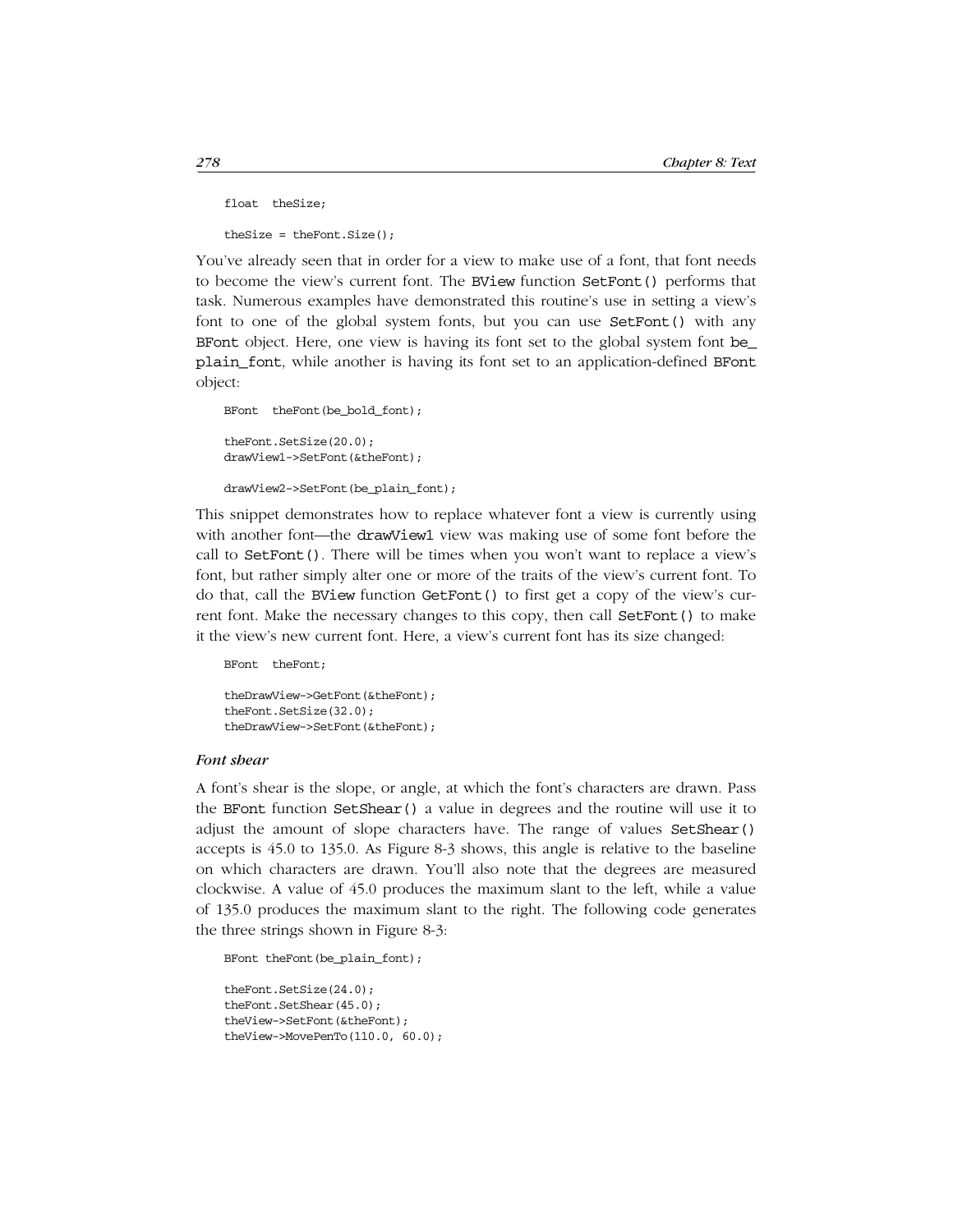```
theView->DrawString("Shear 45");
```

```
theFont.SetShear(90.0);
theView->SetFont(&theFont);
theView->MovePenTo(110.0, 140.0);
theView->DrawString("Shear 90");
```

```
theFont.SetShear(135.0);
theView->SetFont(&theFont);
theView->MovePenTo(110.0, 220.0);
theView->DrawString("Shear 135");
```


*Figure 8-3. Output of text when the font's shear is varied*

### *Font rotation*

The SetRotation() function in the BFont class makes it easy to draw text that's rotated to any degree. Pass SetRotation() a value in degrees, and subsequent text drawn to the view will be rotated. The degrees indicate how much the baseline on which text is drawn should be rotated. Figure 8-4 shows that the angle is relative to the original, horizontal baseline. Degrees are measured clockwise: a positive rotation means that subsequent text will be drawn at an angle upward, while a negative rotation means that text will be drawn at an angle downward. This next snippet produces the text shown in the window in Figure 8-4:

```
BFont theFont(be_plain_font);
```

```
theFont.SetSize(24.0);
theFont.SetRotation(45.0);
theView->SetFont(&theFont);
theView->MovePenTo(70.0, 110.0);
theView->DrawString("Rotate 45");
```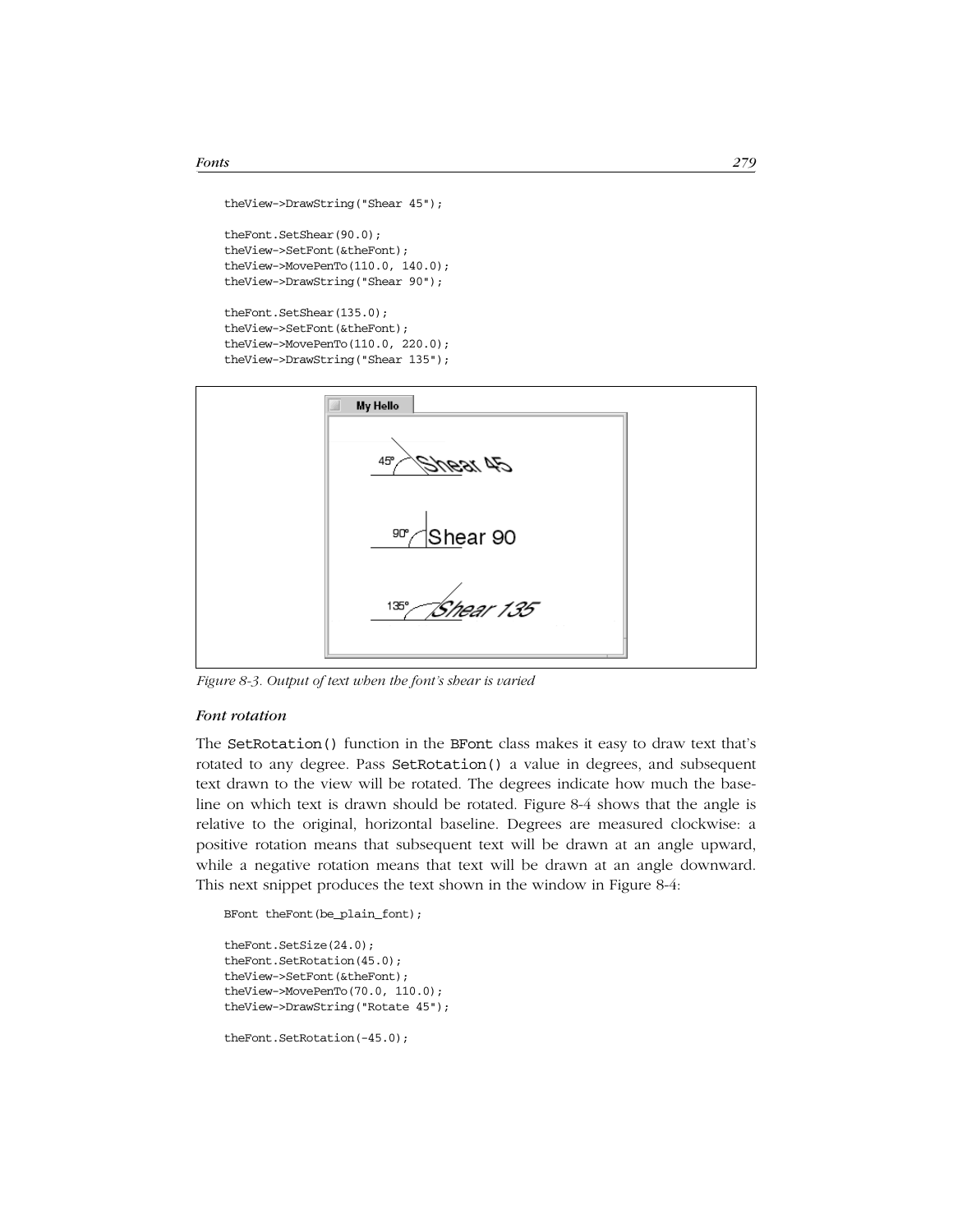```
theView->SetFont(&theFont);
theView->MovePenTo(190.0, 110.0);
theView->DrawString("Rotate -45");
```


*Figure 8-4. Output of text when the font's rotation is varied*

# *Fonts Example Project*

The FontSetting project demonstrates how to create BFont objects and use them as a view's current font. As Figure 8-5 shows, this example also demonstrates how to set the angle at which text is drawn, as well as how to rotate text.

| <b>My Hello</b>              |  |
|------------------------------|--|
| 18 point plain font          |  |
| 18 point bold font           |  |
| 18 point fixed font          |  |
| 18 point 60 shear fixed font |  |
| totateg                      |  |

*Figure 8-5. The FontSetting example program's window*

I won't need a sophisticated program to show off a few of the things that can be done with fonts; a single menuless window will do. The FontSetting project's MyHelloWindow class has only one data member: the familiar drawing view fMyView. The MyDrawView class has no data members. Both the MyDrawView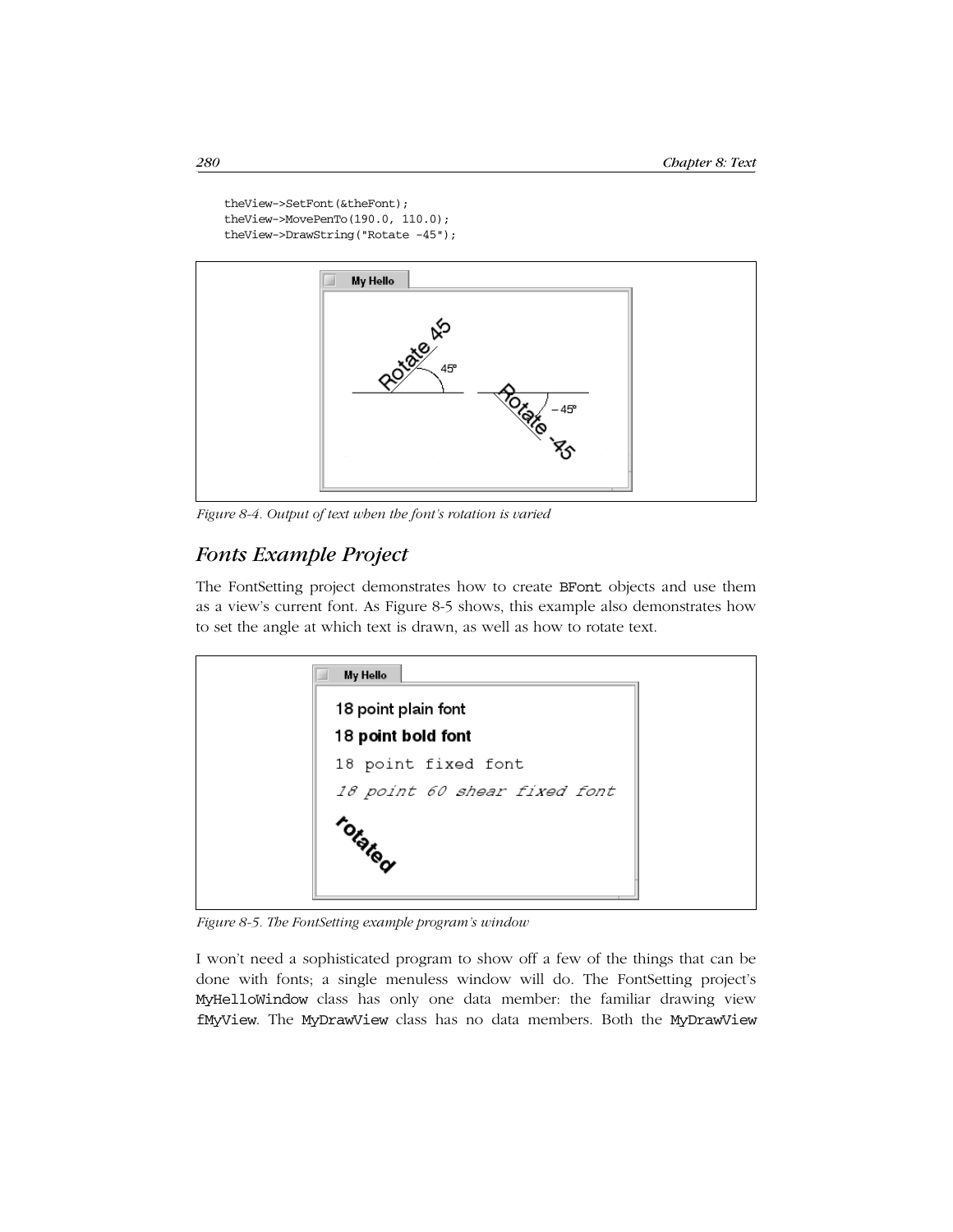constructor and the MyDrawView function AttachedToWindow() are empty. The only noteworthy function is the MyDrawView routine Draw(), shown here:

```
void MyDrawView::Draw(BRect)
{
  SetFont(be_plain_font);
   SetFontSize(18);
  MovePenTo(20, 30);
   DrawString("18 point plain font");
   SetFont(be_bold_font);
   SetFontSize(18);
  MovePenTo(20, 60);
   DrawString("18 point bold font");
   SetFont(be_fixed_font);
   SetFontSize(18);
  MovePenTo(20, 90);
   DrawString("18 point fixed font");
   BFont font;
   GetFont(&font);
    font.SetShear(120.0);
    SetFont(&font);
  MovePenTo(20, 120);
   DrawString("18 point 60 shear fixed font");
    SetFont(be_bold_font);
  GetFont(&font);
    font.SetSize(24.0);
    font.SetRotation(-45.0);
   SetFont(&font);
  MovePenTo(20, 150);
    DrawString("rotated");
}
```
The code in Draw() falls into five sections, each section ending with a call to DrawString(). Each of the first three sections:

- Sets the view's font to one of the three system fonts
- Sets the view to draw text in 18-point size
- Moves the pen to the starting location for drawing
- Draws a string

To draw each of the first three lines of text in 18-point size, note that after each call to SetFont(), SetFontSize() needs to be called. That's because a call to SetFont() uses all of the characteristics of the passed-in font. Thus, the second call to SetFont()—the call that sets the drawing view to draw in be\_bold\_ font—sets the view to draw text in whatever point size the user defines for the be\_bold\_font (defined for the bold font in the FontPanel preferences window).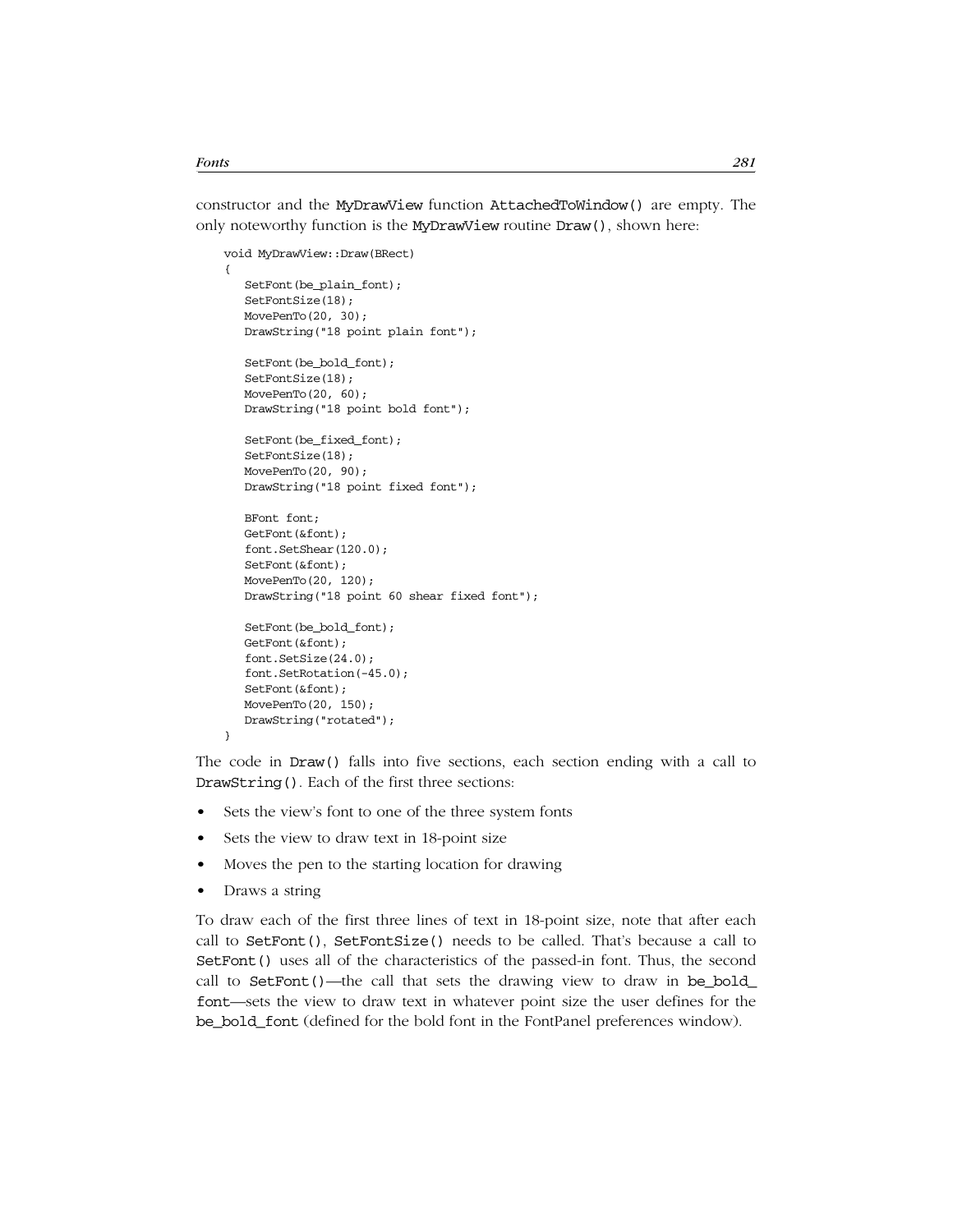The fourth code section demonstrates how to change one aspect of a view's current font without affecting the font's other attributes. A call to GetFont() returns a copy of the view's current font. A call to the BFont function SetShear() alters the shear of the font. A call to SetFont() then establishes this font as the view's new current font.

The final section of code provides a second example of changing some characteristics of a view's current font without overwriting all of its traits. Here the view's font is set to be\_bold\_font, a copy is retrieved, and the size and rotation of the copied font are changed. This new font is then used as the view's current font before drawing the string "rotated."

# *Simple Text*

Throughout this book you've seen that you can draw a string in any view by invoking the BView's DrawString() function. DrawString() is a handy routine because it's easy to use—just call MovePenTo() or MovePenBy() to establish the starting point for a string, then pass DrawString() the text to draw. Drawing text with DrawString() has one distinct shortcoming, though. Unless the call is made from within the view's Draw() function, the text drawn by DrawString() won't automatically be updated properly whenever all or part of the text comes back into view after being obscured. A call to DrawString() simply draws text—it doesn't create a permanent association between the text and the view, and it doesn't create any kind of string object with the power to update itself. The BStringView class exists to overcome these deficiencies.

A BStringView object draws a single line of text, just as DrawString() does. Unlike the DrawString() text, however, the BStringView object's text automatically gets updated whenever necessary. While the text displayed by the BStringView object can be changed during runtime (see the "Setting the text in a string" section ahead), it isn't user-editable. It also doesn't word-wrap, and it can't be scrolled. That makes a BStringView object ideal for creating simple, static text such as that used for a label, but undesirable for displaying large amounts of text or user-editable text. For working with more sophisticated text objects, refer to the description of the BTextView class in this chapter's "Editable Text" section.

### *The BStringView Class*

Create a BStringView object by invoking the BStringView constructor. The BStringView class is derived from the BView class. In creating a new string view object, the BStringView constructor passes all but its text parameter on to the BView constructor:

```
BStringView(BRect frame,
             const char *name,
```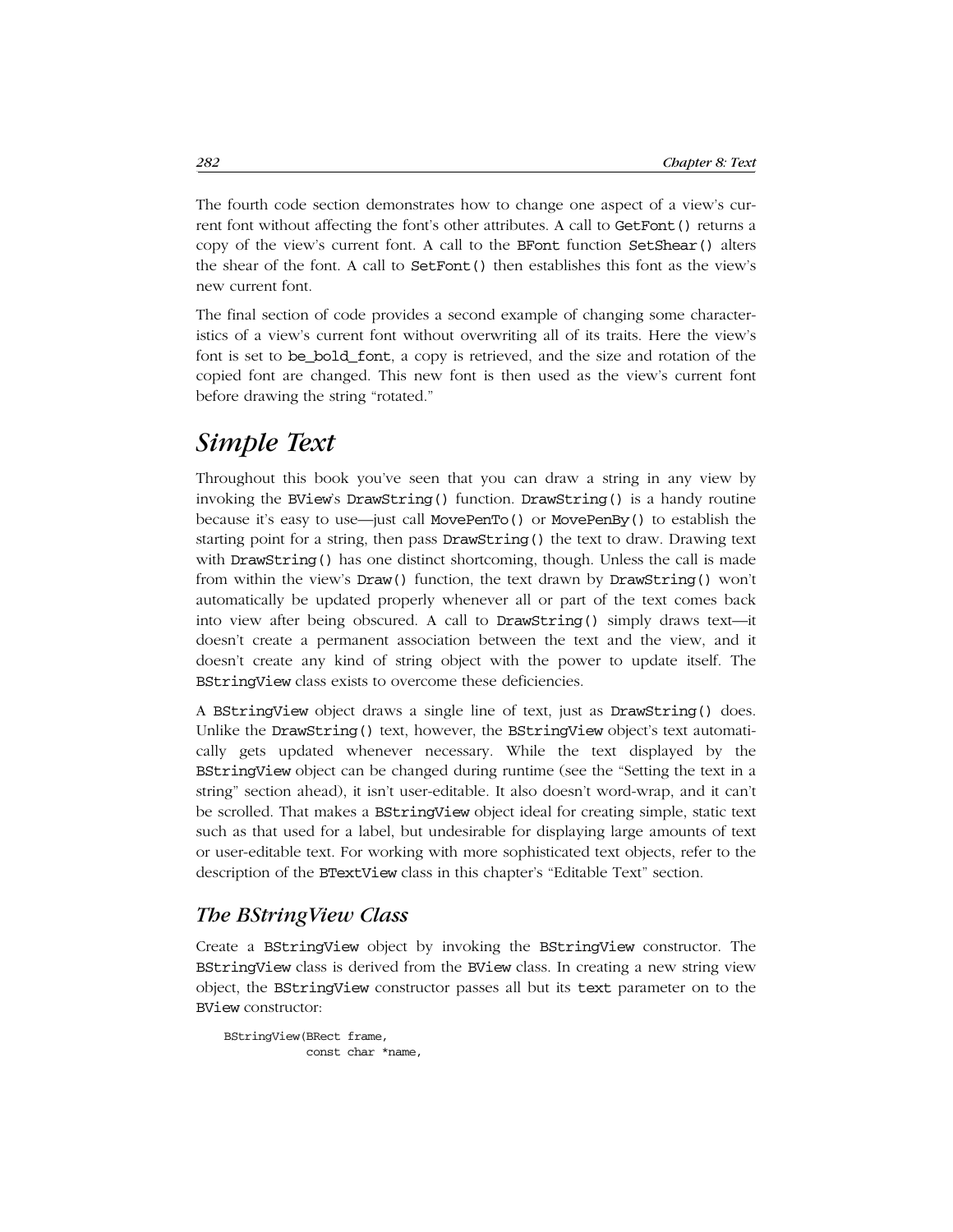```
 const char *text,
uint32 resizingMode = B_FOLLOW_LEFT | B_FOLLOW_TOP,
 uint32 flags = B_WILL_DRAW)
```
The frame parameter is a rectangle that defines the boundaries of the view. The text displayed by the BStringView object won't word wrap within this rectangle, so it must have a width sufficient to display the entire string. The name parameter defines a name by which the view can be identified at any time. The resizingMode parameter specifies the behavior of the view in response to a change in the size of the string view's parent view. The flags parameter is a mask consisting of one or more Be-defined constants that determine the kinds of notifications the view is to respond to.

The text parameter establishes the text initially displayed by the BStringView object. The text can be passed between quotes or, as shown below, a variable of type const char  $*$  can be used as the text argument. After creating the string view object, call AddChild() to add the new object to a parent view:

```
BStringView *theString;
BRect stringFrame(10.0, 10.0, 250.0, 30.0);
const char *theText = "This string will be automatically updated";
theString = new BStringView(stringFrame, "MyString", theText);
AddChild(theString);
```
For simplicity, this snippet hardcodes the string view's boundary. Alternatively, you could rely on the StringWidth() function to determine the pixel width of the string and then use that value in determining the coordinates of the view rectangle. In Chapter 7, *Menus*, this routine was introduced and discussed as a BView member function. Here you see that the BFont class also includes such a function. By default, a new BStringView object uses the be\_plain\_font (which is a global BFont object), so that's the object to use when invoking StringWidth(). Here, I've modified the preceding snippet to use this technique:

```
#define FRAME_LEFT 10.0
BStringView *theString;
BRect stringFrame;
const char *theText = "This string will be automatically updated";
float textWidth;
textWidth = be_plain_font->StringWidth(theText);
stringFrame.Set(FRAME_LEFT, 10.0, FRAME_LEFT + textWidth, 30.0);
theString = new BStringView(stringFrame, "MyString", theText);
AddChild(theString);
```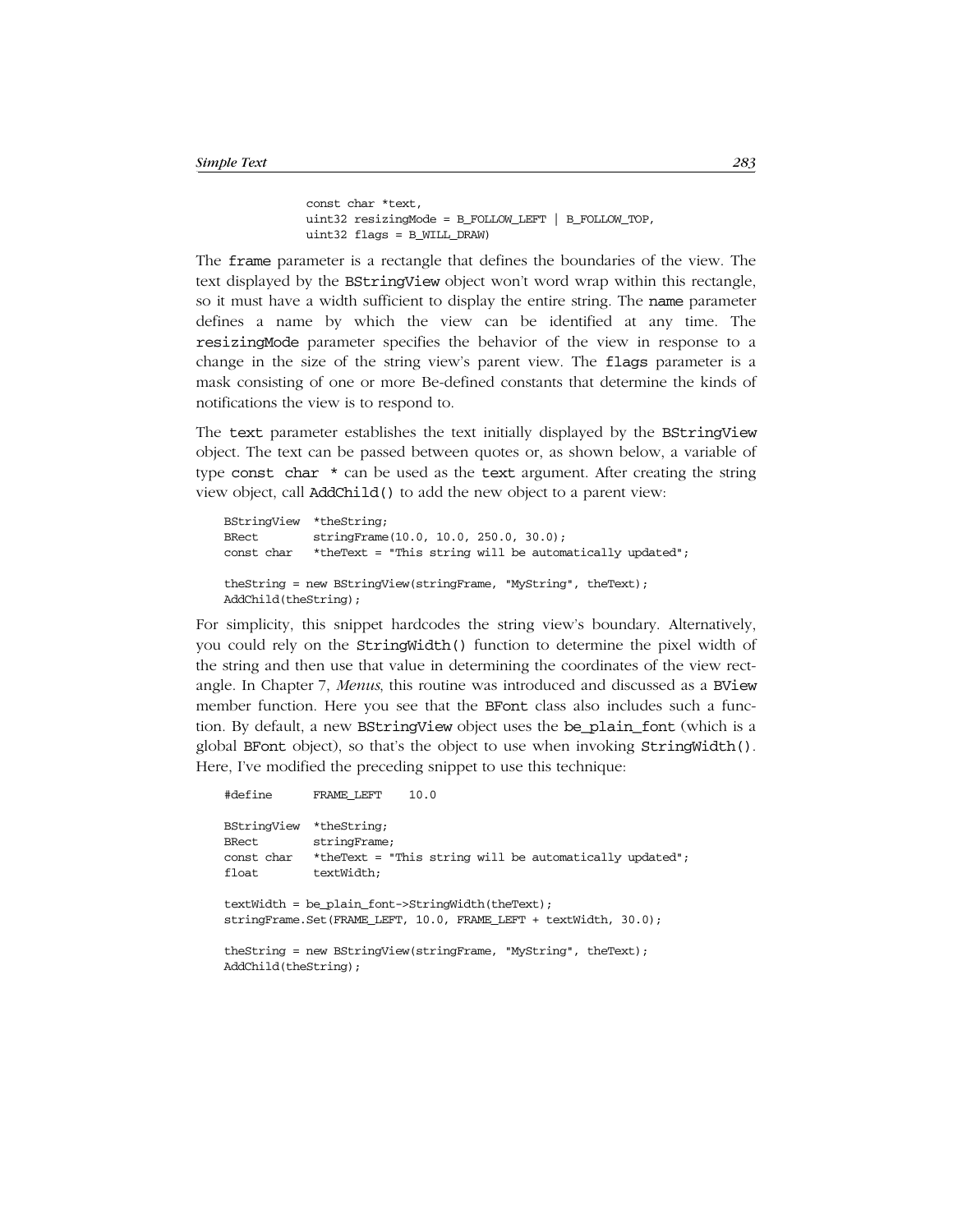### *Manipulating the Text in a String*

Once a string view object is created, its text can be altered using a variety of BStringView member functions.

### *Setting the text in a string*

The text of a BStringView object isn't directly editable by the user, but the program can change it. To do that, invoke the BStringView function SetText(), passing the new text as the only parameter. In the following snippet, the text of the string view object created in the previous snippet is changed from "This string will be automatically updated" to "Here's the new text":

theString->SetText("Here's the new text");

To obtain the current text of a string view object, call the BStringView member function Text():

```
const char *stringViewText;
stringViewText = theString->Text();
```
### *Aligning text in a string*

By default, the text of a BStringView object begins at the left border of the object's frame rectangle. You can alter this behavior by invoking the BStringView member function SetAlignment(). This routine accepts one of three Be-defined alignment constants: B\_ALIGN\_LEFT, B\_ALIGN\_RIGHT, or B\_ALIGN\_CENTER. Here the left-aligned default characteristic of the text of the BStringView object theString is altered such that it is now right-aligned:

```
theString->SetAlignment(B_ALIGN_RIGHT);
```
You can obtain the current alignment of a BStringView object's text by invoking the BStringView function Alignment(). This routine returns a value of type alignment. Unsurprisingly, the constants B\_ALIGN\_LEFT, B\_ALIGN\_RIGHT, and B\_ALIGN\_CENTER are of this type, so you can compare the returned value to one or more of these constants. Here, the alignment of the text in a BStringView object is checked to see if it is currently centered:

```
alignment theAlignment;
theAlignment = theString->Alignment();
if (theAlignment == B_ALIGN_CENTER)
   // you're working with text that is centered
```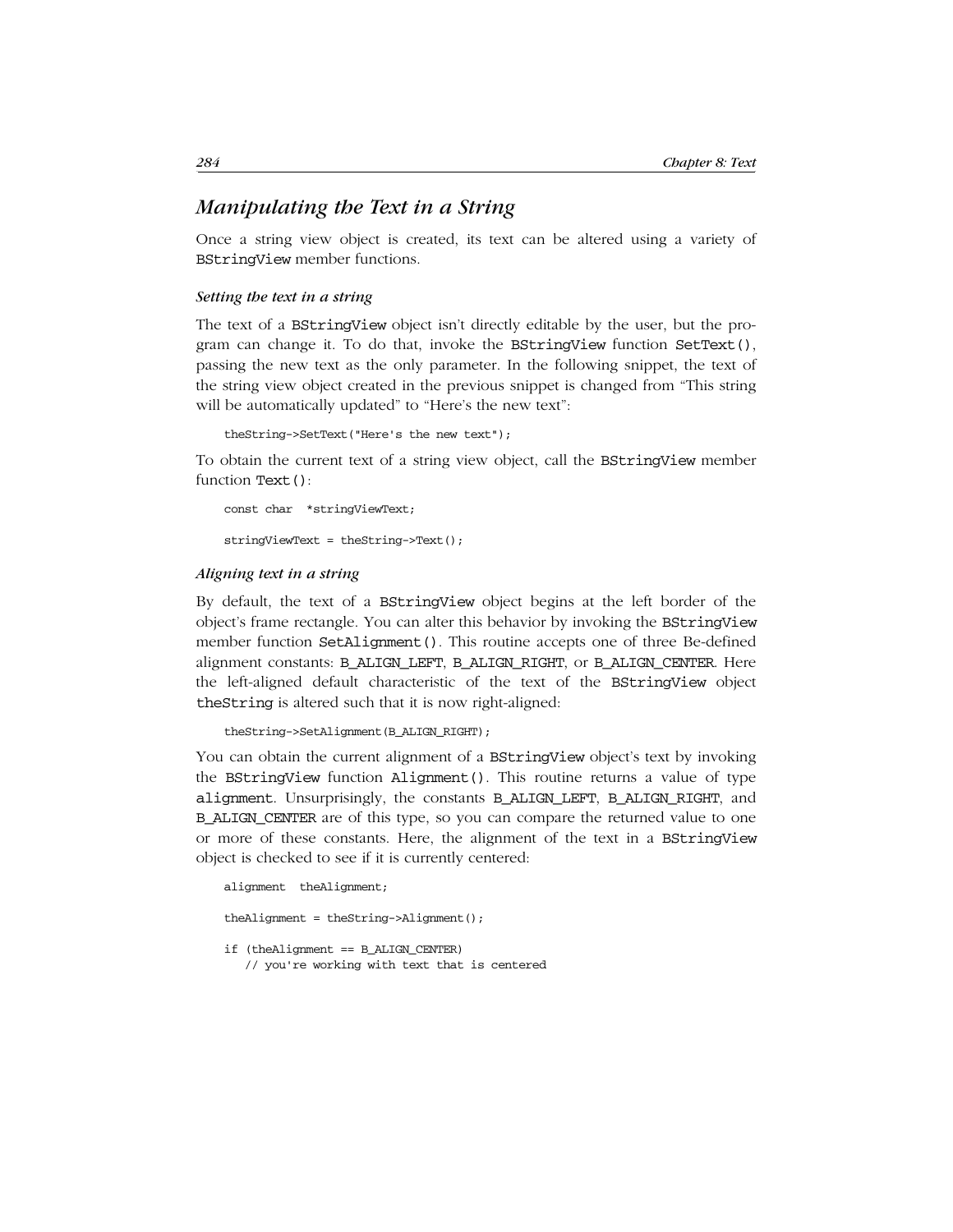### *Changing the look of the text in the string*

A new BStringView object's text is displayed in black and in the system plain font. A BStringView object is a BView object, so BView member functions such as SetHighColor(), SetFont(), and SetFontSize() can be invoked to change the characteristics of a string view object's text. Here, the color of the text of a BStringView object is changed from black to red by altering the string view's high color. The text's font and size are changed as well:

```
rgb\_color = {255, 0, 0, 255};theString->SetHighColor(redColor);
theString->SetFont(be_bold_font);
theString->SetFontSize(18);
```
You can make more sophisticated changes to the look of the text displayed in a BStringView object by creating a BFont object, modifying any of the font's characteristics (using the techniques shown in this chapter's "Fonts" section), and then using that font as the BStringView object's font. Here, the font currently used by a string view object is retrieved, its shear changed, and the altered font is again used as the string view object's font:

BFont theFont;

```
theString->GetFont(&theFont);
theFont.SetShear(100.0);
theString->SetFont(&theFont);
```
### *String View Example Project*

The StringView project produces the window shown in Figure 8-6. The "Here's the new text" string is a BStringView object, so the text is automatically redrawn after the user obscures the window and then reveals it again. The Text menu holds a single item named Test that, when selected, does nothing more than generate a system beep. Subsequent examples in this chapter add to this menu.



*Figure 8-6. The StringView example program's window*

The BStringView object will be added to the window's main view—the window's one MyDrawView object. To make it easy for you to manipulate the string later in the program, I keep track of the string by making it a data member in the MyDrawView class.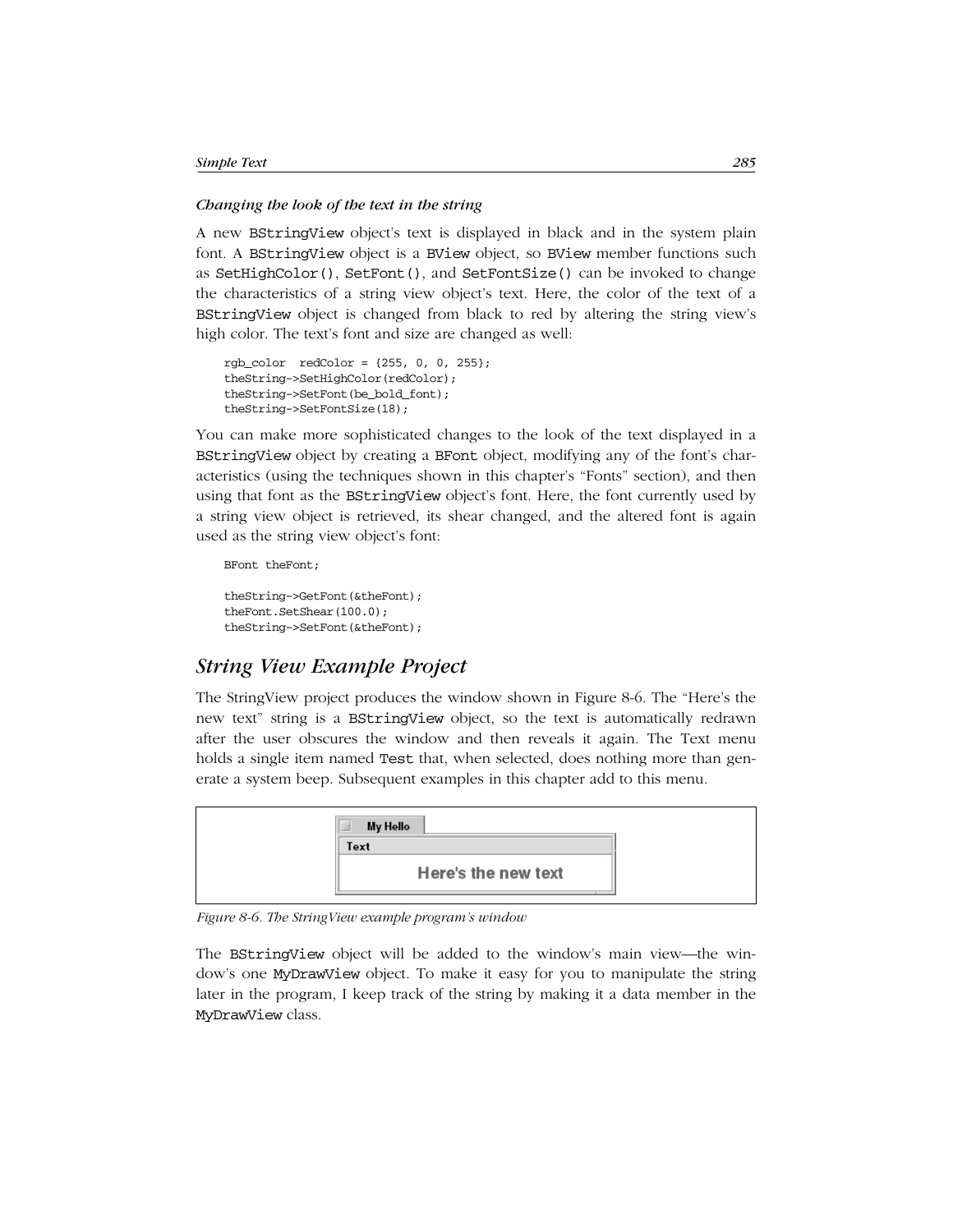```
class MyDrawView : public BView {
   public:
                      MyDrawView(BRect frame, char *name);
     virtual void AttachedToWindow();
     virtual void Draw(BRect updateRect);
    private:
      BStringView *fString;
};
```
The BStringView object's frame rectangle has a left boundary of 10 pixels. The BStringView object's parent view is the window's fMyView view. The width of the MyDrawView fMyView is the same as the window, so the default state for the BStringView text has the text starting 10 pixels from the left edge of the window. Figure 8-6 makes it clear that this isn't the starting point of the text. A call to SetAlignment() is responsible for this discrepancy—the string view object's text has been changed to right-aligned. The text's look has been changed from its default state by calling the BView functions SetFont() and SetFontSize(). You can't tell from Figure 8-6 that the text appears in red rather than black. It's a call to SetHighColor() that makes this color change happen. Here's the StringView project's MyDrawView constructor, which shows all the pertinent code:

```
MyDrawView::MyDrawView(BRect rect, char *name)
     : BView(rect, name, B_FOLLOW_ALL, B_WILL_DRAW)
{
    BRect stringFrame(10.0, 10.0, 250.0, 30.0);
    fString = new BStringView(stringFrame, "MyString",
                             "This string will be automatically updated");
    AddChild(fString);
    fString->SetText("Here's the new text");
    fString->SetAlignment(B_ALIGN_RIGHT);
    rgb_color redColor = {255, 0, 0, 255};
    fString->SetHighColor(redColor);
    fString->SetFont(be_bold_font);
    fString->SetFontSize(18);
}
```
# *Editable Text*

A BStringView object is ideal for displaying a small amount of uneditable text. When your application needs to display a larger amount of text that is usereditable, though, it's time to switch to a BTextView object. A BTextView object automatically implements keyboard editing, and makes it easy to add menu edit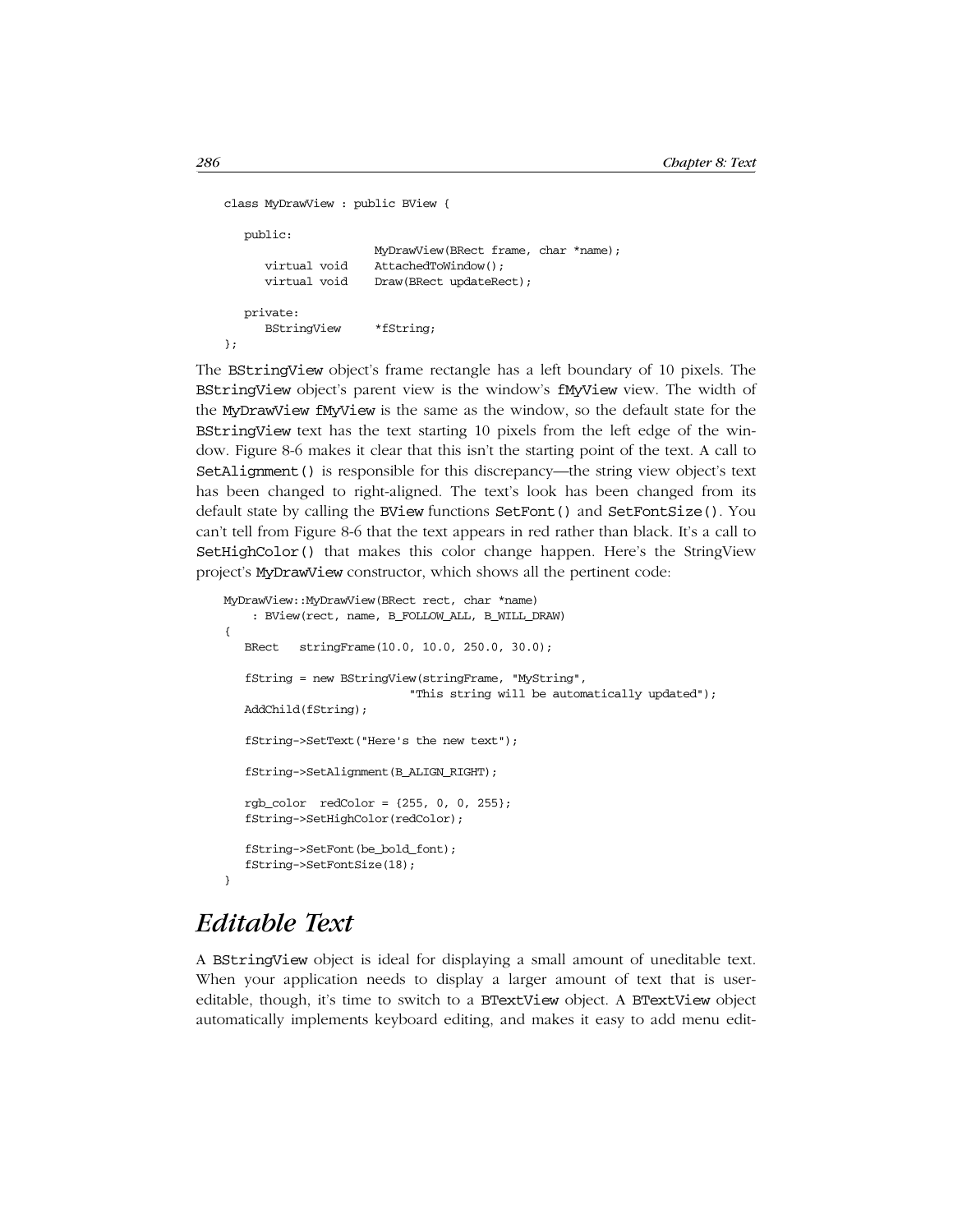ing. And while a text view object initially displays all its text in a single font and a single color, you can easily alter the object to support multiple fonts and multiple colors—even within the same paragraph.

### *The BTextView Class*

The BTextView class used to create an editable text object is derived from the BView class. So, as expected, several of the BTextView constructor parameters will be immediately familiar to you:

| <b>BTextView(BRect</b> | frame,        |
|------------------------|---------------|
| const char             | *name,        |
| BRect                  | textRect,     |
| uint32                 | resizingMode, |
| uint32                 | flags)        |

The frame, name, and resizingMode parameters serve the same purposes as they do for the BView class. The flags parameter is made up of one or more Bedefined constants that determine the kinds of notifications the view is to respond to. Regardless of which constant or constants you pass as the flags parameter, the BTextView constructor goes behind your back to add a couple more constants before forwarding flags to the BView constructor it invokes. These two BTextView-added constants are B\_FRAME\_EVENTS, to allow the BTextView object to reformat its text when it is resized, and B\_PULSE\_NEEDED, to allow the text insertion caret to blink properly.

The one BTextView constructor parameter unique to the BTextView class is textRect. This rectangle specifies the boundaries for the text that will eventually be placed in the BTextView object.

### *BTextView frame and text rectangles*

At first glance, the purpose of the BTextView constructor's textRect rectangle may seem to be redundant—the frame parameter is also a boundary-defining rectangle. Here's the difference: the frame rectangle defines the size of the BTextView object, as well as where the BTextView object resides in its parent view. The textRect parameter defines the size of the text area within the BTextView object, and where within the BTextView object this text area is to be situated. By default, a BTextView object has a frame the size of the frame rectangle drawn around it. The textRect rectangle doesn't have a frame drawn around it. Thus, the textRect rectangle provides for a buffer, or empty space, surrounding typed-in text and the BTextView object's frame. Figure 8-7 illustrates this.

In Figure 8-7, the dark-framed rectangle represents the frame rectangle, the first parameter to the BTextView constructor. The light-framed rectangle represents the textRect rectangle. Neither of these rectangles would be visible to the user; I've shown them in the figure only to make it obvious where their boundaries are in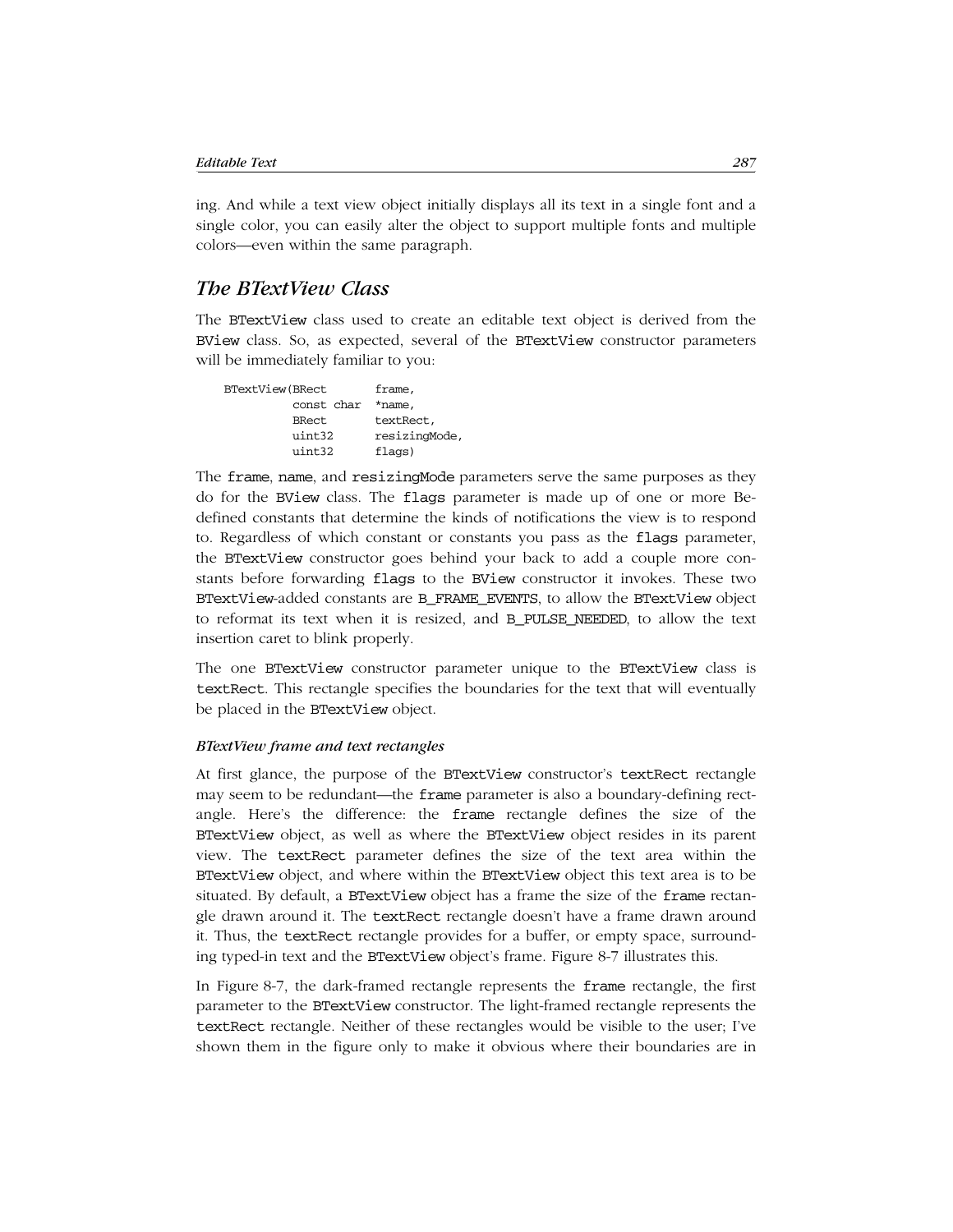

*Figure 8-7. A BTextView object consists of two rectangles*

this particular example. The arrows would not be in the window either—I've added them to make it clear that the coordinates of the textBounds rectangle are relative to the viewFrame rectangle. Here's the code that sets up a BTextView object like the one shown in Figure 8-7:

```
BTextView *theTextView;
BRect viewFrame(30.0, 30.0, 200.0, 110.0);
BRect textBounds(20.0, 20.0, 130.0, 45.0);
theTextView = new BTextView(viewFrame, "TextView", textBounds,
                            B_FOLLOW_NONE, B_WILL_DRAW);
AddChild(theTextView);
```
In this snippet, the viewFrame rectangle defines the text view object frame to be 170 pixels wide by 80 pixels high. The textBounds rectangle specifies that the first character typed into the text view object will have 20 pixels of white space between the object's left edge and the character and 20 pixels of white space between the object's top edge and the top of the character. The textBounds rectangle's right boundary, 130, means there will be 40 pixels of white space between the end of a line of text and the text object's right boundary (see Figure 8-7).

While I've discussed at length the BTextView constructor parameters, I'm compelled to elaborate just a bit more on the two rectangles. Figure 8-7 and the accompanying code snippet exhibit a text object whose text area rectangle provides large and non-uniform borders between it and the text object itself. But it's much more typical to define a text area rectangle that has a small, uniform border. This example exaggerated the border size simply to make the relationship between the two rectangles clear.

Another point to be aware of is that the top and bottom coordinates of the text area rectangle become unimportant as the user enters text that exceeds the size of the text area rectangle. The bottom coordinate of the text area rectangle is always ignored—the text view object will accept up to 32K of text and will automatically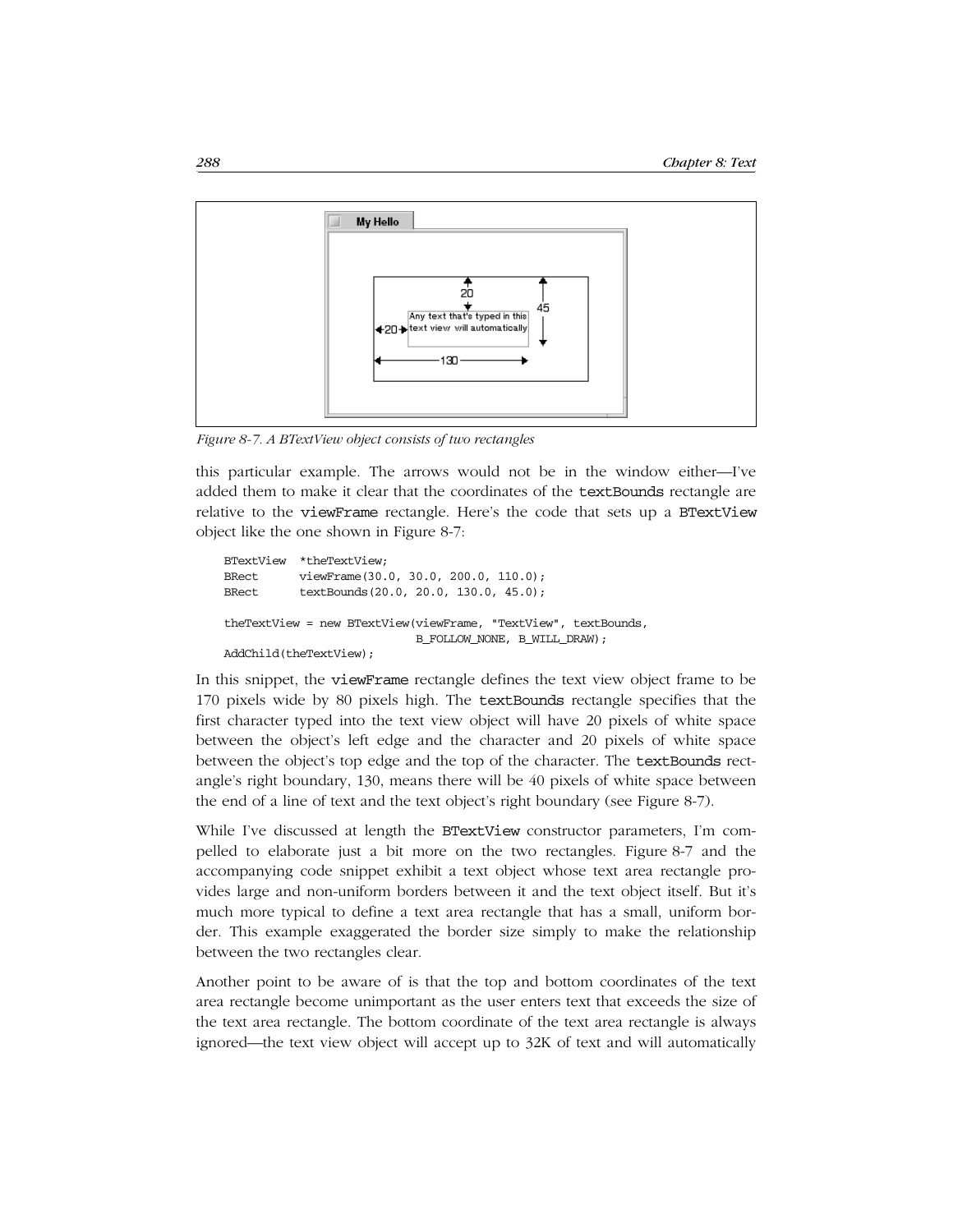scroll the text as the user types, always displaying the currently typed characters. And as the text scrolls, the top coordinate of the text area rectangle becomes meaningless; the text view object will display the top line of scrolling text just a pixel or so away from the top of the text view object.

### *Text view example project*

The TextView project displays a window like the one shown in Figure 8-8. To make the text view object's boundaries clear, the program outlines the object with a line one pixel in width. As it did for the StringView project, the Text menu holds a single item named Test. Choosing this item simply generates a system beep.



*Figure 8-8. The TextView example program's window*

The text view object will be added to the window-filling MyDrawView, so I've added a BTextView data member to the MyDrawView class:

```
class MyDrawView : public BView {
    public:
                     MyDrawView(BRect frame, char *name);
     virtual void AttachedToWindow();
     virtual void Draw(BRect updateRect);
    private:
      BTextView *fTextView;
};
```
The normally empty MyDrawView constructor now holds the code to create a BTextView object. The viewFrame rectangle defines the size and placement of the text view object. This rectangle is declared outside of the MyDrawView constructor because, as you see ahead, it sees additional use in other MyDrawView member functions. The TEXT\_INSET constant is used in establishing the boundaries of the text view object's text area; that area will have a 3-pixel inset from each side of the text view object itself:

```
#define TEXT_INSET 3.0
BRect viewFrame(20.0, 20.0, 220.0, 80.0);
```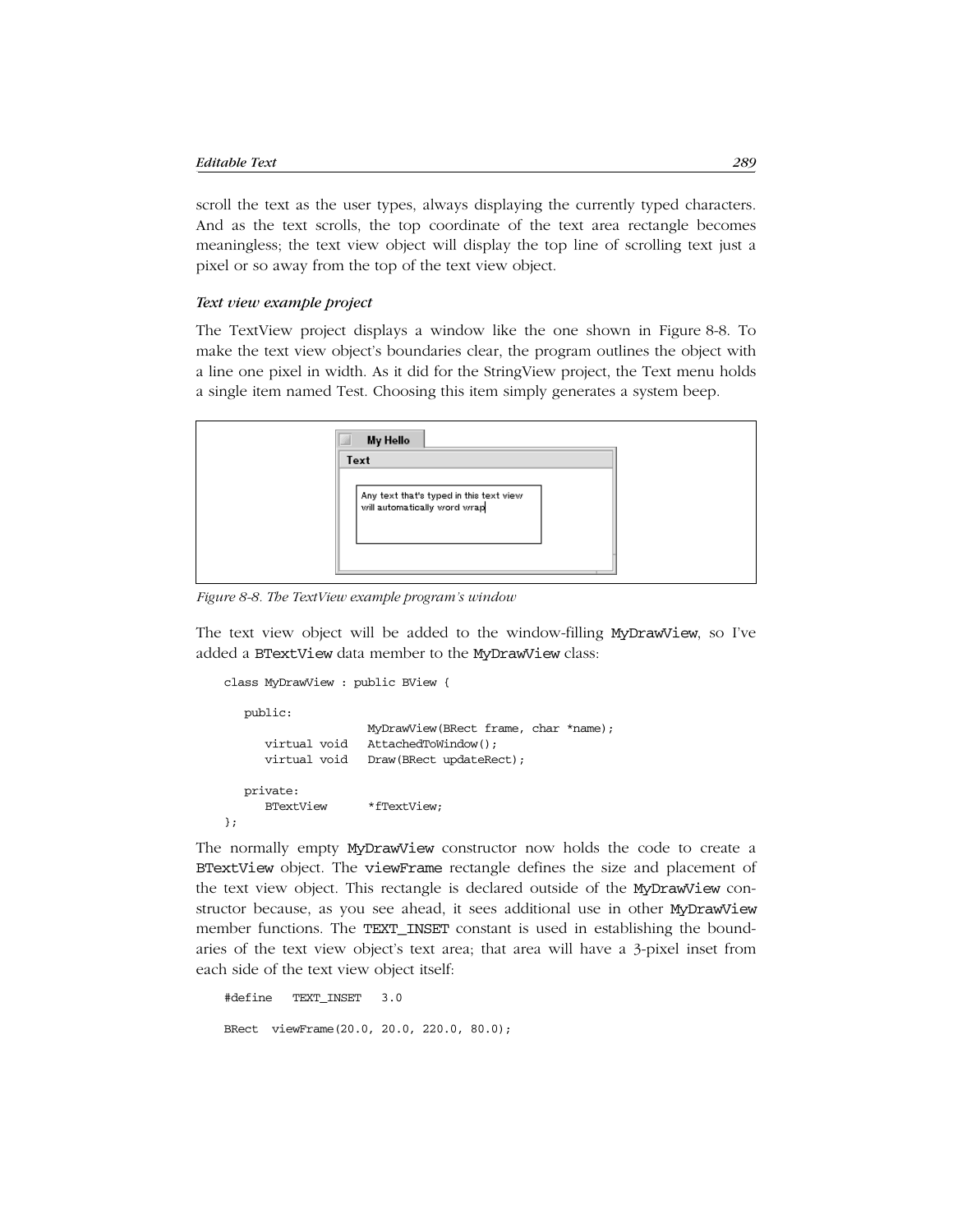```
MyDrawView::MyDrawView(BRect rect, char *name)
     : BView(rect, name, B_FOLLOW_ALL, B_WILL_DRAW)
{
    BRect textBounds;
    textBounds.left = TEXT_INSET;
    textBounds.right = viewFrame.right - viewFrame.left - TEXT_INSET;
    textBounds.top = TEXT_INSET;
    textBounds.bottom = viewFrame.bottom - viewFrame.top - TEXT_INSET;
    fTextView = new BTextView(viewFrame, "TextView", textBounds,
                               B_FOLLOW_NONE, B_WILL_DRAW);
    AddChild(fTextView);
   viewFrame.InsetBy(-2.0, -2.0);
}
```
After using viewFrame to establish the size and placement of the text view object, this rectangle's size is expanded by 2 pixels in each direction (recall from Chapter 5, *Drawing*, that a negative number as an argument to the BView member function InsetBy() moves the affected view's frame outward in one direction). This is done in preparation for drawing a border around the text view area.

Clicking on a text view object causes a blinking insertion point caret to appear in the text area of that object. The programmer can "jump start," or force, this caret to appear in a text view object by making the object the focus view. The final setup work for a MyDrawView object takes place in the AttachedToWindow() member function, so that's an appropriate enough place to make a call to the BView function MakeFocus():

```
void MyDrawView::AttachedToWindow()
{
    SetFont(be_bold_font);
    SetFontSize(12);
    fTextView->MakeFocus();
}
```


The AttachedToWindow() calls to SetFont() and SetFontSize() don't affect the font used in the text view object. They're called by the MyDrawView object, so they affect text drawn directly in such an object (there just doesn't happen to be any text drawn in this example's MyDrawView object). To change the font of a text view object, invoke the BTextView function SetFontAndColor() from the text view object. Refer to "Text Characteristics," in this chapter.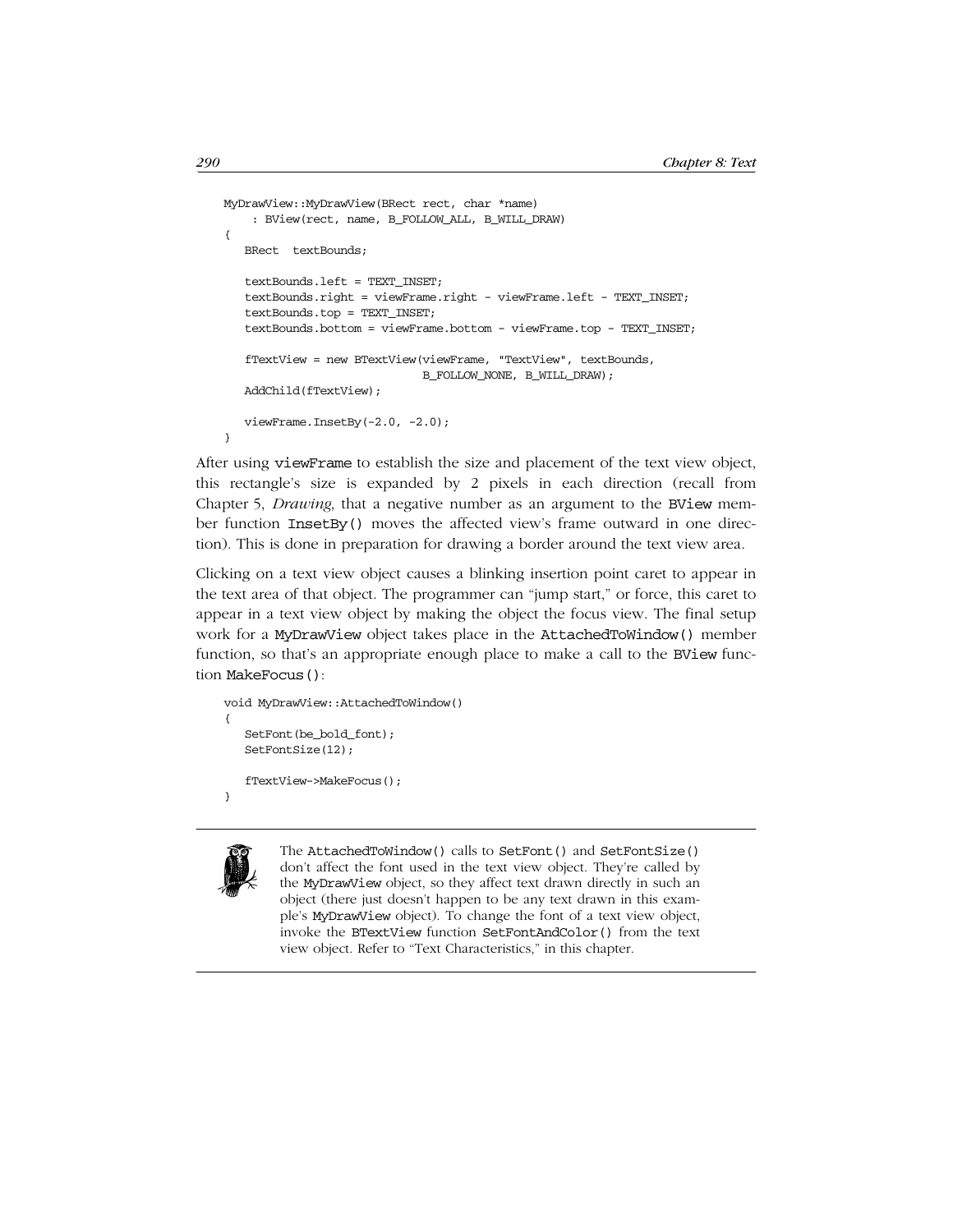The MyDrawView constructor ended with the coordinates of the rectangle viewFrame being enlarged a couple of pixels in each direction. This was done to define a rectangle with boundaries just outside the boundaries of the text view object. When used as an argument to StrokeRect(), this rectangle provides a frame for the text view object. I've placed the call to StrokeRect() in the MyDrawView Draw() function so that this frame always gets appropriately updated:

```
void MyDrawView::Draw(BRect)
{
    StrokeRect(viewFrame);
\mathfrak{g}
```
You might be tempted to try to surround a text view object with a frame by simply calling StrokeRect() from the text view object. This won't work, because the text view object holds text, not graphics. Instead, draw the frame in the text view object's parent view as I've done above. The fTextView object was added to the MyDrawView object, so I draw the text view object's border in the MyDrawView object.

### *Text Editing*

By default, the user can select and edit some or all of the text that appears in a text view object. BTextView member functions, along with several Be-defined message constants, provide you with a great degree of control over the level of editing you want to allow in each text view object in a window.

### *Default text editing*

Regardless of which editing menu items you choose to include or not include in the menubar of the text object object's parent window, the following text editing shortcut keys are automatically supported:

- Command-x: Cut
- Command-c: Copy
- Command-v: Paste
- Command-a: Select All

You can verify that this notion of automatic text editing is true in practice by running the previous example program, TextView. Then type a few characters, select some or all of it, and press the Command and "X" keys. Even though the Text-View project includes no text editing menu items and no text editing code, the selected text will be cut.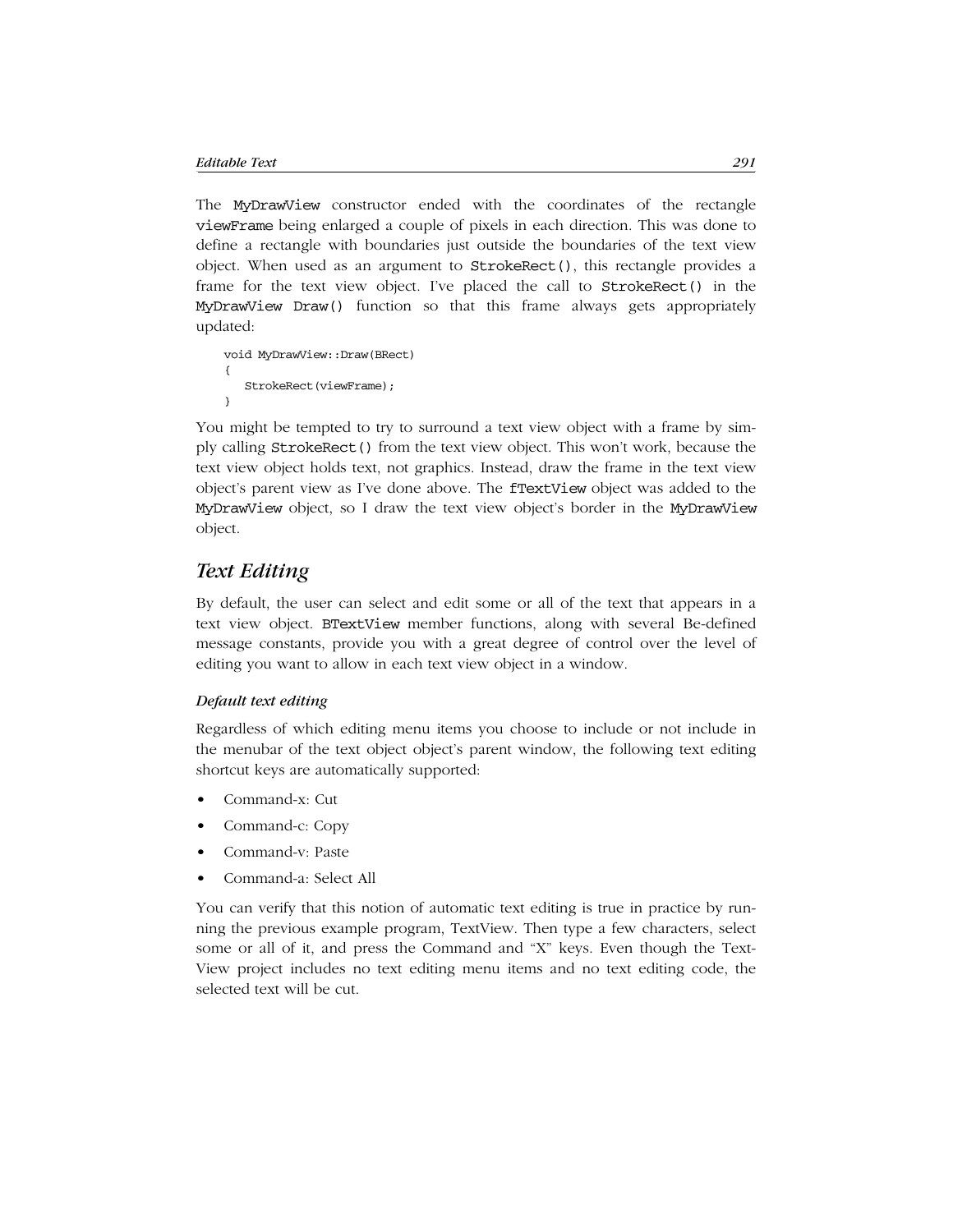You can deny the user the ability to edit text in the text view object by calling the BTextView function MakeEditable(), passing a value of false:

fTextView->MakeEditable(false);

After disabling text editing, you can again enable editing by calling MakeEditable() with an argument of true. You can check the current editing state of a text object by calling IsEditable():

```
bool canEdit;
```

```
canEdit = fTextView->IsEditable();
```
If you disable text editing for a text object, you may also want to disable text selection. Like text editing, by default, text in a text object can be selected by clicking and dragging the mouse. If you disable text editing, the user will be able to select any number of characters in the text object. Since the user will be able to select and copy text, but won't be able to paste copied text back into the view, this could lead to some confusion. To prevent the user from selecting text by invoking the BTextView member function MakeSelectable(), pass a value of false as the sole argument:

```
fTextView->MakeSelectable(false);
```
You can enable text selection by again calling MakeSelectable(), this time with an argument of true. You can check the current text selection state of a text view object by calling IsSelectable():

bool canSelect; canSelect = fTextView->IsSelectable();

### *Menu items and text editing*

Users may not intuitively know that a text object automatically handles keyboard shortcuts for copying, cutting, pasting, and selecting all of the object's text. When it comes time to perform text editing, the user will no doubt look in the menus of a window's menubar for the basic editing menu items: the Cut, Copy, Paste, and Select All items. If you include one or more BTextView objects in a window of your program, you'd be wise to include these four menu items in an Edit menu.

As you've seen, a BTextView object automatically provides shortcut key editing you don't need to write any code to enable the shortcut key combinations to work. The system also automatically supports menu item editing—menu item editing is easy to enable on a text view object, but you do need to write a little of your own code. While you don't do any work to give a text view object shortcut key editing, you do need to do a little work to give that same object menu editing. All you need to do is build a menu with any or all of the four basic editing items. If you include the proper messages when creating the menu items, editing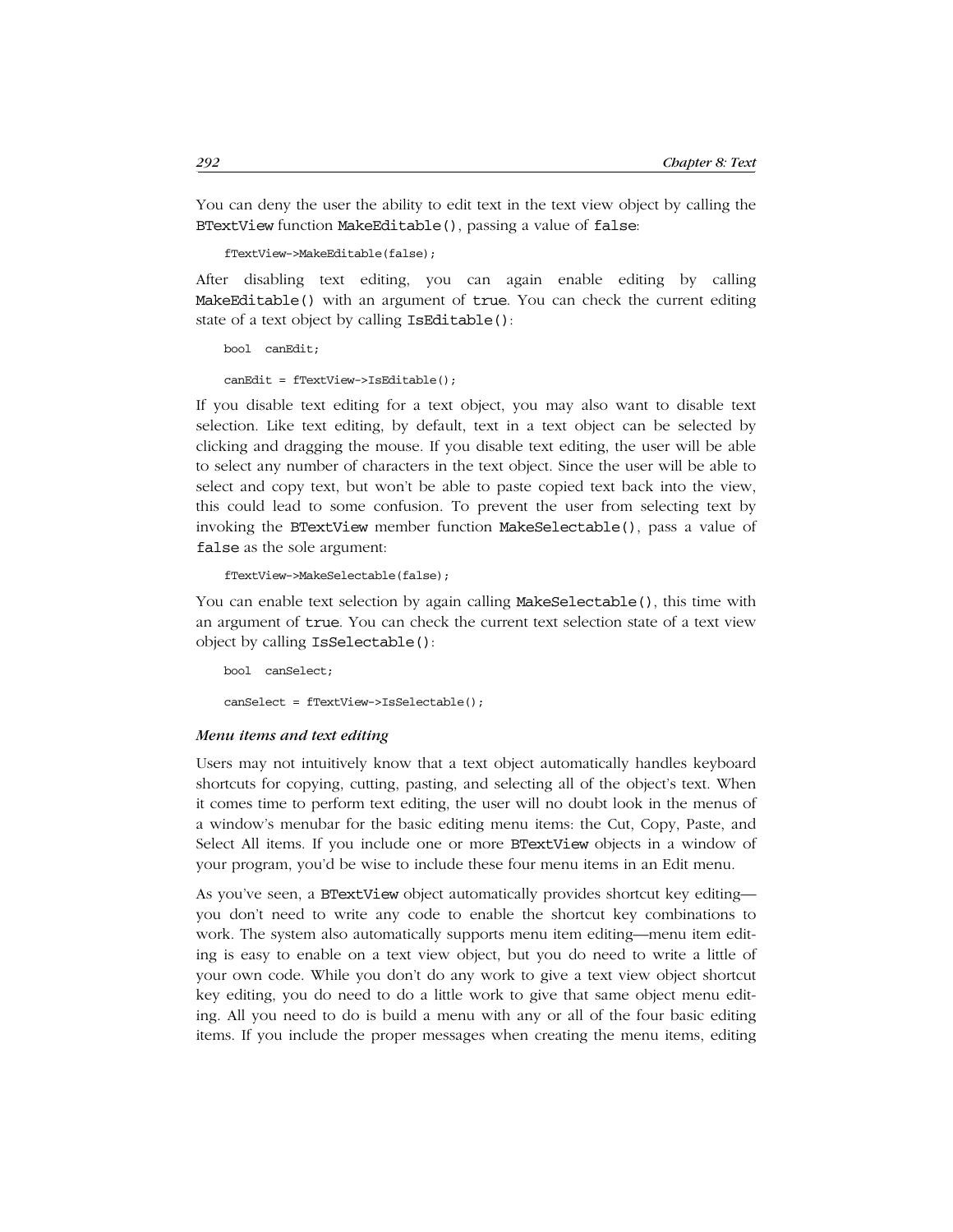will be appropriately handled without any other application-defined code being present.

You're most familiar with the *system messa*g*e*: a message that has a corresponding hook function to which the system passes the message. A different type of message the system recognizes and reacts to is the *standard message*. A standard message is known to the system, and may be issued by the system, but it doesn't have a hook function. Among the many standard messages the BeOS provides are four for editing, represented by the Be-defined constants B\_CUT, B\_COPY, B\_PASTE, and B\_SELECT\_ALL. This brief definition of the standard message should tide you over until Chapter 9, *Messages and Threads*, where this message type is described in greater detail. The following snippet demonstrates how an Edit menu that holds a Cut menu item could be created. Assume that this code was lifted from the constructor of a BWindow-derived class constructor, and that a menubar referenced by a BMenuBar object named fMenuBar already exists:

```
BMenu *menu;
BMenuItem *menuItem;
menu = new BMenu("Edit");
fMenuBar->AddItem(menu);
menu->AddItem(menuItem = new BMenuItem("Cut", new BMessage(B_CUT), 'X'));
menuItem->SetTarget(NULL, this);
```
Recall from Chapter 7 that the first parameter to the BMenuItem constructor, label, specifies the new menu item's label—the text the user sees in the menu. The second parameter, message, associates a message with the menu item. The third parameter, shortcut, assigns a shortcut key to the menu item. To let the menu item be responsible for cutting text, you must pass the Be-defined B\_CUT standard message constant as shown above. The other required step is to set the currently selected text view object as the destination of the message.

The BInvoker class exists to allow objects to send a message to a BHandler object. The BMenuItem class is derived from the BInvoker class, so a menu item object can be invoked to send a message to a target. That's exactly what happens when the user selects a menu item. A window object is a type of BHandler (the BWindow class is derived from BHandler), so it can be the target of a menu item message. In fact, by default, the target of a menu item is the window that holds the menu item's menubar. Typically, a menu item message is handled by the target window object's MessageReceived() function, as has been demonstrated at length in Chapter 7. While having the window as the message recipient is often desirable, it isn't a requirement. The BInvoker function SetTarget() can be invoked by a BInvoker object (such as a BMenuItem object) to set the message target to any other BHandler object. The above snippet calls SetTarget() to set the active text view object to be the Cut menu item's target.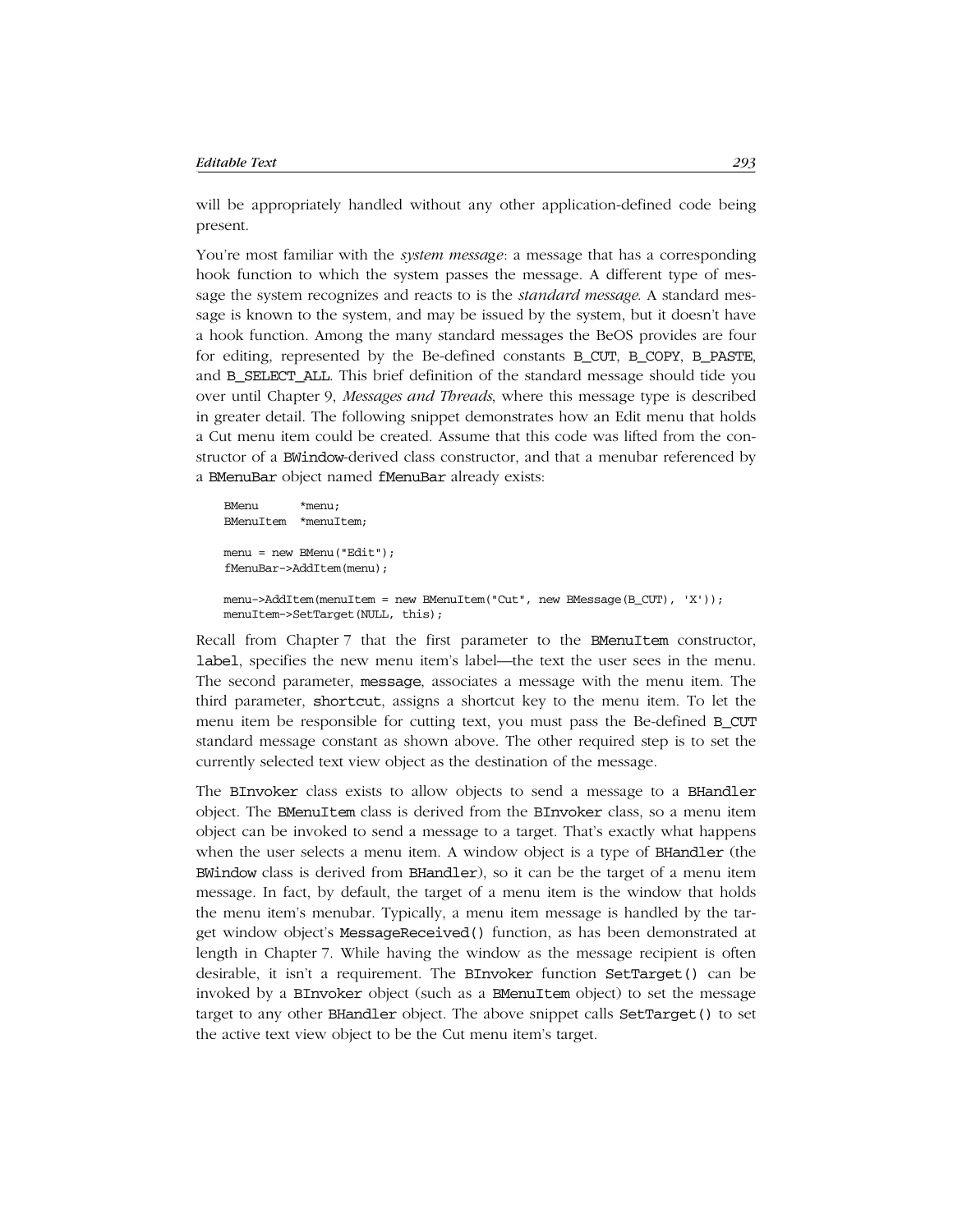The first parameter to SetTarget() is a BHandler object, while the second is a BLooper object. Only one of these two parameters is ever used; the other is always passed a value of NULL. I'll examine both possibilities next.

If the target object is known at compile time, you can pass it as the first argument and pass NULL as the second argument. If the window involved in the previous snippet had a single text view object referenced by an fMyText data member, the call to SetTarget() could look like this:

menuItem->SetTarget(fMyText, NULL);

If the window has more than one text view object, however, setting an editing menu item message to target one specific text view object isn't desirable—selecting the menu item won't have any effect on text that is selected in a text view object other than the one referenced by fMyText. The remedy in such a case is to call SetTarget() as shown here:

menuItem->SetTarget(NULL, this);

When SetTarget () is called with a first argument of NULL, the second argument is a BLooper object. Passing a looper object doesn't set the looper object itself as the target—it sets the looper object's *preferred handler* to be the target. An object's preferred handler is dependent on the object's type, and can vary as the program runs. If the above line of code appears in a BWindow-derived class constructor, the this argument represents the BWindow-derived object being created. In the case of a BWindow-derived object, the preferred handler is whichever of the window's BHandler objects is the focus object when the window receives a message. For editing, this makes perfect sense—you'll want an editing operation such as the cutting of text to affect the text in the current text view object.



Earlier I mentioned that the default target of a menu item message is the menu's window. In the previous call to SetTarget(), the second argument is this, which is the menu's window. If that makes it seem like the call to SetTarget() is redundant, keep in mind that the object passed as the second argument to SetTarget() doesn't become the new target. Instead, that object's preferred handler becomes the target.

Other editing menu items are implemented in a manner similar to the Cut menu item. This next snippet adds Cut, Copy, Paste, and Select All menu items to an Edit menu and, at the same time, provides a fully functional Edit menu that supports editing operations in any number of text view objects:

BMenu \*menu; BMenuItem \*menuItem;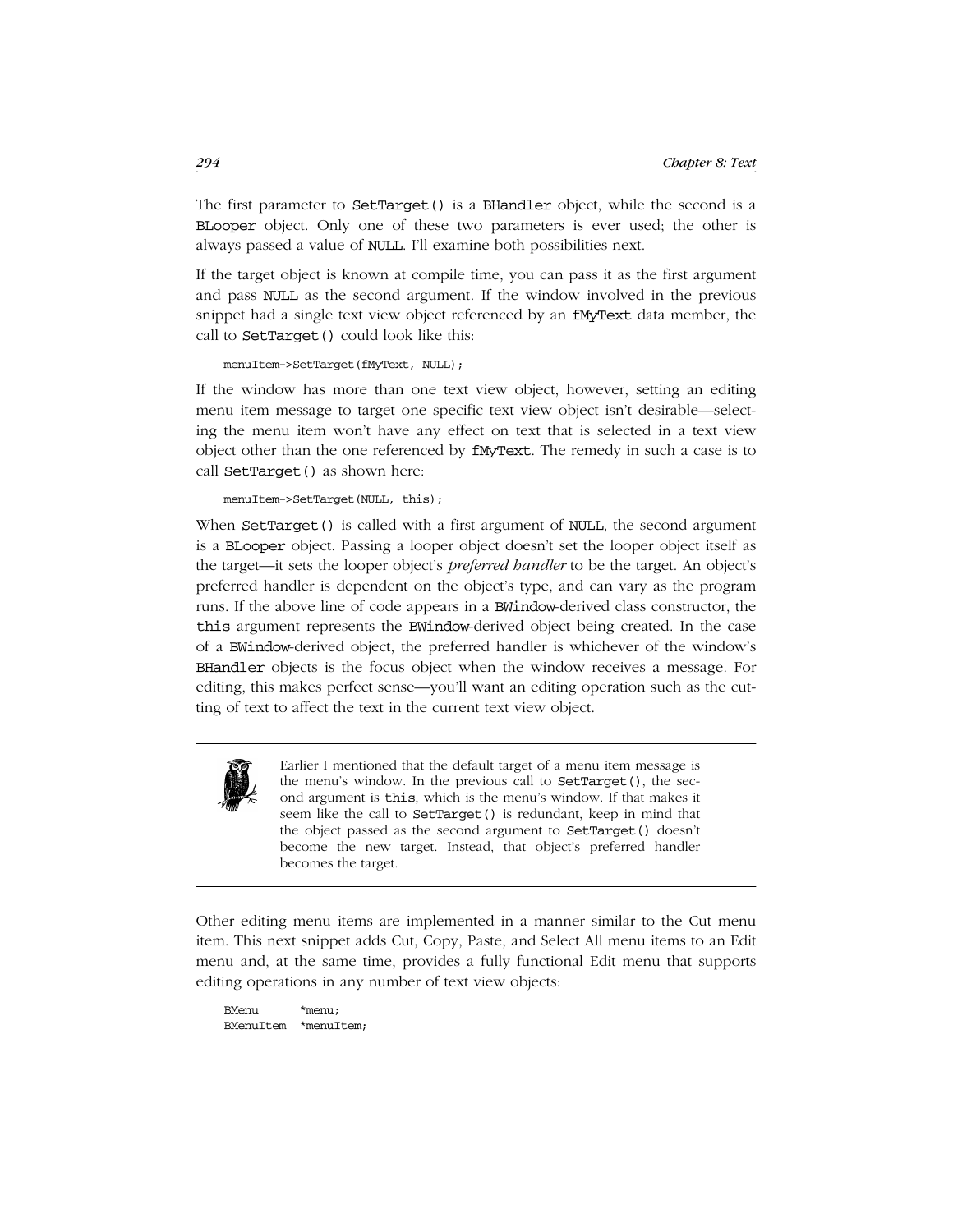```
menu = new BMenu("Edit");
fMenuBar->AddItem(menu);
menu->AddItem(menuItem = new BMenuItem("Cut", new BMessage(B_CUT), 'X'));
menuItem->SetTarget(NULL, this);
menu->AddItem(menuItem = new BMenuItem("Copy", new BMessage(B_COPY), 'C'));
menuItem->SetTarget(NULL, this);
menu->AddItem(menuItem = new BMenuItem("Paste", new BMessage(B_PASTE), 'V'));
menuItem->SetTarget(NULL, this);
menu->AddItem(menuItem = new BMenuItem("Select All",
                                        new BMessage(B_SELECT_ALL), 'A'));
menuItem->SetTarget(NULL, this);
```


The handling of an edit item comes from the standard message (such as B\_CUT) that you use for the message parameter in the invocation of the BMenuItem constructor—not from the string (such as "Cut") that you use for the label parameter. While the user will be expecting to see the familiar Cut, Copy, Paste, and Select All menu item names, you could just as well give these items the names Expunge, Mimic, Inject, and Elect Every. From a more practical standpoint, a program designed for non-English speaking people can include native text in the edit menu.

### *Text editing menu item example project*

The TextViewEdit project is a modification of this chapter's TextView project. As shown in Figure 8-9, four menu items have been added to the already present Test item in the Text menu. For simplicity, I've added these four editing items to the existing Text menu, but your application should stick with convention and include these items in a menu titled Edit.

| <b>My Hello</b> |                           |
|-----------------|---------------------------|
| Text            |                           |
| <b>Test</b>     |                           |
| Cut             | $A$ $X$                   |
| Copy            | $A$ $C$                   |
| Paste           | $\mathbf{A}$ $\mathbf{V}$ |
| Select All      | $A$ <b>A</b>              |
|                 |                           |

*Figure 8-9. The TextViewEdit example program's window*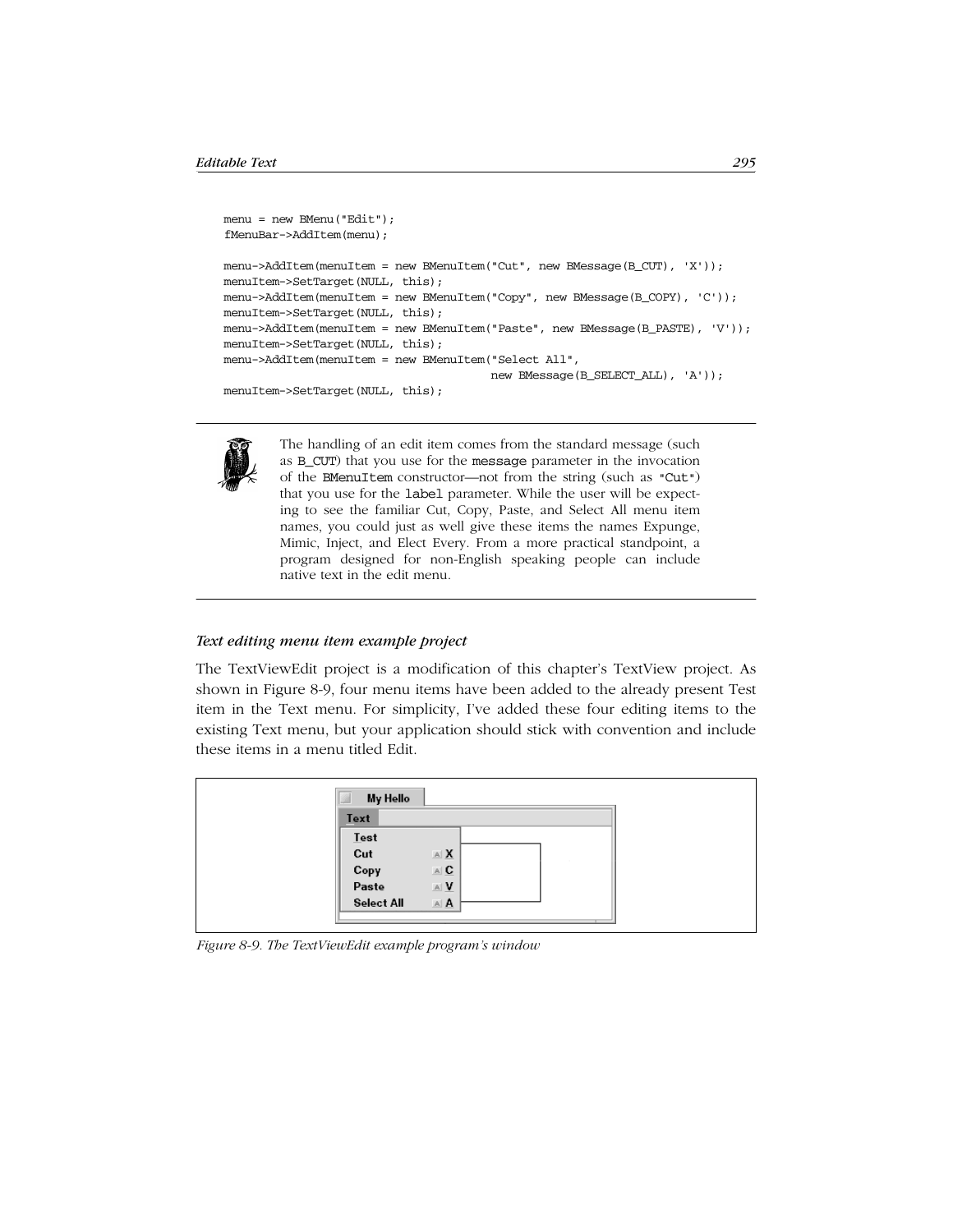For this TextViewEdit project, the MyDrawView class and the implementation of the MyDrawView member functions are all unchanged from the TextView project:

- MyDrawView class has a BTextView data member named fTextView.
- The MyDrawView constructor creates a BTextView object and assigns it to fTextView.
- AttachedToWindow() sets the focus view and sets up a rectangle to serve as a border for the text view object.
- Draw() draws the text view object's border.

The modifications to the project are all found in the MyHelloWindow constructor. Here, the four editing menu items are added to the already present Test menu item:

```
MyHelloWindow::MyHelloWindow(BRect frame)
     : BWindow(frame, "My Hello", B_TITLED_WINDOW, B_NOT_ZOOMABLE)
{
    frame.OffsetTo(B_ORIGIN);
    frame.top += MENU_BAR_HEIGHT + 1.0;
    fMyView = new MyDrawView(frame, "MyDrawView");
   AddChild(fMyView);
   BMenu *menu;
   BMenuItem *menuItem;
   BRect menuBarRect;
   menuBarRect.Set(0.0, 0.0, 10000.0, MENU_BAR_HEIGHT);
   fMenuBar = new BMenuBar(menuBarRect, "MenuBar");
   AddChild(fMenuBar);
  menu = new BMenu("Text");
    fMenuBar->AddItem(menu);
  menu->AddItem(new BMenuItem("Test", new BMessage(TEST_MSG)));
   menu->AddItem(menuItem = new BMenuItem("Cut", new BMessage(B_CUT), 'X'));
   menuItem->SetTarget(NULL, this);
  menu->AddItem(menuItem = new BMenuItem("Copy", new BMessage(B_COPY),
                                            'C'));
   menuItem->SetTarget(NULL, this);
   menu->AddItem(menuItem = new BMenuItem("Paste", new BMessage(B_PASTE),
                                            'V'));
   menuItem->SetTarget(NULL, this);
   menu->AddItem(menuItem = new BMenuItem("Select All",
                                            new BMessage(B_SELECT_ALL), 'A'));
   menuItem->SetTarget(NULL, this);
   Show();
}
```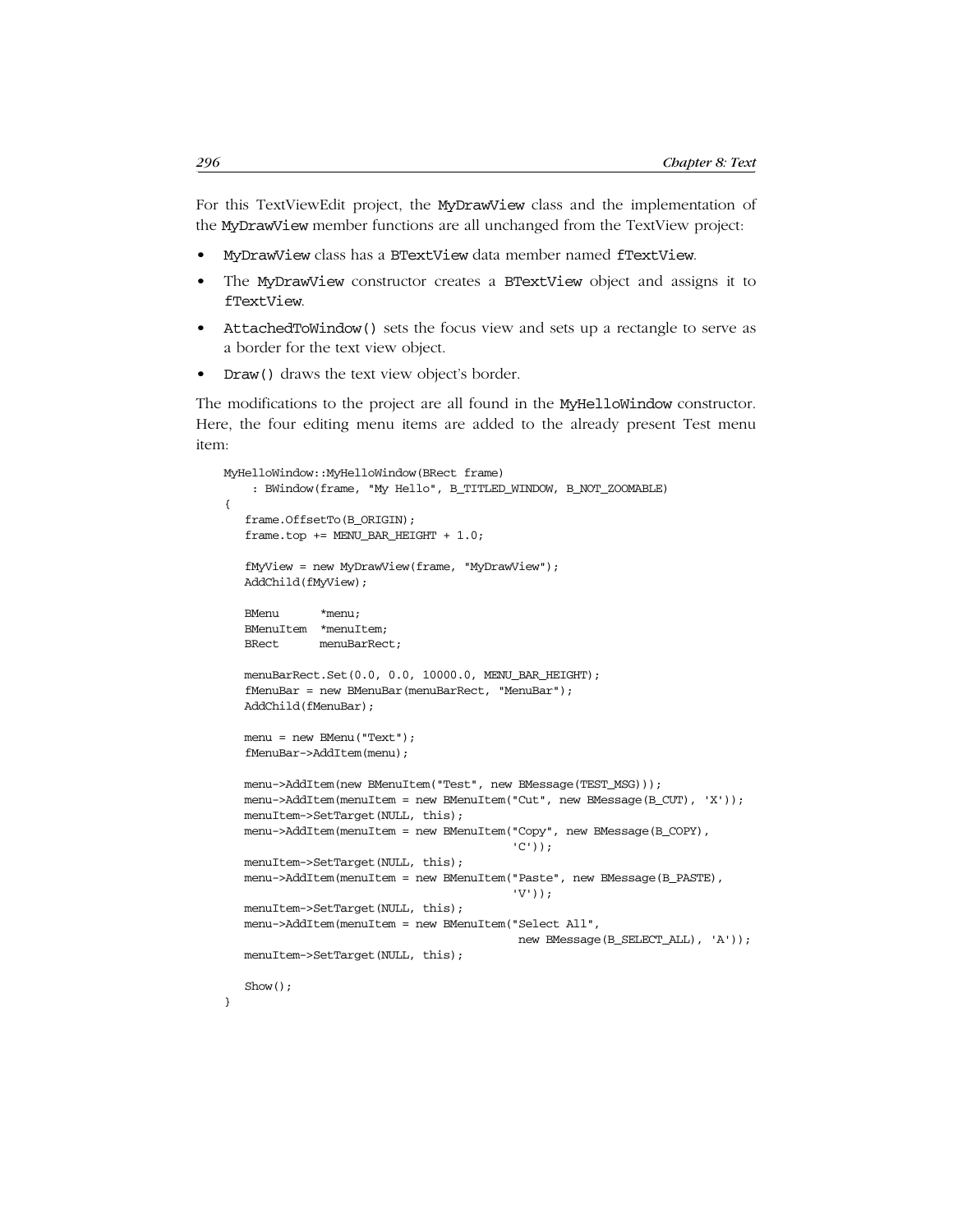The MyHelloWindow class includes a MessageReceived() member function that handles only the first menu item in the Test menu: the Text item. If MessageReceived() receives a TEST\_MSG message, a call to beep() is made. The system routes the other message types (B\_CUT, B\_COPY, B\_PASTE, and B\_ SELECT\_ALL) to the focus view (which in this example is the one text view object) for automatic handling by that view.

### *Text Characteristics*

While the characteristics of the text displayed by a BStringView object can be altered by invoking BView functions such as SetFont() and SetHighColor(), the characteristics of the text displayed by a BTextView object should be altered by invoking member functions of the BTextView class. For instance, to change either the color or font, or both, of a BTextView object's text, invoke the BTextView function SetFontAndColor().

### *Getting BTextView text characteristics*

A new BTextView object's text is displayed in black and in the system's current plain font. A BTextView object is a BView object, so you might expect that changes to the object's text would be carried out by BView member functions such as SetHighColor() and SetFont(). While this is in fact true, it's important to note that the calls to these BView functions are made indirectly. That is, the BTextView class provides its own set of graphics member functions that a BTextView object should invoke in order to affect the object's text. Each of these BTextView functions in turn invokes whatever BView functions are needed in order to carry out its specific task. The BTextView functions GetFontAndColor() and SetFontAndColor() are of primary importance in changing the characteristics of text displayed in a text view object.

GetFontAndColor() is your means to accessing a text view object's current font so that you can alter its properties. Here's the prototype:

| void GetFontAndColor (BFont |        | *font,                   |
|-----------------------------|--------|--------------------------|
|                             | uint32 | *sameProperties,         |
|                             |        | rgb color *color = NULL, |
|                             | boo1   | $*$ sameColor = NULL)    |

GetFontAndColor() returns information about BTextView in its four parameters. After you call GetFontAndColor(), the font parameter holds a copy of the text view object's font. The sameProperties parameter is a mask that specifies which of a number of the text view object's font properties apply to all of the characters in the current selection. GetFontAndColor() combines a number of Be-defined constants to create the mask. For instance, if all of the characters in the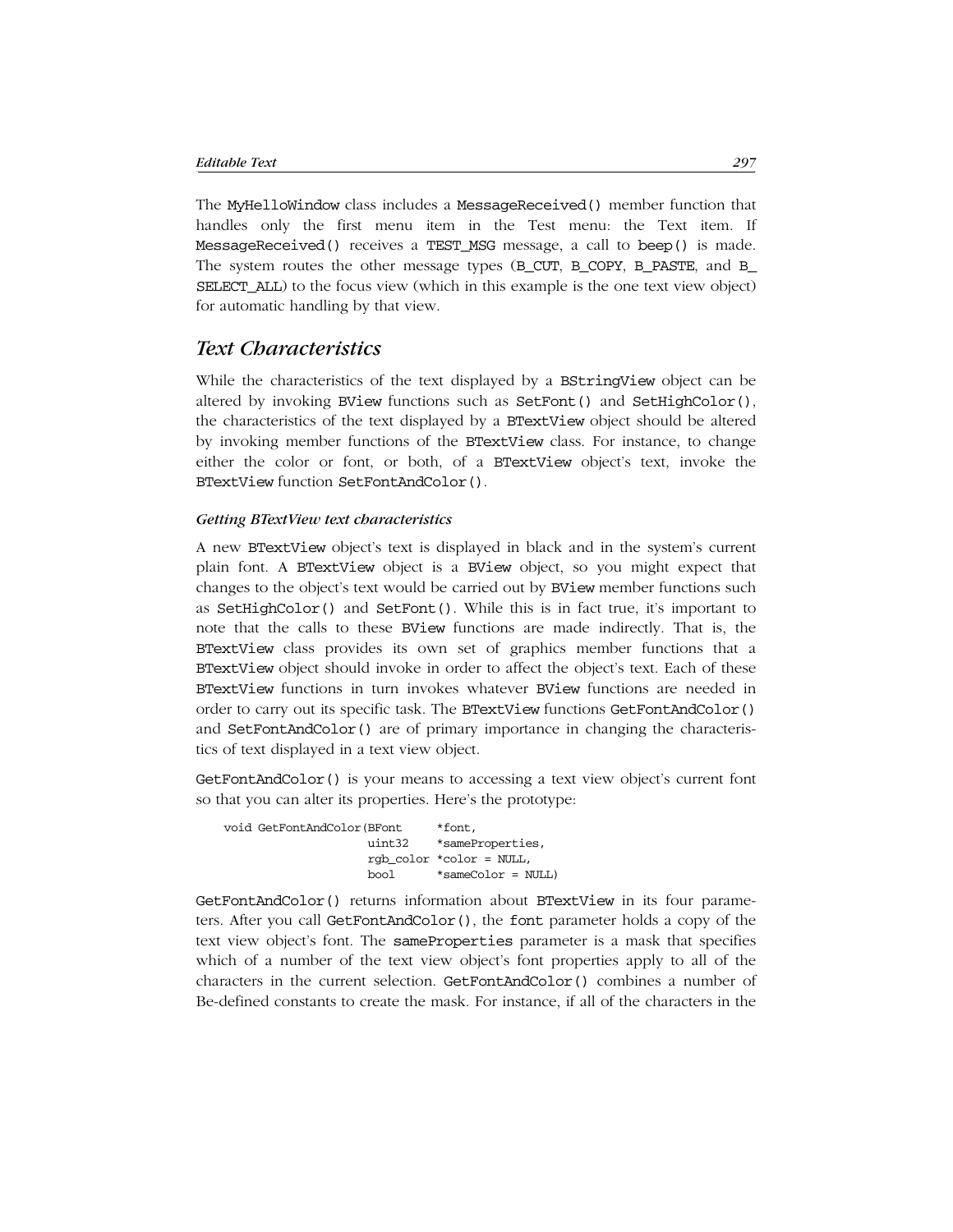selected text are the same size, a test of the returned value of sameProperties will reveal that it includes the value of the Be-defined constant B\_FONT\_SIZE:

```
// invoke GetFontAndColor() here
if (sameProperties && B_FONT_SIZE)
   // all characters are the same size
```


If no text is currently selected at the time of the call to GetFontAndColor(), the sameProperties mask will be set such that all of the properties test true. This makes sense because all of the selected characters—all none of them—do indeed share the same properties!

The third parameter, color, specifies the RGB color in which the text view object's text is to be displayed. The color returned in this parameter is that of the first character in the selected text (or the character following the insertion point if no text is currently selected). The sameColor parameter indicates whether or not all of the selected text (or all characters if no text is currently selected) is of the color returned by the color parameter.

If your only interest is in the font of a text view object, the color and sameColor parameters can be safely ignored—these two parameters have a default value of NULL. Here's an example:

```
BFont font;
uint32 sameProperties;
```
fTextView->GetFontAndColor(&font, &sameProperties);

If, instead, your only interest is in the color of a text view object's text, pass NULL as the font parameter:

uint32 sameProperties; rgb\_color color; bool sameColor;

fTextView->GetFontAndColor(NULL, &sameProperties, &color, &sameColor);

Alternatively, you can pass a variable for each of the four arguments, then simply ignore the returned values of the variables that aren't of interest.

A call to GetFontAndColor() doesn't affect a text view object's text in any way it simply returns to your program information about the text. Once you've obtained a font and color, you'll want to make changes to one or the other, or both.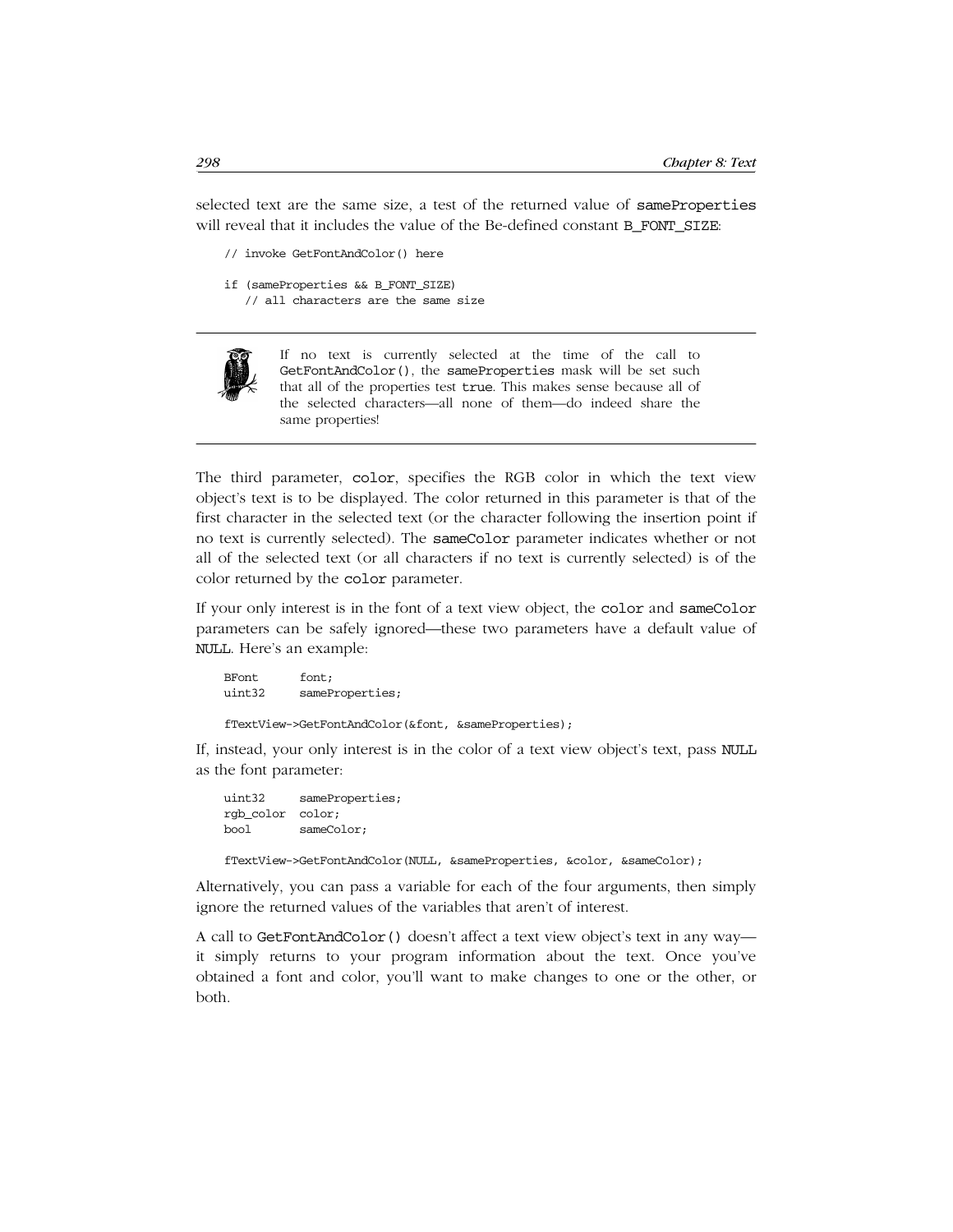### *Setting BTextView text characteristics*

After obtaining a copy of a BTextView object's font, you can make any desired changes to the font and then pass these changes back to the text view object. The same applies to the text's color. The BTextView function SetFontAndColor() takes care of both of these tasks:

void SetFontAndColor(const BFont \*font, uint32 properties = B\_FONT\_ALL, rgb\_color \*color = NULL)

The font, properties, and color parameters are the variables filled in by a previous call to GetFontAndColor(). In between the calls to GetFontAndColor() and SetFontAndColor(), invoke one or more BFont functions to change the desired font trait. For instance, to change the size of the font used to display the text of a BTextView object named theTextView, invoke the BFont function SetSize() as shown in the following snippet. Note that because this snippet isn't intended to change the color of the text in the theTextView text view object, the call to GetFontAndColor() omits the color and sameColor parameters:

```
BFont font;
uint32 sameProperties;
theTextView->GetFontAndColor(&font, &sameProperties);
font.SetSize(24.0);
theTextView->SetFontAndColor(&font, B_FONT_ALL);
```
In this snippet, the BFont object font gets its value from GetFontAndColor(), is altered by the call to SetSize(), and then is passed back to the theTextView object by a call to SetFontAndColor(). The process is not, however, the same for the sameProperties variable.

Recall that the GetFontAndColor() uint32 parameter sameProperties returns a mask that specifies which font properties apply to all of the characters in the current selection. The SetFontAndColor() uint32 parameter properties, on the other hand, is a mask that specifies which properties of the BFont parameter passed to SetFontAndColor() should be used in the setting of the text view object's font.

Consider the following example: your program declares a BFont variable named theBigFont and sets a variety of its properties (such as size, rotation, and shear), but you'd only like SetFontAndColor() to apply this font's size property to a view object's font (perhaps your program has set other characteristics of theBigFont because it plans to use the font elsewhere as well). To do that, pass the Be-defined constant B\_FONT\_SIZE as the second argument to SetFontAndColor():

```
BFont theBigFont(be_plain_font);
theBigFont.SetSize(48.0);
```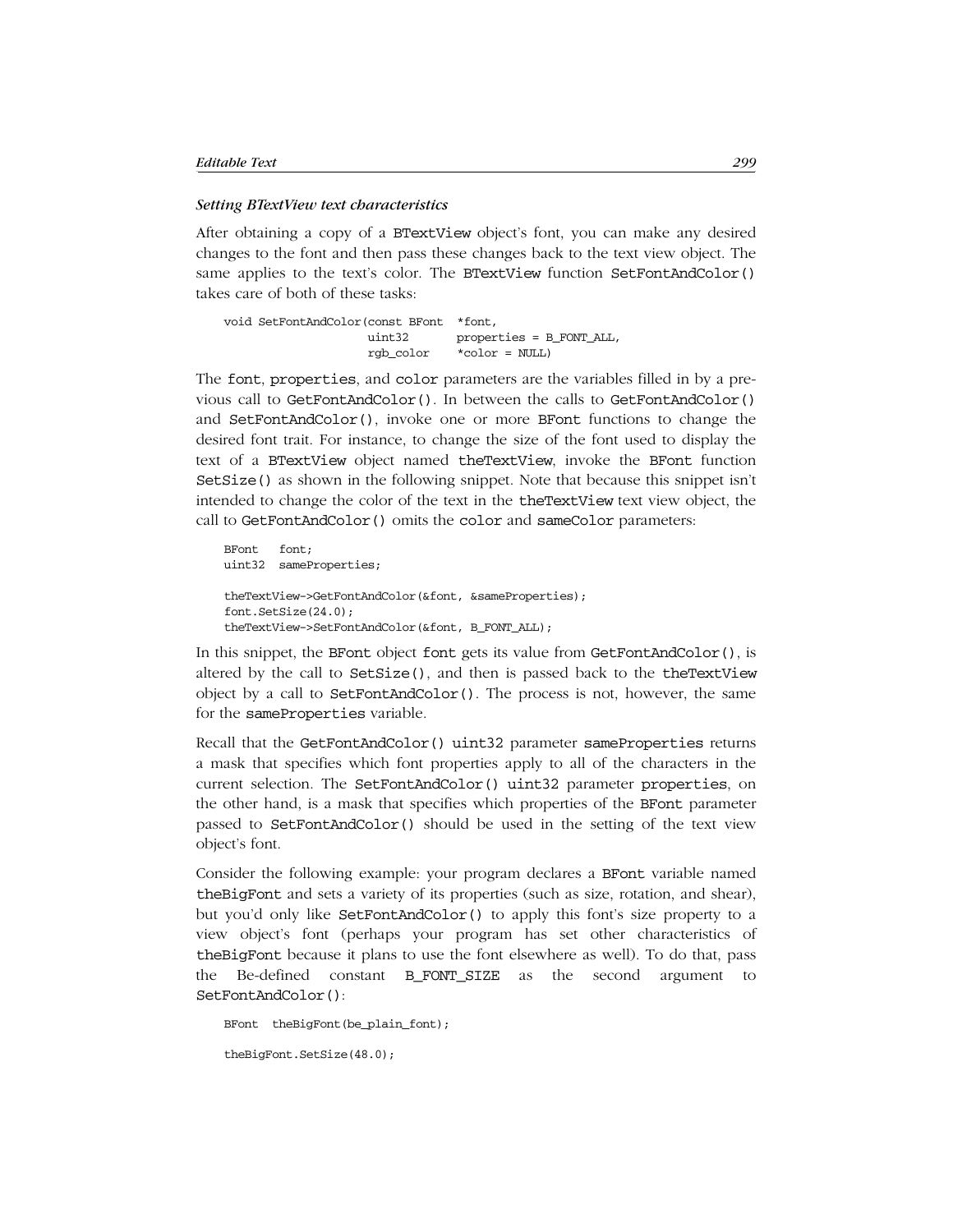```
theBigFont.SetRotation(-45.0);
theBigFont.SetShear(120.0);
theTextView->SetFontAndColor(&theBigFont, B_FONT_SIZE);
```
In this snippet, you'll note that there's no call to GetFontAndColor(). Unlike previous snippets, this code doesn't obtain a copy of the current font used by theTextView, alter it, and pass the font back to theTextView. Instead, it creates a new font based on the system font be\_plain\_font, changes some of that font's characteristics, then passes this font to SetFontAndColor(). The important point to note is that passing B\_FONT\_SIZE as the second properties mask tells SetFontAndColor() to leave all of the characteristics of the font currently used by theTextView unchanged except for its size. The new size will be that of the first parameter, theBigFont. The font control definitions such as B\_FONT\_SIZE are located in the *View.h* header file.

To change the color of a BTextView object's text, assign an rgb\_color variable the desired color and then pass that variable as the third parameter to SetFontAndColor(). Here, the BTextView theTextView is set to display the characters in the current selection in red:

```
BFont font;
uint32 sameProperties;
rgb_color redColor = {255, 0, 0, 255};
theTextView->GetFontAndColor(&font, &sameProperties);
theTextView->SetFontAndColor(&font, B_FONT_ALL, &redColor);
```
### *Allowing multiple character formats in a BTextView*

By default, all of the text that is typed or pasted into a BTextView object shares the same characteristics. That is, it all appears in the same font, the same size, the same color, and so forth. If the object is left in this default state, user attempts to change the characteristics of some of the text will fail—all of the text in the object will take on whatever change is made to any selected text. To allow for multiple character formats in a single text view object, pass a value of true to the BTextView function SetStylable().

```
theTextView->SetStylable(true);
```
To reverse the setting and prevent multiple character formats in a text view object, pass SetStylable() a value of false. Note that in doing this any styles that were previously applied to characters in the text view will now be lost. To test a text view object's ability to support multiple character formats, call the BTextView function IsStylable():

```
bool supportsMultipleStyles;
supportsMultipleStyles = theTextView->IsStylable();
```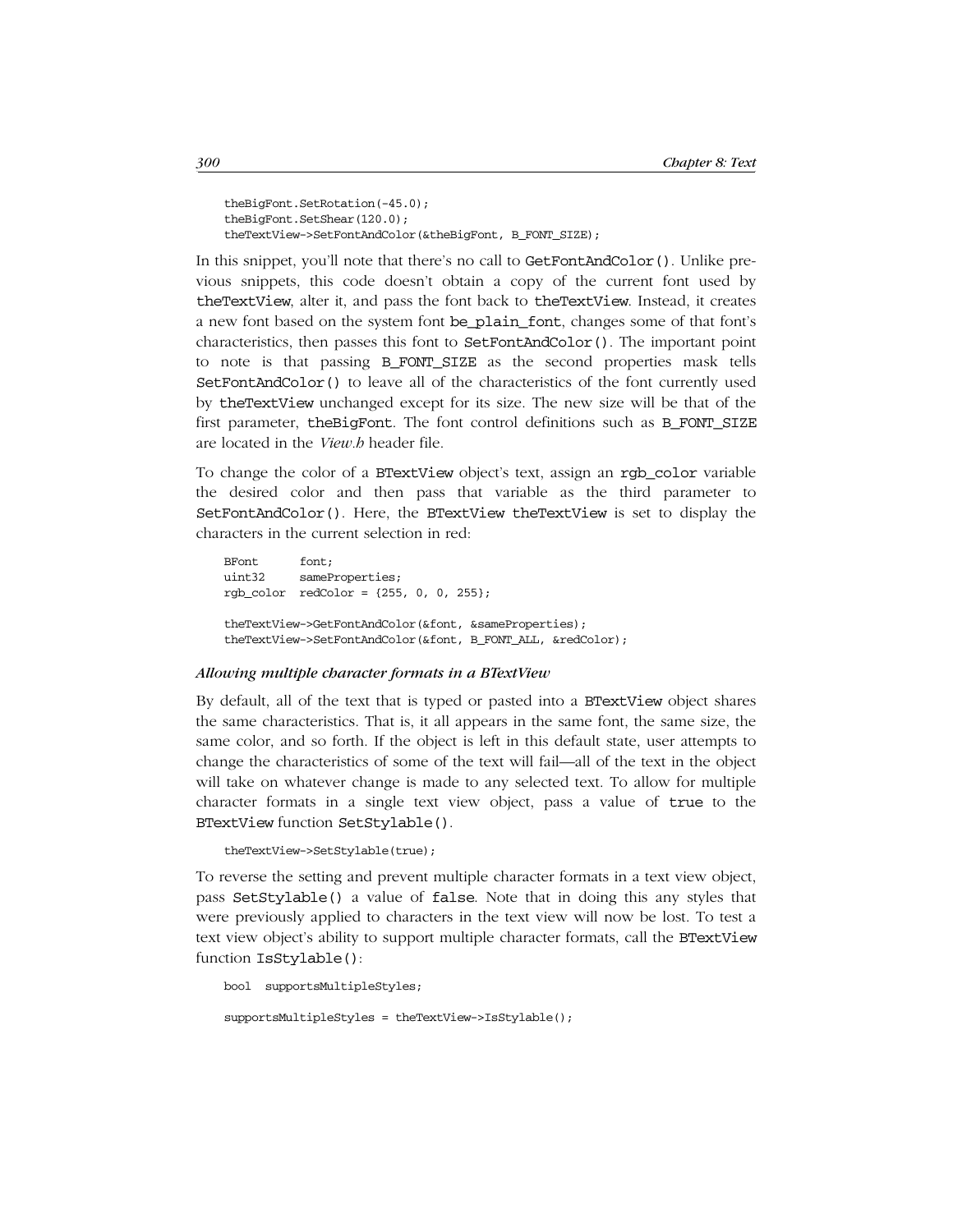### *Changing the background color in a BTextView*

Changes to the characteristics of text in a BTextView object are achieved by using a number of BFont functions in conjunction with the BTextView functions GetFontAndColor() and SetFontAndColor(). Changes to the background color of the text view object itself are accomplished by calling an inherited BView function rather than a BTextView routine. The BView function SetViewColor(), which was introduced in Chapter 5, is called to change a text view object's background. The call changes the background color of the entire text view object (that is, it changes the background color of the text view object's boundary or framing rectangle—a rectangle that includes the text area rectangle). Here, the background of a BTextView object is changed to pink:

rgb\_color pinkColor = {200, 150, 200, 255}; theTextView->SetViewColor(pinkColor);

### *Aligning text in a BTextView*

A characteristic of the text in a BTextView that isn't dependent on the font is the text's placement within the text area of the text view object. By default, the text the user enters into a BTextView object is left-aligned. You can change the alignment by invoking the BTextView member function SetAlignment(). This routine works just like the BStringView version described earlier in this chapter: it accepts one of the three Be-defined alignment constants. Pass B\_ALIGN\_LEFT, B\_ ALIGN\_RIGHT, or B\_ALIGN\_CENTER and the text that's currently in the text view object's text rectangle will be appropriately aligned: each line in the text view object will start at the alignment indicated by the constant. Here, a BTextView object named theText has its alignment set to centered:

```
theText->SetAlignment(B_ALIGN_CENTER);
```
Any text subsequently entered in the affected BTextView object continues to follow the new alignment.

The BTextView member function Alignment() is used to obtain the current alignment of a text view object's text. The BTextView version of Alignment() works just like the BStringView version. In this next snippet, the alignment of the text in a BTextView object is compared to the B\_ALIGN\_RIGHT constant to see if the text is currently right-aligned:

```
alignment theAlignment;
theAlignment = theText->Alignment();
if (theAlignment == B_ALIGN_RIGHT)
    // the text in this object is right-aligned
```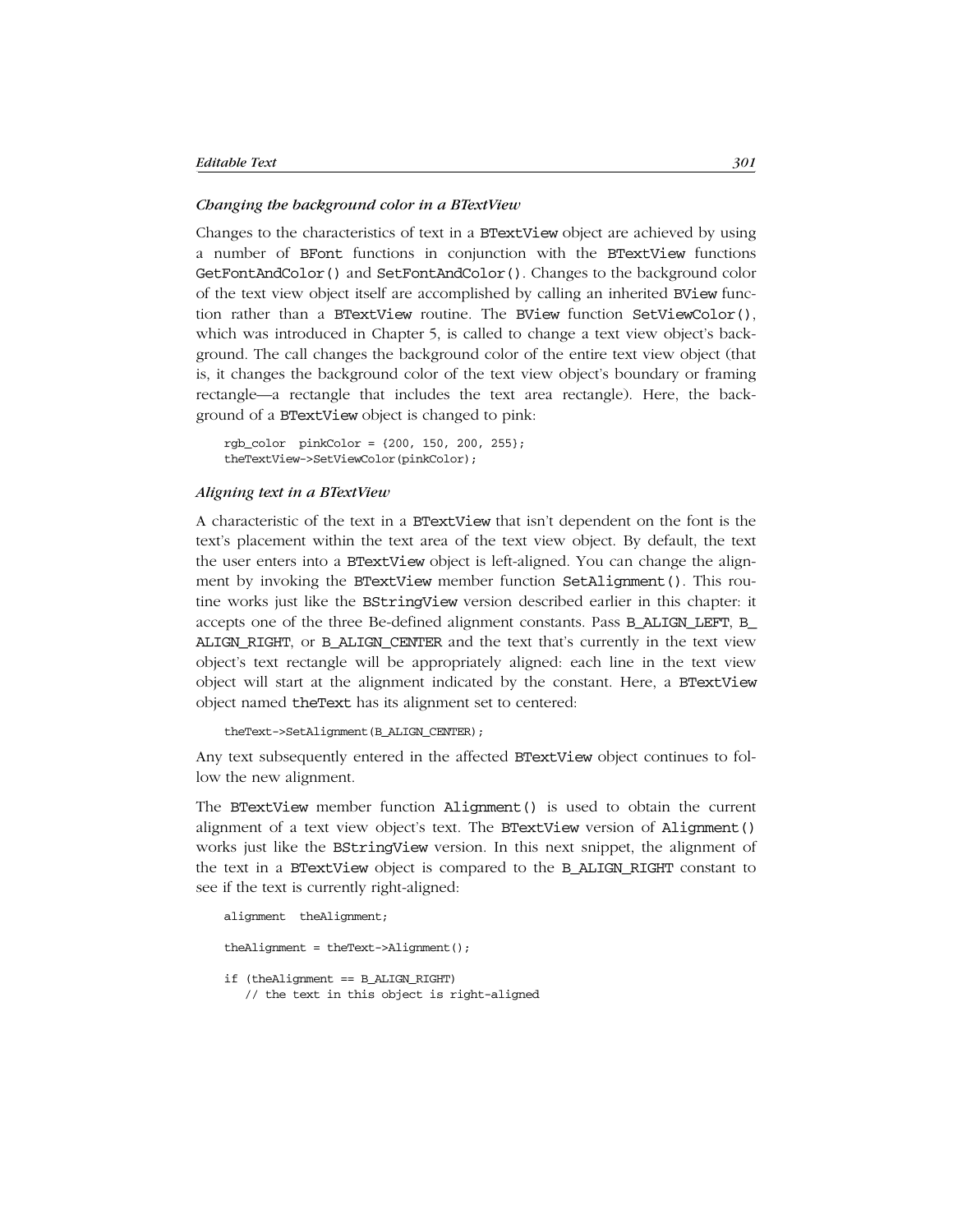Another BTextView function that affects text placement is SetWordWrap(). By default, the text in a text view object word wraps: typed or pasted text fills the width of the object's text rectangle and then continues on the following line. Text can instead be forced to remain on a single line until a newline character (a hard return established by a press of the Return key) designates that a new line be started. Passing SetWordWrap() a value of false turns word wrapping off for a particular text view object, while passing a value of true turns word wrapping on. To test the current word wrapping state of a text view object, call the BTextView function DoesWordWrap().



While you can change the font characteristics (such as size and color) of individual characters within a BTextView object, you can't change the alignment of individual characters, words, or lines of text within a single BTextView object. The setting of a BTextView object's alignment or wrapping affects *all* characters in the view.

### *Text characteristics example project*

The TextViewFont project demonstrates how to add support for multiple character formats in a BTextView object. Figure 8-10 shows a window with a Text menu and a BTextView object similar to the one appearing in this chapter's TextView and TextViewEdit example projects. Making a text selection and then choosing Alter Text from the Text menu increases the size of the font of the selected text. For good measure (and to demonstrate the use of color in a BTextView), the Alter Text menu also changes the color of the selected text from black to red. In Figure 8-10, the current selection consists of parts of the first and second words of text, and the Alter Text item has just been selected.

| My Hello                                                                                                                              |
|---------------------------------------------------------------------------------------------------------------------------------------|
| Text<br><b>Alter Text</b>                                                                                                             |
| $!$ Choosin $\mathrm{g}\thinspace$ $\ln$ e Alter Text menu item<br>changes both the size and color of the<br>currently selected text. |

*Figure 8-10. The TextViewFont example program's window*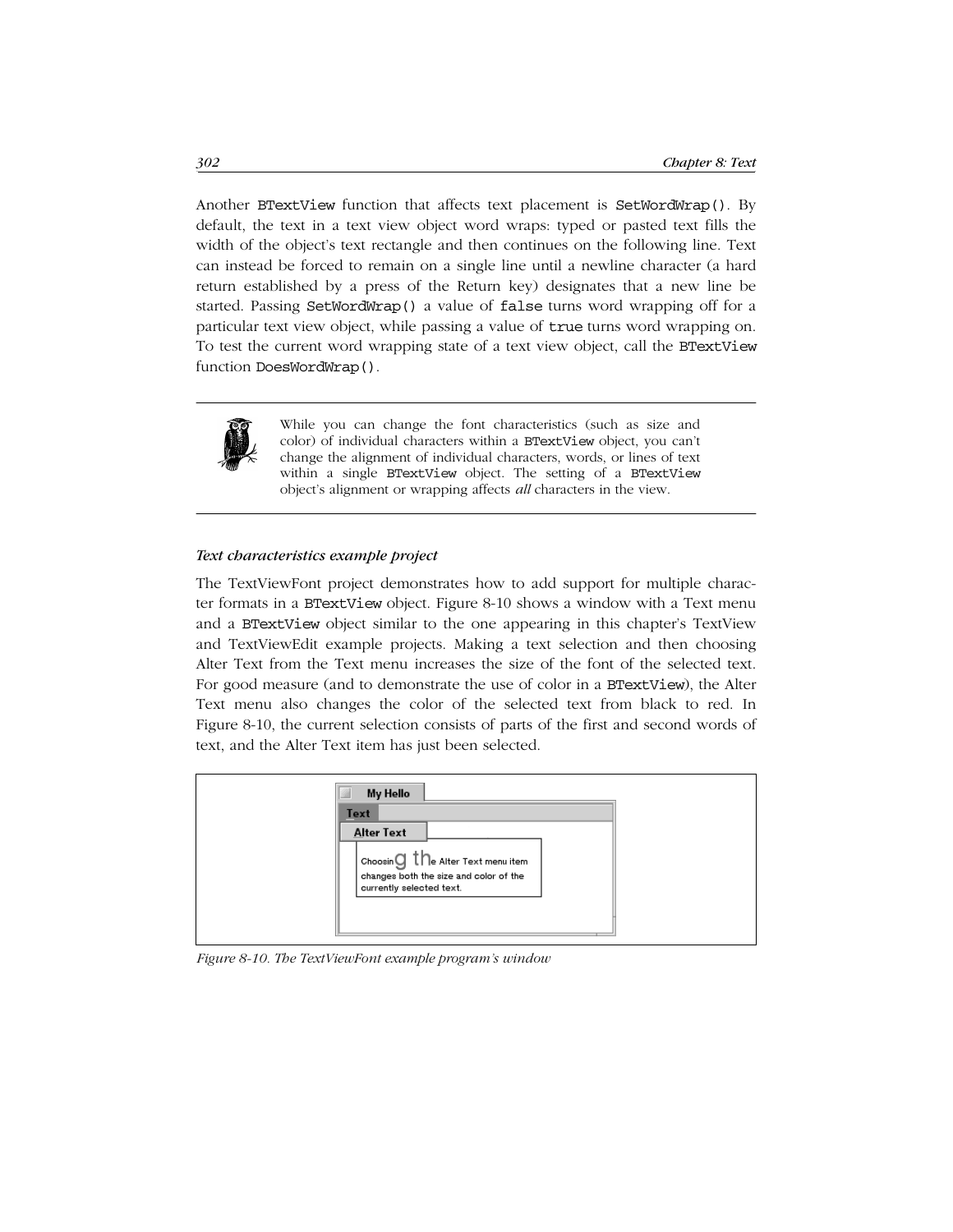

A menu item named Alter Text is fine for this simple example, but is a bit ambiguous for a real-world application. If your own program includes stylable text, then it should of course include separate menu items for each possible action. For instance, if your program allows the user to change the size of selected text, it should have Increase Size and Decrease Size menu items, or a menu item for each possible font point size. Similarly, if your program allows the color of text to be changed, it should have either a separate menu item for each possible color, or a menu item that brings up a color control (see Chapter 5 for a discussion of the BColorControl class).

Earlier in this chapter, you saw that a standard editing message such as B\_CUT is assigned to the focus view by using menu-creation code like that shown here:

```
menu->AddItem(menuItem = new BMenuItem("Cut", new BMessage(B_CUT), 'X'));
menuItem->SetTarget(NULL, this);
```
You can set application-defined messages to go directly to the focus view in a similar manner. Here, FONT\_TEST\_MSG is an application-defined message type:

```
menu->AddItem(menuItem = new BMenuItem("Alter Text",
                                        new BMessage(FONT_TEST_MSG)));
menuItem->SetTarget(NULL, this);
```
For a standard editing message such as **B\_CUT**, the work in handling the message is done; the system knows what to do with a Be-defined standard message. For my own application-defined message, however, a bit more code is needed because BTextView won't know how to handle an application-defined FONT\_ TEST\_MSG. To create a BTextView object that can respond to an applicationdefined message, I defined a MyTextView class derived from BTextView. From *MyTextView.h*, here's the new class and the definition of the new message type:

```
#define FONT_TEST_MSG 'fntt'
class MyTextView : public BTextView {
   public:
      MyTextView(BRect viewFrame, char *name, BRect textBounds);
      virtual void MessageReceived(BMessage* message);
};
```
The MyTextView class consists of just two functions: a constructor to create a new object and a version of MessageReceived() that will be capable of handling the application-defined message. The implementation of these new functions can be found in *MyTextView.cp*. From that file, here's the MyTextView constructor:

```
MyTextView::MyTextView(BRect viewFrame, char *name, BRect textBounds)
    : BTextView(viewFrame, name, textBounds, B_FOLLOW_NONE, B_WILL_DRAW)
{
}
```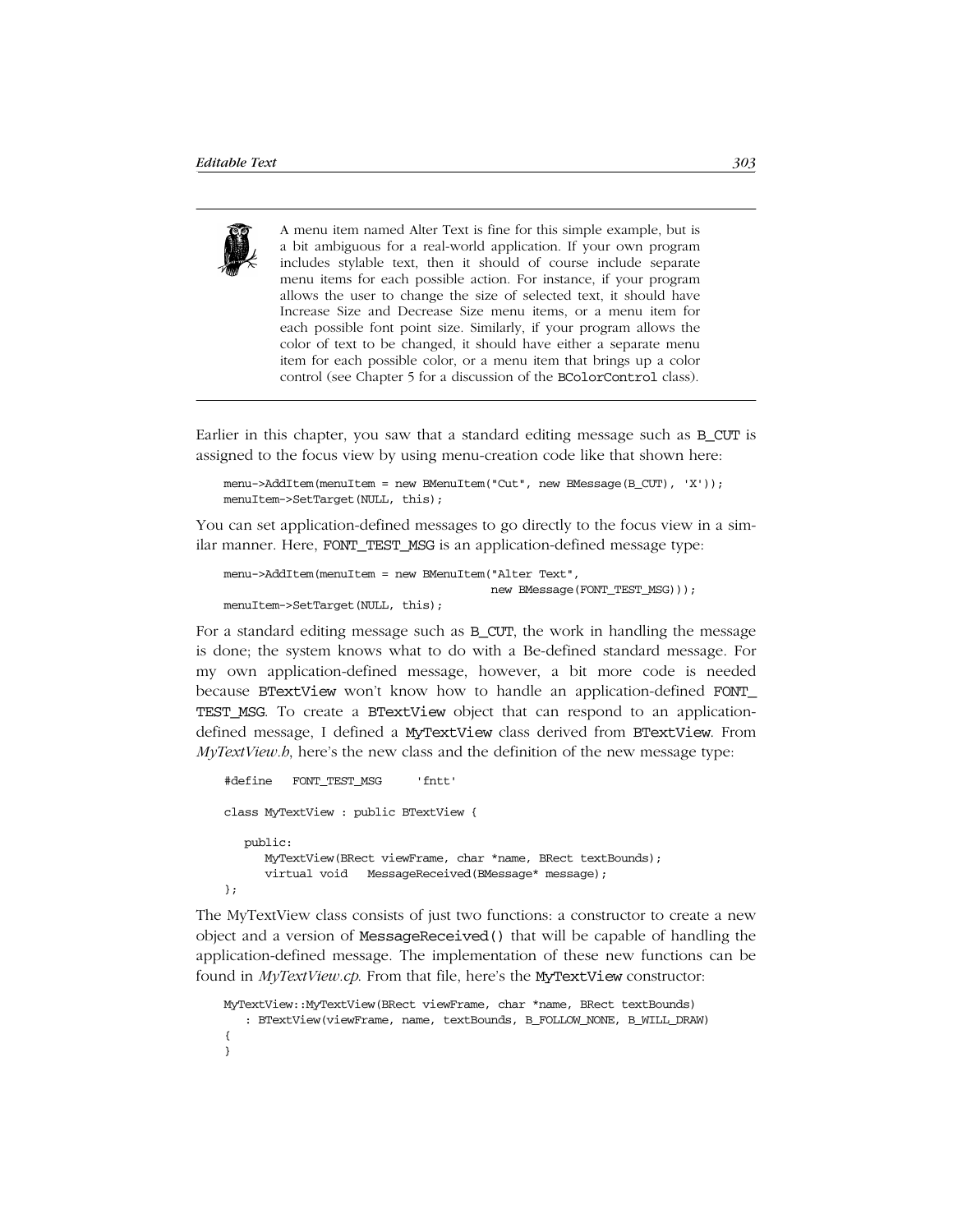The MyTextView constructor is empty—it does nothing more than invoke the BTextView constructor. For this example, I'm satisfied with how a BTextView object looks and works, so I've implemented the MyTextView constructor such that it simply passes the arguments it receives on to the BTextView constructor. The real purpose of creating the BTextView-derived class is to create a class that overrides the BTextView version of MessageReceived(). The new version of this routine handles messages of the application-defined type FONT\_TEST\_MSG:

```
void MyTextView::MessageReceived(BMessage *message)
{
   switch (message->what) {
      case FONT_TEST_MSG:
        rgb\_color = {255, 0, 0, 255}; BFont font;
         uint32 sameProperties;
         GetFontAndColor(&font, &sameProperties);
         font.SetSize(24.0);
         SetFontAndColor(&font, B_FONT_ALL, &redColor);
         break;
      default:
         MessageReceived(message);
   }
}
```
When an object of type MyTextView receives a FONT TEST MSG message, GetFontAndColor() is called to obtain a copy of the object's font. The size of the font is set to 24 points and SetFontAndColor() is called to pass the font back to the MyTextView object. When calling SetFontAndColor(), the rgb\_color variable redColor is included in the parameter list in order to set the MyTextView object to use a shade of red in displaying text.

As is always the case, it's important that MessageReceived() include the default condition that invokes the inherited version of MessageReceived(). The MyTextView version of MessageReceived() handles only the application-defined FONT\_TEST\_MSG, yet a MyTextView object that is the focus view will also be receiving B\_CUT, B\_COPY, B\_PASTE, and B\_SELECT\_ALL messages. When the MyTextView version of MessageReceived() encounters a message of one of these Be-defined types, it passes it on to the BTextView version of MessageReceived() for handling.

In this chapter's previous two examples, TextView and TextViewEdit, the MyDrawView class included a data member of type BTextView. Here I also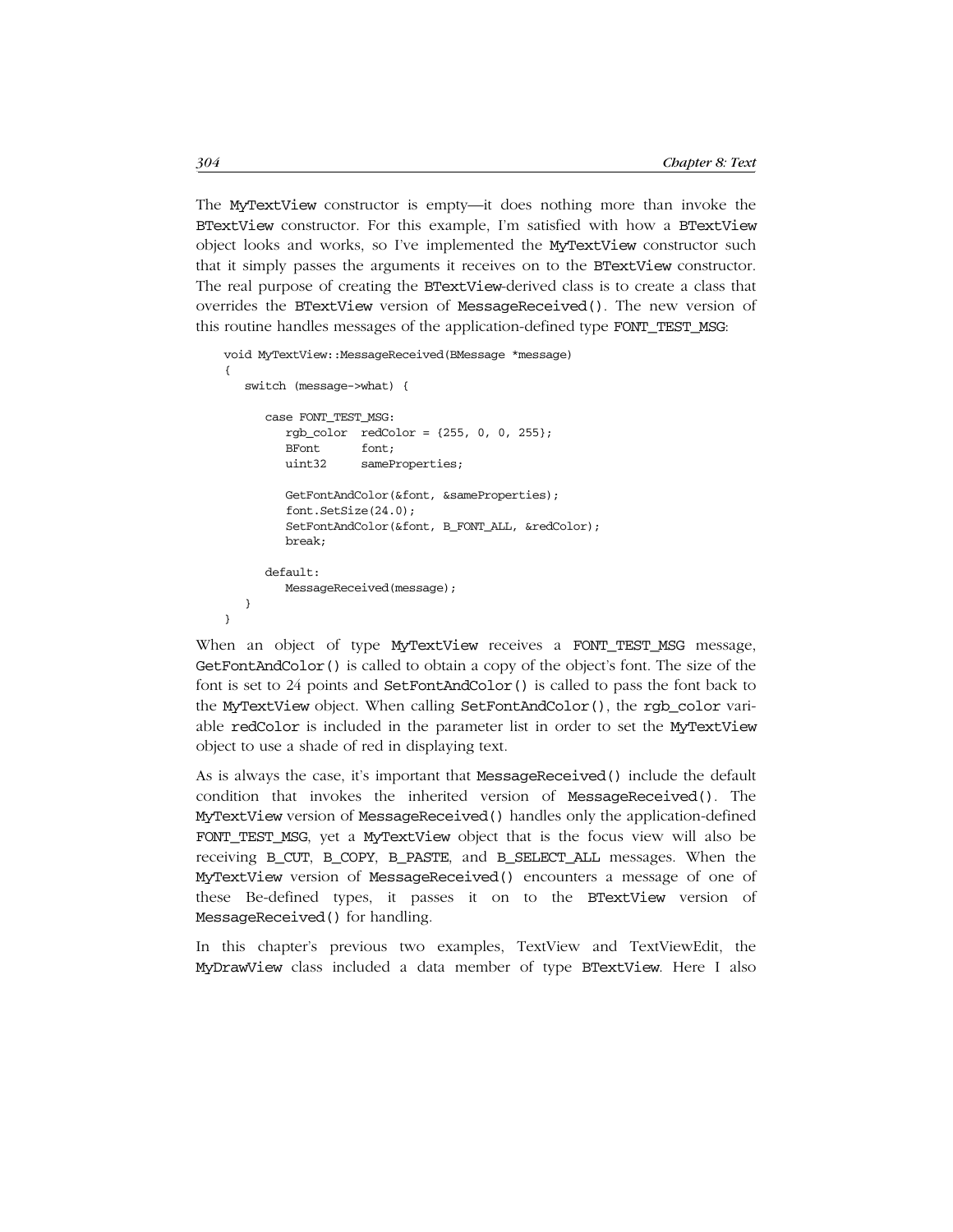include a data member in the MyDrawView class, but I change it to be of type MyTextView:

```
class MyDrawView : public BView {
   public:
                     MyDrawView(BRect frame, char *name);
      virtual void AttachedToWindow();
       virtual void Draw(BRect updateRect);
   private:
      MyTextView *fTextView;
};
```
Like the previous example versions of the MyDrawView constructor, the TextView-Font project's version of the MyDrawView constructor creates a text view object. Here, however, the object is of the new MyTextView class type. Before exiting, the constructor calls the BTextView function SetStylable() to give the new MyTextView object support for multiple character formats. That ensures that changes made to the MyTextView object's text apply to only the current selection—not to all of the text in the object.

```
MyDrawView::MyDrawView(BRect rect, char *name)
     : BView(rect, name, B_FOLLOW_ALL, B_WILL_DRAW)
{
    BRect textBounds;
    textBounds.left = TEXT_INSET;
    textBounds.right = viewFrame.right - viewFrame.left - TEXT_INSET;
    textBounds.top = TEXT_INSET;
    textBounds.bottom = viewFrame.bottom - viewFrame.top - TEXT_INSET;
    fTextView = new MyTextView(viewFrame, "TextView", textBounds);
    AddChild(fTextView);
    fTextView->SetStylable(true);
}
```
# *Scrolling*

Text or graphics your application uses may not always fit within the confines of a view. Enter the scrollbar. The APIs for other operating systems that employ a graphical user interface include routines to work with scrollbars, but few implement this interface element as elegantly as the BeOS API does. The BScrollBar class makes it easy to add one or two scrollbars to any view. Better still, the BScrollView class creates a bordered object with one or two BScrollBar objects already properly sized to fit any view you specify. Best of all, scrollbar operation and updating is all automatic. Scrollbar objects are unique in that they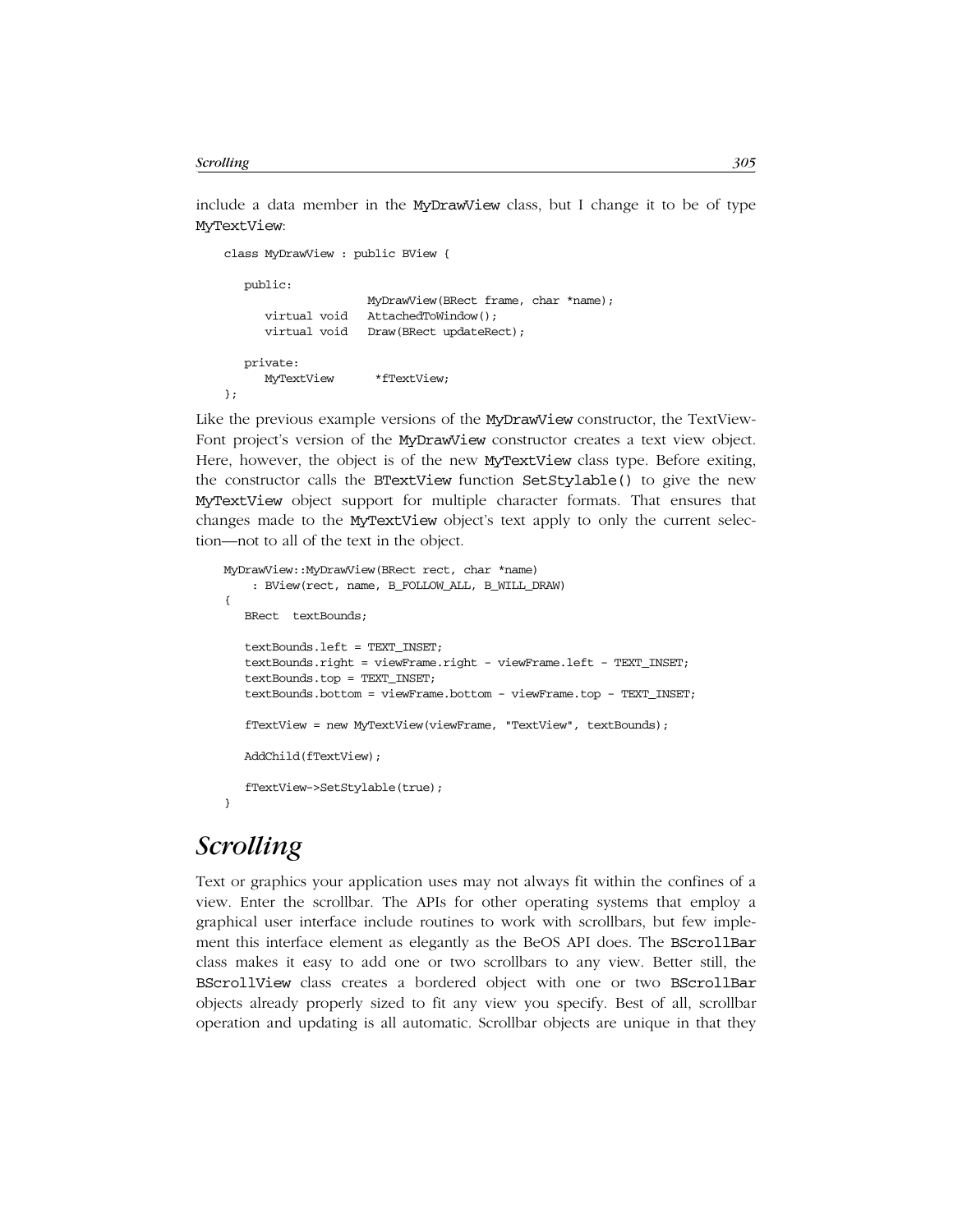don't receive drawing or mouse down messages—the Application Server intercepts these messages and responds accordingly.

As part of the automatic handling of a scrollbar, the Application Server is responsible for changing the highlighting of a scrollbar. In Figure 8-11, you see the same scrollbar with two different looks. When the contents of the view a scrollbar is attached to exceed the size of the view, the scrollbar's knob appears and the scrollbar becomes enabled. As the content of the view increases, the scrollbar knob automatically decreases in size to reflect the lessening amount of the total text being displayed within the view.



*Figure 8-11. A scrollbar's look changes as the scrolled view's content increases*



Keep in mind that from the ScrollBar preferences application the user can control the look and behavior of the scrollbars present in *all* applications that run on his or her machine. For instance, the ScrollBar preferences control whether programs display a scrollbar with a pair of scroll arrows on each end, or just one. With that in mind, you'll note that the look of the scrollbars in this chapter's figures differs (compare Figure 8-11 with Figure 8-13).

## *Scrollbars*

To make use of a scrollbar, create a BScrollBar object, designate a different view to be the scrollbar's *target—*the thing to be scrolled—and add the BScrollBar object to the same parent view as the target view. Or, more likely, create a BScrollView object and let it do this work for you. Because the scrolling view is so handy, the "Scrolling" section's emphasis is on the BScrollView class. A BScrollView object includes one or two BScrollBar objects, though, so a study of the BScrollBar class won't prove to be time wasted.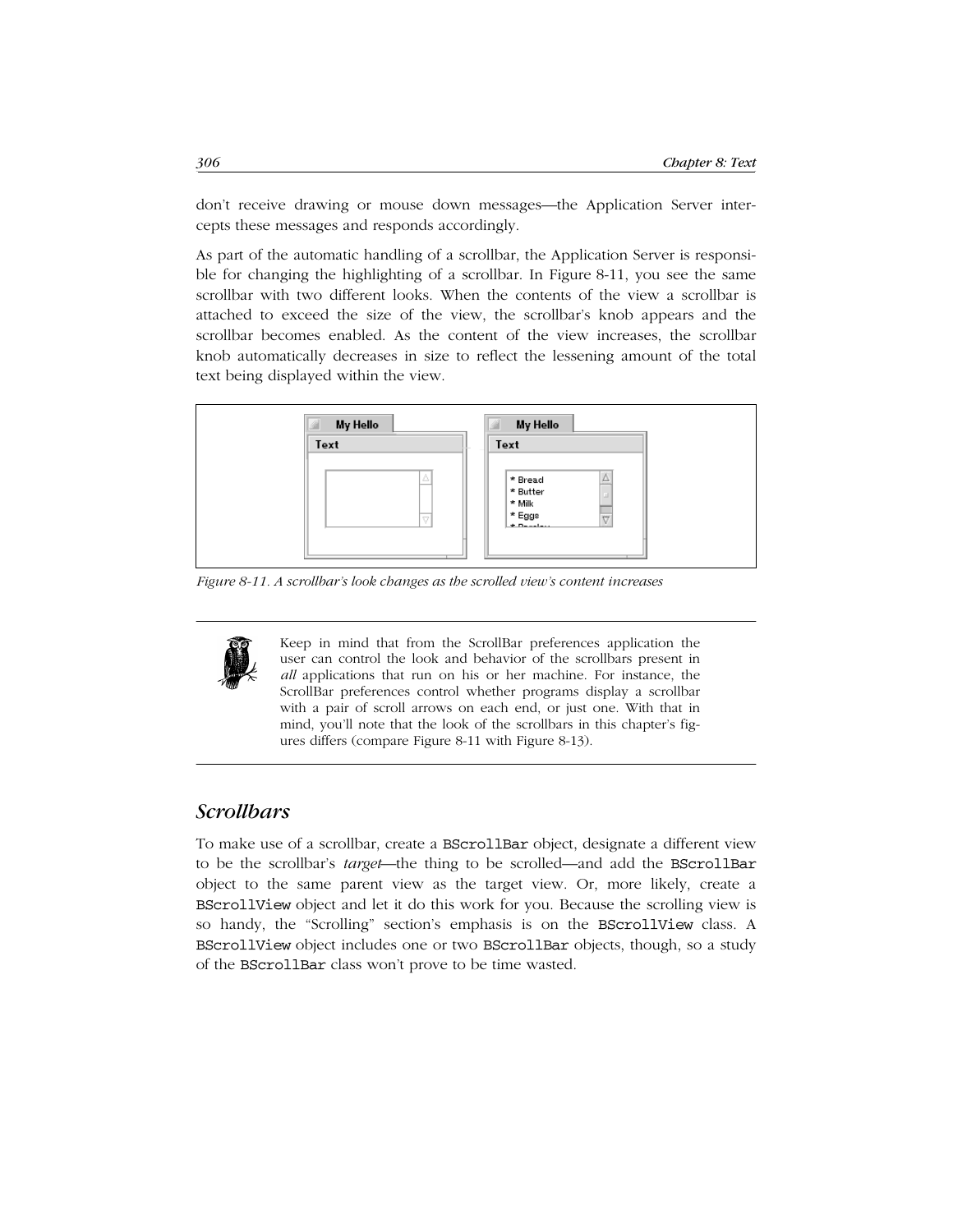### *The BScrollBar class*

A scrollbar object is an instance of the BScrollBar class. Pass six arguments to its constructor, the prototype of which is shown here:

BScrollBar(BRect frame, const char \*name, BView \*target, float min, float max, orientation posture)

The first parameter, frame, is a rectangle that defines the boundaries of the scrollbar. The coordinates of the rectangle are relative to the scrollbar's parent view, not to the thing that is to be scrolled. User interface guidelines state that scrollbars should be of a uniform thickness. That is, all horizontal scrollbars should be of the same height, and all vertical scrollbars should be of the same width. Use the Bedefined constants B\_H\_SCROLL\_BAR\_HEIGHT and B\_V\_SCROLL\_BAR\_WIDTH to ensure that your program's scrollbars have the same look as those used in other Be applications. For instance, to set up the rectangle that defines a horizontal scrollbar to run along the bottom of a text object, you might use this code:

BRect horizScrollFrame(20.0, 50.0, 220.0, 50.0 + B\_H\_SCROLL\_BAR\_HEIGHT);

The second parameter serves the same purpose as the name parameter in other BView-derived classes: it allows the view to be accessed by name using the BView function FindView().

A scrollbar acts on a *target—*a view associated with the scrollbar. The target is what gets scrolled, and is typically an object that holds text or graphics. To bind a scrollbar to the object to be scrolled, follow these steps:

- 1. Create the target object.
- 2. Add the target object to a view (its parent view).
- 3. Create a scrollbar object, using the target object as the target parameter in the BScrollBar constructor.
- 4. Add the scrollbar object to the view that serves as the target object's parent.

For a target that displays graphics, the min and max parameters determine how much of the target view is displayable. The values you use for these two parameters will be dependent on the total size of the target. If the target view is a BTextView object, the values assigned to min and max are inconsequential—the scrollbar is always aware of how much text is currently in the target view and adjusts itself accordingly. The exception is if both min and max are set to 0. In such a case, the scrollbar is disabled and no knob is drawn, regardless of the target view's contents. Refer to the "Scrollbar range" section just ahead for more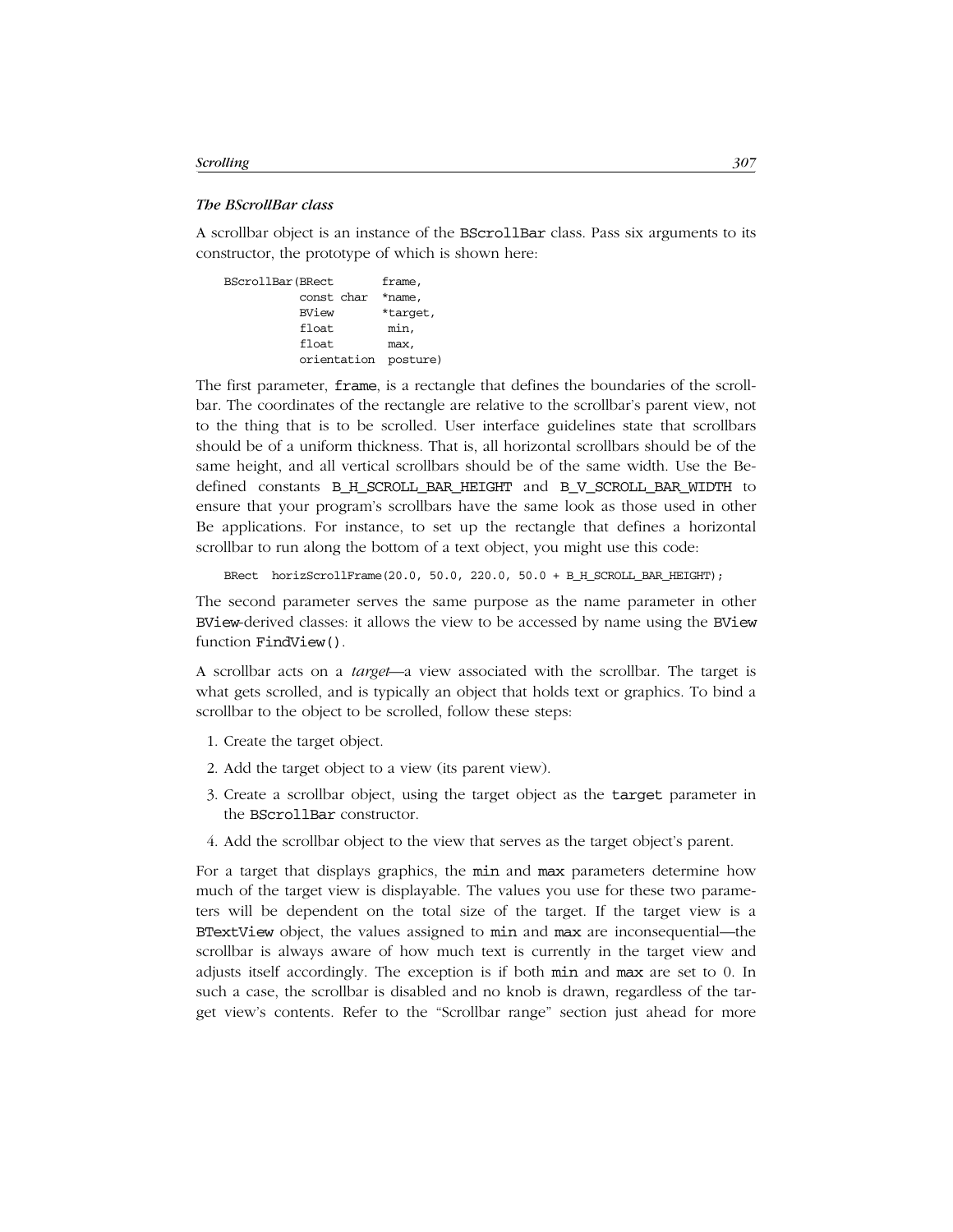details on choosing values for these two parameters when the target consists of graphics.

The last parameter, posture, designates the orientation of the scrollbar. To create a horizontal scrollbar, pass the Be-defined constant B\_HORIZONTAL. For a vertical scrollbar, pass B\_VERTICAL.

The following snippet provides an example of a call to the BScrollBar constructor. Here a horizontal scrollbar is being created for use with a previously created BTextView object named theTextView. Because the target is a text object, the values of min and max are arbitrarily selected:

```
BScrollBar *horizScrollBar;
BRect horizScrollFrame(20.0, 50.0, 220.0,
                            50.0 + B_H_SCROLL_BAR_HEIGHT);
float min = 1.0;
float max = 1.0;
horizScrollBar = new BScrollBar(scrollFrame, "ScrollBar", theTextView,
                               min, max, B_HORIZONTAL);
```
### *Scrollbar example project*

This chapter's TextView example project demonstrated how a window can support editable text through the use of a BTextView object. Because the topic of scrollbars hadn't been presented when TextView was developed, the program's text view didn't include them. Now you're ready to add a vertical scrollbar, a horizontal scrollbar, or both to a text view. As shown in Figure 8-12, for the Text-ViewScrollBar project I've elected to add just a vertical scrollbar to the window's BTextView object.



*Figure 8-12. The TextViewScrollBar example program's window*

The TextView example project shows how to set up viewFrame and textBounds, the rectangles that define the boundary of the window's BTextView object and the area that displays text in that object. Here I'll discuss only the code that's been added to the TextView project to turn it into the TextViewScrollBar project. All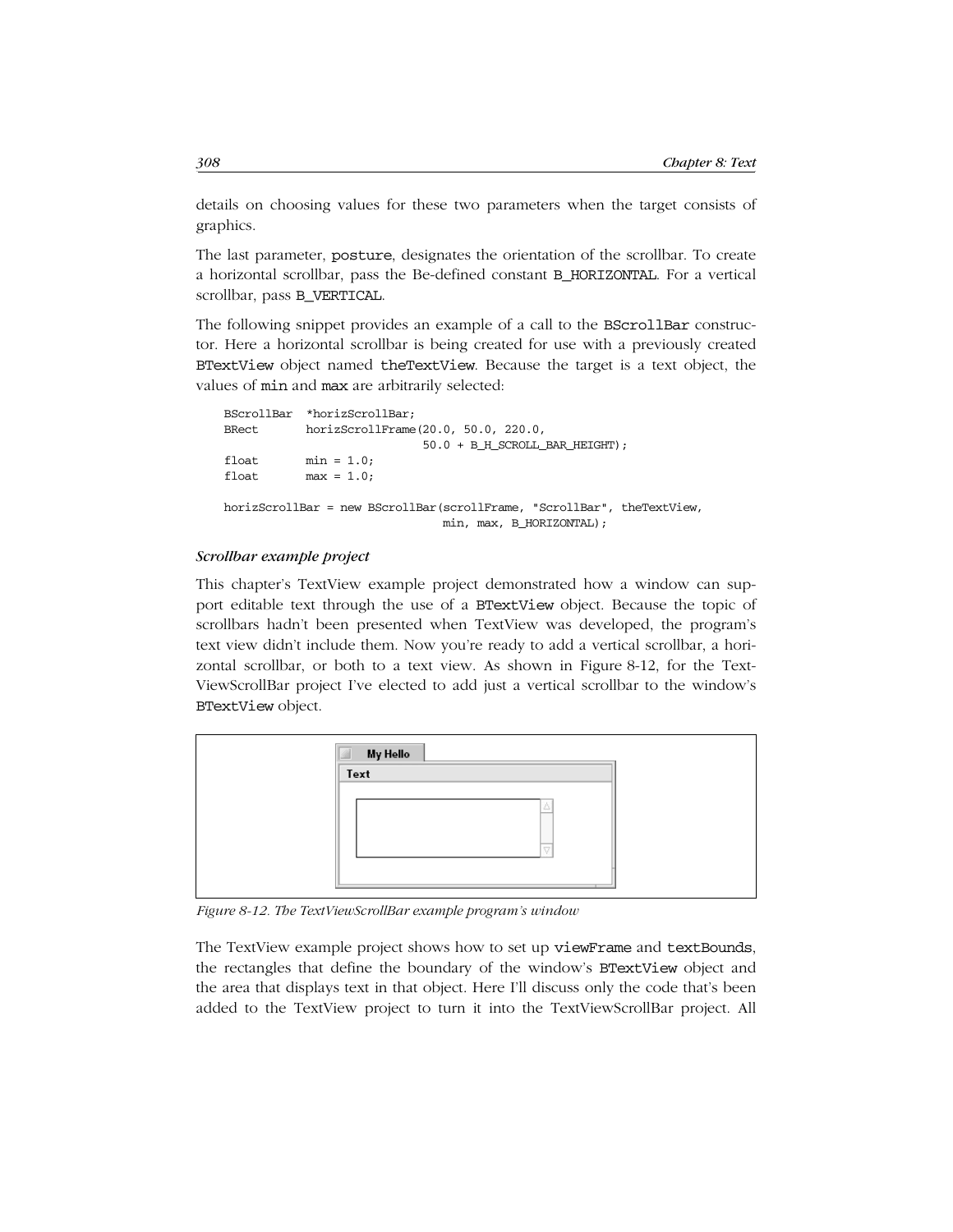those additions appear in the MyDrawView constructor. The new code involves the creation of a vertical scrollbar, and appears following the call to InsetBy():

```
BRect viewFrame(20.0, 20.0, 220.0, 80.0);
MyDrawView::MyDrawView(BRect rect, char *name)
    : BView(rect, name, B_FOLLOW_ALL, B_WILL_DRAW)
{
   BRect textBounds;
    textBounds.left = TEXT_INSET;
   textBounds.right = viewFrame.right - viewFrame.left - TEXT_INSET;
    textBounds.top = TEXT_INSET;
    textBounds.bottom = viewFrame.bottom - viewFrame.top - TEXT_INSET;
    fTextView = new BTextView(viewFrame, "MyTextView", textBounds,
                              B_FOLLOW_NONE, B_WILL_DRAW);
    AddChild(fTextView);
   viewFrame.InsetBy(-2.0, -2.0);
    BScrollBar *verticalBar;
    BRect scrollFrame;
   float min = 1.0;
   float max = 1.0;
    scrollFrame = viewFrame;
   scrollFrame.left = scrollFrame.right;
   scrollFrame.right = scrollFrame.left + B_V_SCROLL_BAR_WIDTH;
    verticalBar = new BScrollBar(scrollFrame, "VerticalBar", fTextView,
                                 min, max, B_VERTICAL);
    AddChild(verticalBar);
    verticalBar->SetResizingMode(B_FOLLOW_NONE);
}
```
The scrollbar will be added to the target's parent view (MyDrawView), so the coordinates of the scrollbar's rectangle are relative to the parent view, not to the target view. The scrollFrame rectangle coordinates are first set to those of the target view. That gives the scrollbar the same top and bottom coordinates as the target, as desired. Then the scrollbar's left and right side coordinates are adjusted so that the scrollbar lies flush on the right side of the target view. The scrollFrame rectangle is then used as the first parameter to the BScrollBar constructor. The previously created BTextView object fTextView is specified as the scrollbar's target. The scrollbar is then added to MyDrawView, just as the target was previously added.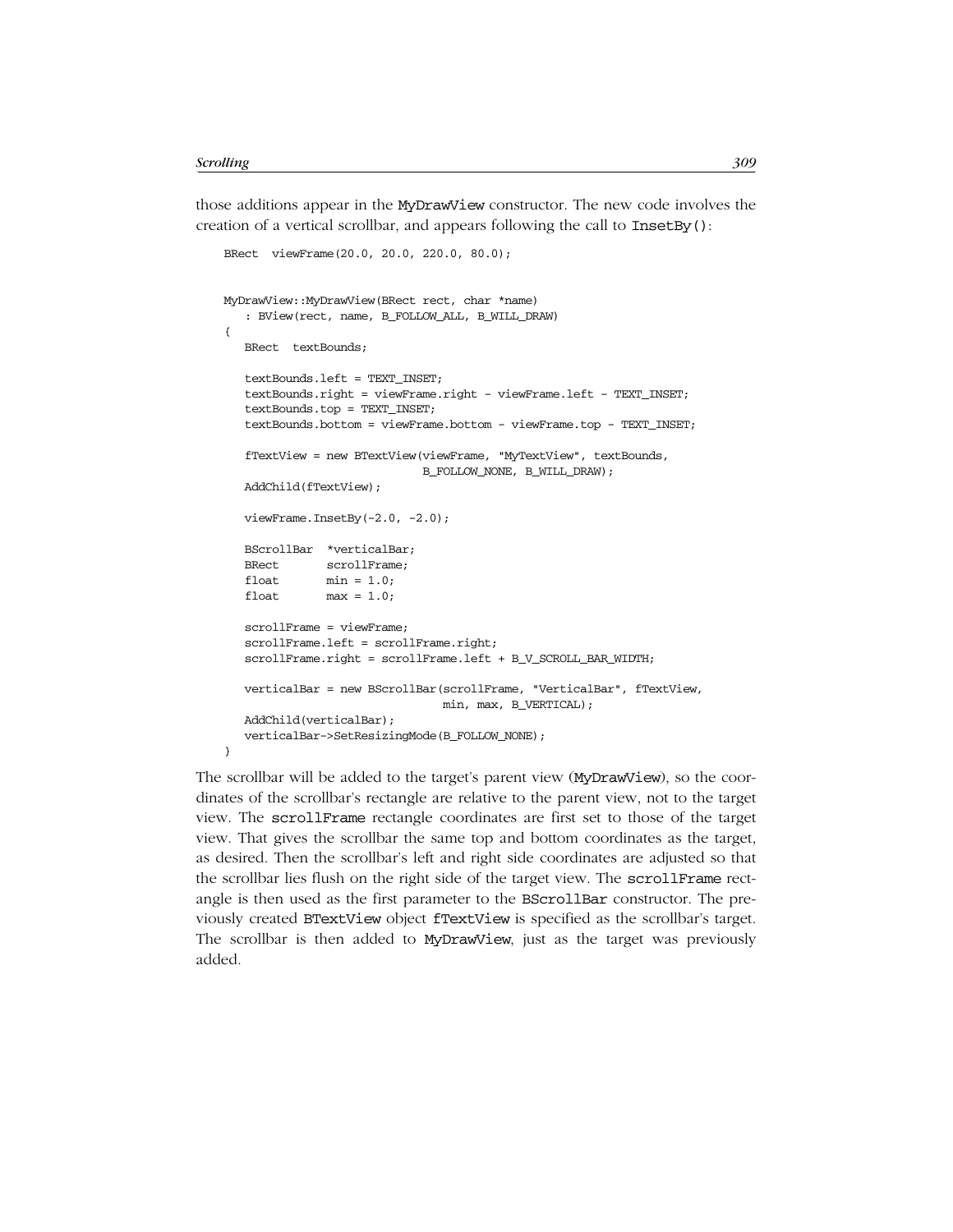

Graphical user interface conventions dictate that a vertical scrollbar be located flush against the right side of the area that is scrollable, and that a horizontal scrollbar be located flush against the bottom of the area that's scrollable. But nothing in the BScrollBar class *forces* you to follow that convention. A scrollbar is associated with a view to scroll by naming the view as the target in the BScrollBar constructor. Depending on the coordinates you choose for the frame rectangle parameter of the BScrollBar constructor, the scrollbar can be placed anywhere in the parent view and it will still scroll the contents of the target view.

Notice that in this example the resizing mode of the scrollbar is adjusted. The BScrollBar constructor doesn't include a sizing mode parameter. Instead, the specification of the scrolling bar's orientation (the last parameter to the BScrollBar constructor) defines a default behavior for the scrollbar. A vertically oriented scrollbar (like the one created here) resizes itself vertically. As the parent view changes in size vertically, the vertical scrollbar will grow or shrink vertically. As the parent view changes in size horizontally, the vertical scrollbar will follow the parent view.

In many cases these default characteristics are appropriate. In this project, they aren't. I've given the BTextView object a resizing mode of B\_FOLLOW\_NONE, indicating that the text view object will remain a fixed size as the parent view changes size. In such a case, I want the target view's scrollbar also to remain fixed in size and location. A call to the BView function SetResizingMode() takes care of that task.

### *Scrollbar range*

If a scrollbar's target is a view that holds a graphical entity, such as a BView object that includes a BPicture object, the BScrollBar constructor min and max parameters take on significance. Together, min and max define a range that determines how much of the target view is displayable. Consider a view that is 250 pixels in width and 200 pixels in height, and is to be displayed in a view that is 100 pixels by 100 pixels in size. If this 100-by-100 pixel view has two scrollbars, and it's desired that the user be able to scroll the entire view, the range of the horizontal scrollbar should be 150 and the range of the vertical scrollbar should be 100. Figure 8-13 illustrates this.

In Figure 8-13, 100 pixels of the 250-pixel width of the view will always be displayed, so the horizontal range needs to be only 150 in order to allow the horizontal scrollbar to bring the remaining horizontal portions of the view through the display area. Similarly, 100 of the 200 vertical pixels will always be displayed in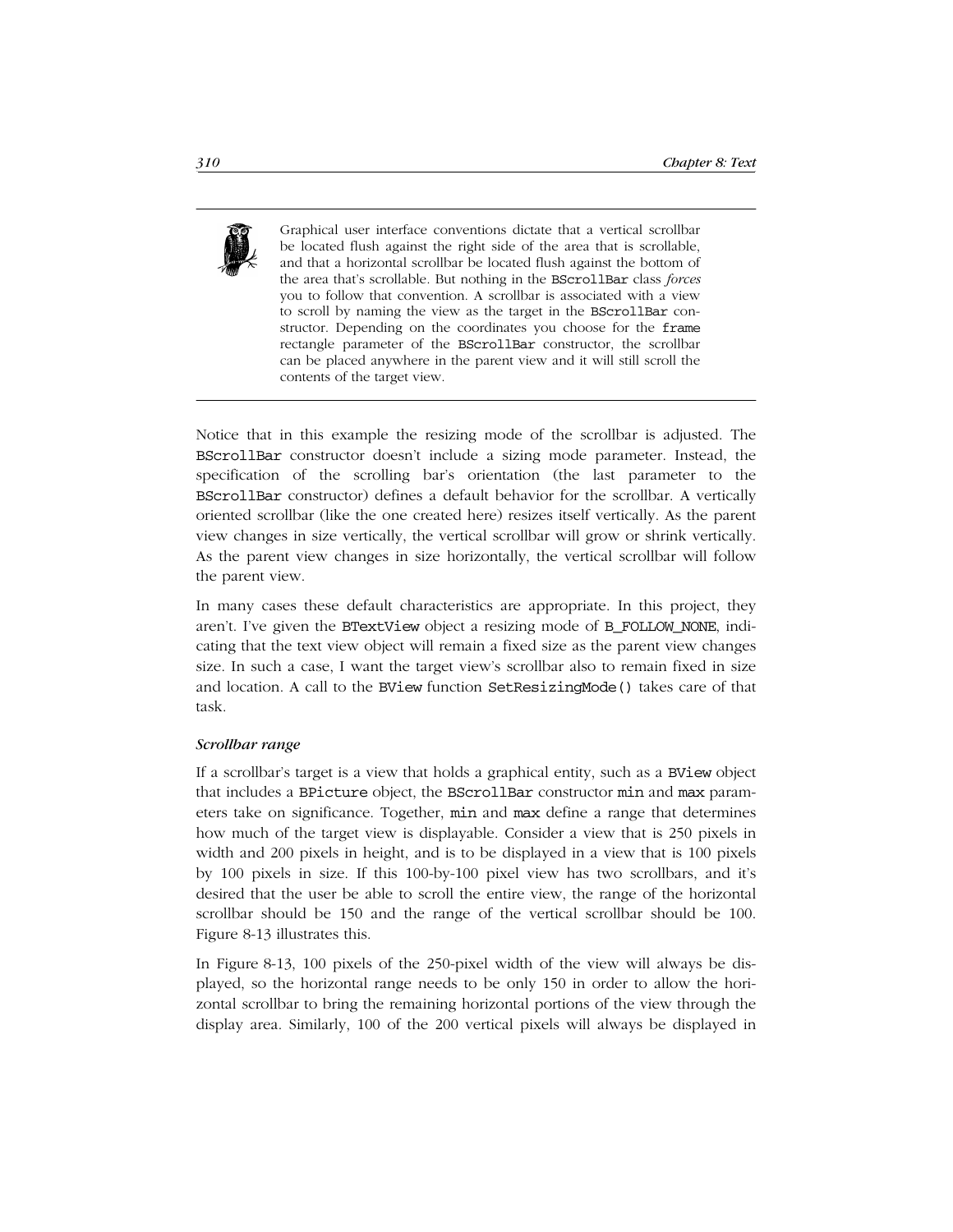

*Figure 8-13. An example of determining the range of a pair of scrollbars*

the view, so the vertical range needs to be 100 in order to pass the remaining 100 pixels through the display area. Assuming a graphics-holding view named theGraphicView, derived from a BView object, exists (as shown in Figure 8-13), the two scrollbars could be set up as shown in the following snippet. To see the relationship of the coordinates of the scrollbars to the view, refer to Figure 8-14.

```
BScrollBar *horizScrollBar;
BRect horizScrollFrame(170.0, 300.0, 270.0,
                             300.0 + B_H_SCROLL_BAR_HEIGHT);
float horizMin = 0.0;
float horizMax = 150.0;
BScrollBar *vertScrollBar;
BRect vertScrollFrame(270.0, 200.0, 270.0 + B_V_SCROLL_BAR_WIDTH,
                            300.0);
float vertMin = 0.0;
float \qquad \text{vertMax} \qquad = 100.0;horizScrollBar = new BScrollBar(horizScrollFrame, "HScrollBar",
                                theGraphicView,
                                horizMin, horizMax, B_HORIZONTAL);
vertScrollBar = new BScrollBar(vertScrollFrame, "VScrollBar",
                                theGraphicView,
                                vertMin, vertMax, B_VERTICAL);
```
If the target view changes size during program execution (for instance, your program may allow the user to replace the currently displayed contents of the view with different graphic), the range of any associated scrollbar should change, too. The BScrollBar function SetRange() exists for this purpose:

void SetRange(float min, float max)

The example just discussed has a horizontal scrollbar with a range of 0 to 150 pixels. If for some reason I wanted to allow the user to be able to scroll beyond the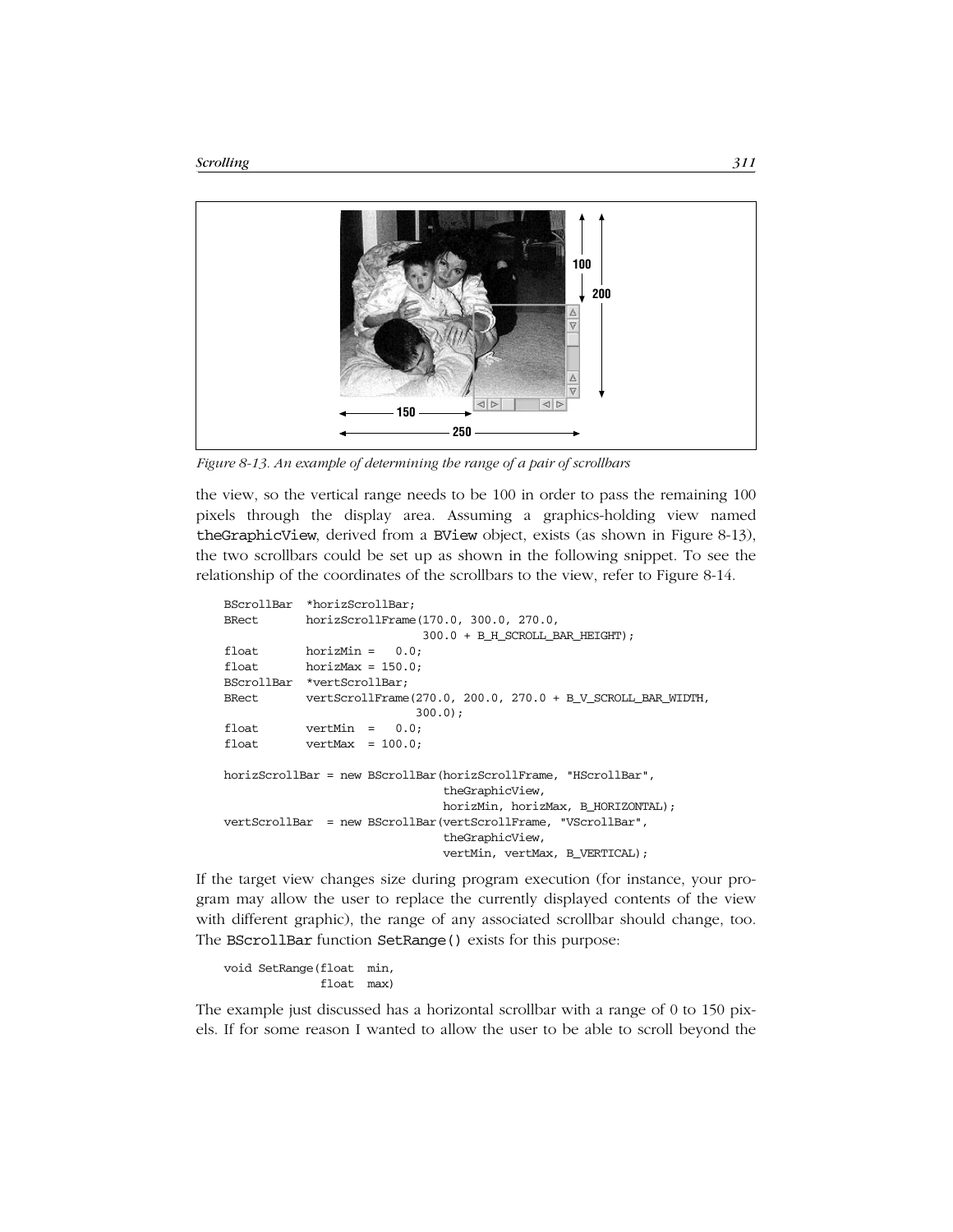

*Figure 8-14. The coordinates of a pair of scrollbars and the picture to be scrolled*

right edge of the view, I could increase the scrollbar's maximum value. Here I change the scrollbar's range to allow the user to view 50 pixels of white space past the view's right edge:

```
horizScrollBar->SetRange(0.0, 200.0);
```
The companion function to SetRange() is GetRange(). As expected, this function returns the current minimum and maximum scrolling values of a scrollbar:

void GetRange(float \*min, float \*max)

If this next snippet is executed after the preceding call to SetRange(), min should have a value of 0.0 and max should have a value of 200.0:

float min; float max;

horizScrollBar->GetRange(&min, &max);

The ScrollViewPicture example near the end of this chapter provides an example of setting the scrollbar range for a BView object that's used as the target for a BScrollView object—a view that has built-in scrollbars.

### *Scrolling View*

It's a relatively easy assignment to add scrollbars to a view, as just demonstrated in the TextViewScrollBar project. However, the BeOS API makes it easier still. The BScrollView class creates a scroll view object that serves as a container for another view. This contained view can hold either text (as a BTextView does) or graphics (as a BPicture does). Regardless of the content of its contained view,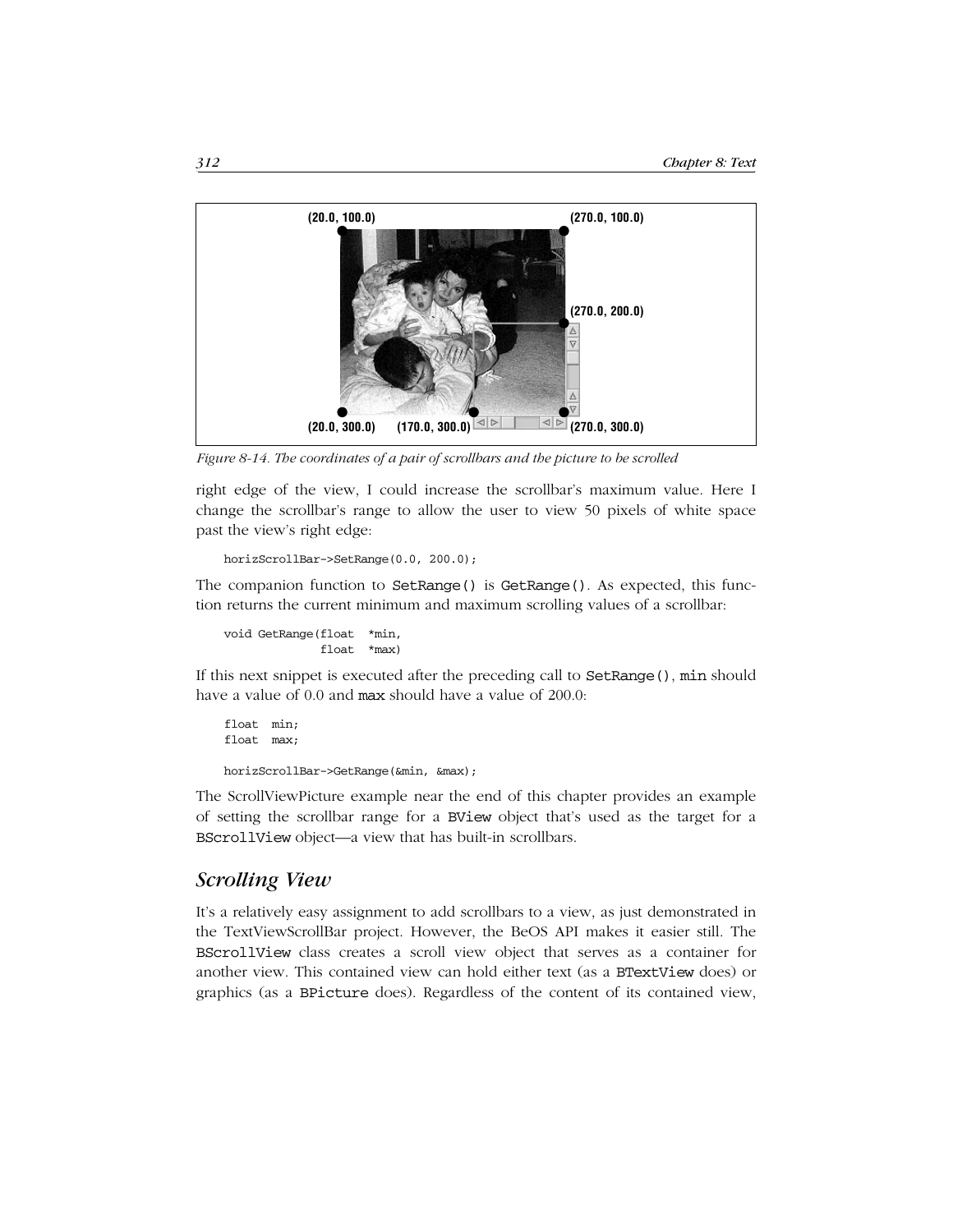the BScrollView object is responsible for adding scrollbars that allow for scrolling through the entire content and for making itself the parent of the contained view.

### *The BScrollView class*

The seven parameters of the BScrollView constructor make it possible to create a scrolling view object that has one, two, or even no scrollbars:

| BScrollView(const char | *name,                                         |
|------------------------|------------------------------------------------|
| BView                  | *target,                                       |
| uint32                 | $resizingMode = B_FOLLOW_LEFT   B_FOLLOW_TOP,$ |
| uint32                 | flags = $0$ ,                                  |
| boo1                   | $horizontal = false$ ,                         |
| boo1                   | $vertical = false$ ,                           |
|                        | border style border = B FANCY BORDER)          |
|                        |                                                |

The name, resizingMode, and flags parameters serve the purposes expected of a BView-derived class. The name parameter allows the scroll view object to be accessed by its name. The resizingMode specifies how the object is to be resized as the parent view changes size: the default value of B\_FOLLOW\_LEFT | B\_FOLLOW\_TOP indicates that the distance from the scroll view's left side and its parent's left side will be fixed, as will the distance from the scroll view's top and its parent's top. The flags parameter specifies the notification the scroll view object is to receive. The default value of 0 means that the object isn't to receive any notification.

The target parameter specifies the previously created view object to be surrounded by the scroll view object. The contents of the target view are what is to be scrolled. There's no need to specify any size for the new scroll view object. It will automatically be given a framing rectangle that accommodates the target view, any scrollbars that may be a part of the scroll view object, and a border (if present).

A scroll view object can have a horizontal scrollbar, a vertical scrollbar, both, or neither. The horizontal and vertical parameters specify which scrollbar or bars should be a part of the scroll view object. By default, the object includes no scrollbars (meaning the object serves as nothing more than a way to draw a border around a different view, as discussed in the border parameter description next). To include a scrollbar, simply set the appropriate horizontal or vertical parameter to true.

The border parameter specifies the type of border to surround the scroll view object. By default, a scroll view object has a fancy border; the appearance of a groove surrounds the object. To specify a plain line border, pass the Be-defined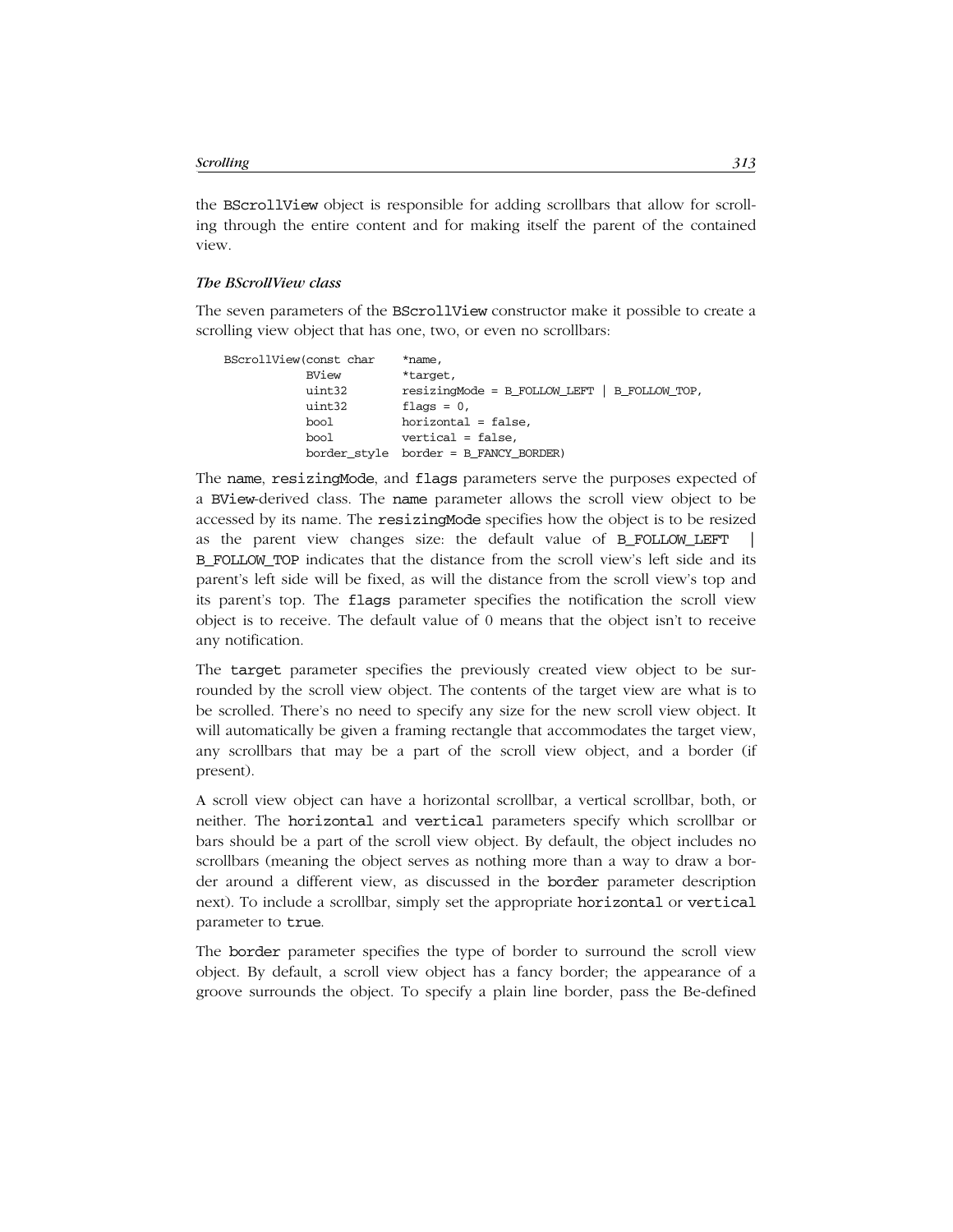constant B\_PLAIN\_BORDER as the last argument to the BScrollView constructor. To omit the border completely, pass B\_NO\_BORDER instead.

In this next snippet, a scroll view object is created with a plain border and a vertical scrollbar. Here it's assumed that theTextView is a BTextView object that isn't resizable. Because the target is fixed in the window in which it resides, the scroll view too can be fixed. As evidenced by the value of the resizingMode parameter (B\_FOLLOW\_NONE), theScrollView won't be resizeable:

```
BScrollView *theScrollView;
theScrollView = new BScrollView("MyScrollView", theTextView, B_FOLLOW_NONE,
                                  0, false, true, B_PLAIN_BORDER);
```
### *Scroll view example project*

This chapter's TextViewScrollBar project modified the TextView example project to demonstrate how a BScrollBar object can be used to scroll the contents of a BTextView object. This latest project, ScrollViewText, achieves the same effect. Here, however, a BScrollView object is used to create the BTextView object's scrollbar. The resulting window looks similar to the one generated by the Text-ViewScrollBar project (refer back to Figure 8-12). Thanks to the BScrollView, however, here the border around the text view object has shading, as shown in Figure 8-15.



*Figure 8-15. The ScrollViewText example program's window*

While the results of the TextViewScrollBar and ScrollView Text projects are similar, the effort expended to obtain the results differs. Using a BScrollView object to supply the scrollbar (as done here) rather than using a BScrollBar object means there's no need to supply the scrollbar's coordinates. The BScrollView object takes care of the scrollbar's placement based on the location of the designated target. Additionally, there's no need to draw a border around the text view; the BScrollBar object takes care of that task too.

The MyDrawView class declaration is the same as it was for the original TextView project, with the addition of a BScrollView object: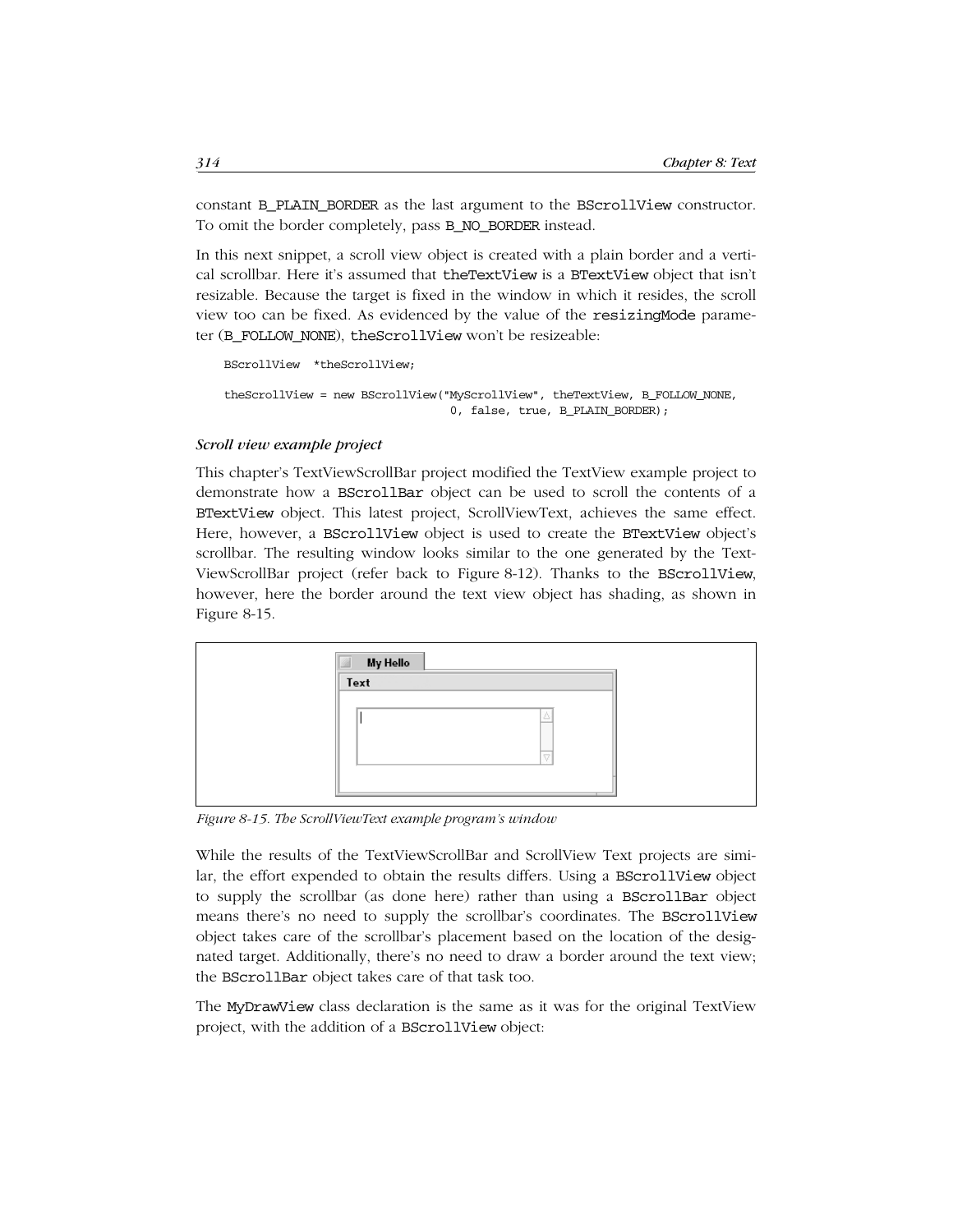```
class MyDrawView : public BView {
   public:
                      MyDrawView(BRect frame, char *name);
     virtual void AttachedToWindow();
     virtual void Draw(BRect updateRect);
   private:
      BTextView *fTextView;
      BScrollView *fScrollView;
};
```
The MyDrawView constructor holds the scroll view code:

```
MyDrawView::MyDrawView(BRect rect, char *name)
     : BView(rect, name, B_FOLLOW_ALL, B_WILL_DRAW)
{
    BRect viewFrame(20.0, 20.0, 220.0, 80.0);
    BRect textBounds;
    textBounds.left = TEXT_INSET;
   textBounds.right = viewFrame.right - viewFrame.left - TEXT_INSET;
    textBounds.top = TEXT_INSET;
    textBounds.bottom = viewFrame.bottom - viewFrame.top - TEXT_INSET;
    fTextView = new BTextView(viewFrame, "MyTextView", textBounds,
                               B_FOLLOW_NONE, B_WILL_DRAW);
    fScrollView = new BScrollView("MyScrollView", fTextView, B_FOLLOW_NONE,
                                    0, false, true);
    AddChild(fScrollView);
}
```
The MyDrawView constructor begins by setting up and creating a BTextView object. This code is the same as the code that appears in the TextView version of the MyDrawView constructor, with one exception. Here, a call to AddChild() doesn't immediately follow the creation of the text view object. The newly created BTextView object isn't added to the drawing view because it is instead added to the BScrollView object when it is passed to the scroll view's constructor. The BScrollView object is then added to the drawing view. When the program creates a window, that window's view hierarchy will look like the one pictured in Figure 8-16. In this figure, you see that the BScrollView object fScrollView is the parent to two views: the target view fMyTextView and a BScrollBar object created by the BScrollView constructor. Later, in the ScrollViewPicture project, you'll see how your code can easily access this implicitly created scrollbar.

The implementation of this project's AttachedToWindow() function is identical to the TextView projects: call SetFont() and SetFontSize() to specify font information for the drawing view, then call frext View->MakeFocus() to start the cursor blinking in the BTextView object. The implementation of Draw() is simple here it's an empty function. In the TextView project, StrokeRect() was invoked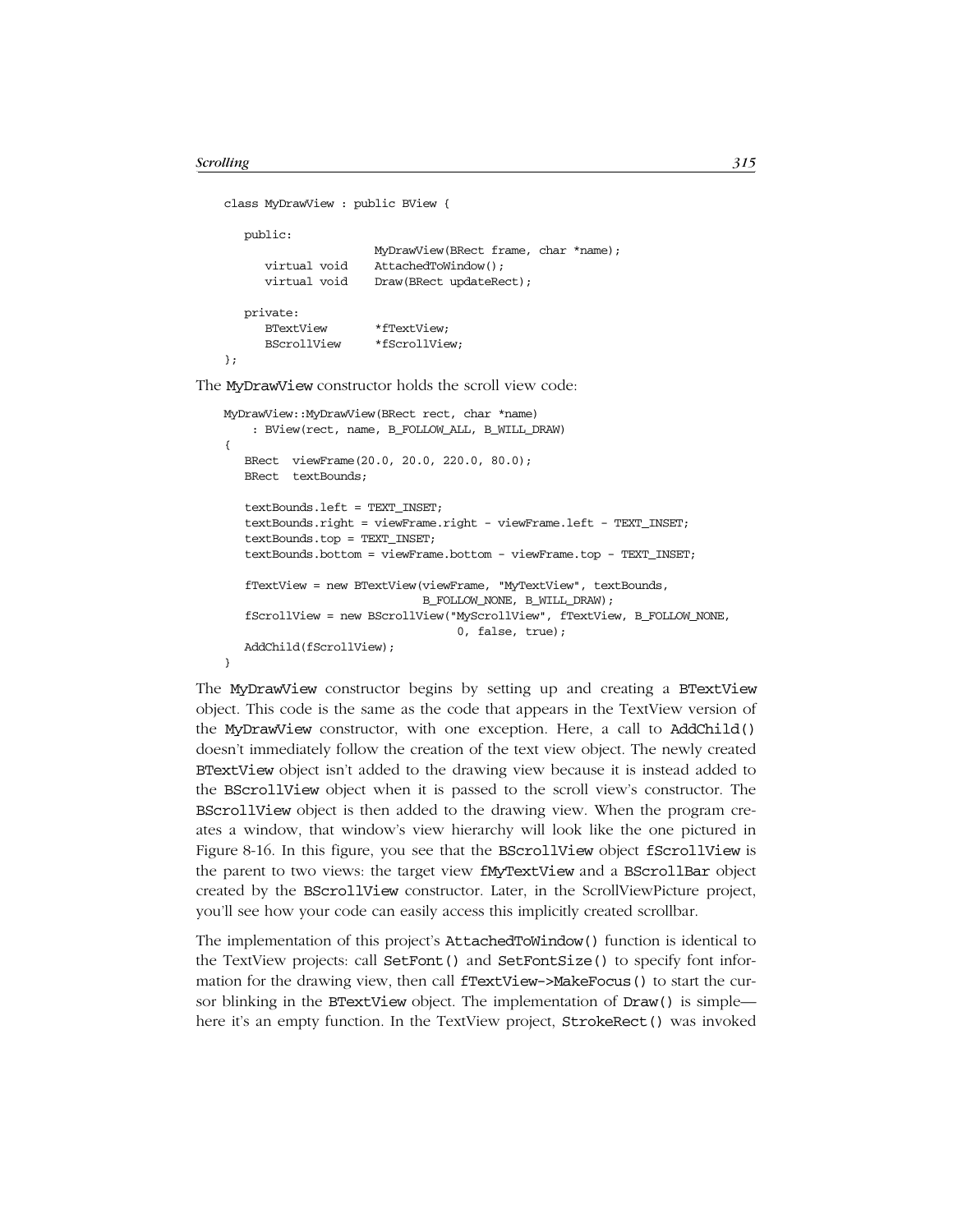

*Figure 8-16. View hierarchy of the window of the ScrollViewText program*

to draw a border around the BTextView object. Here, I rely on the BScrollView object's ability to automatically draw its own border.

```
void MyDrawView::AttachedToWindow()
{
   SetFont(be_bold_font);
    SetFontSize(12);
    fTextView->MakeFocus();
}
void MyDrawView::Draw(BRect)
{
}
```
### *Scrolling window example project*

If your program offers the user text editing capabilities, it may make sense to provide a window that exists for just that purpose. Typically, a simple text editor displays a resizable window bordered by a vertical scrollbar and possibly a horizontal scrollbar. Figure 8-17 shows such a window—the window displayed by the ScrollViewWindow project.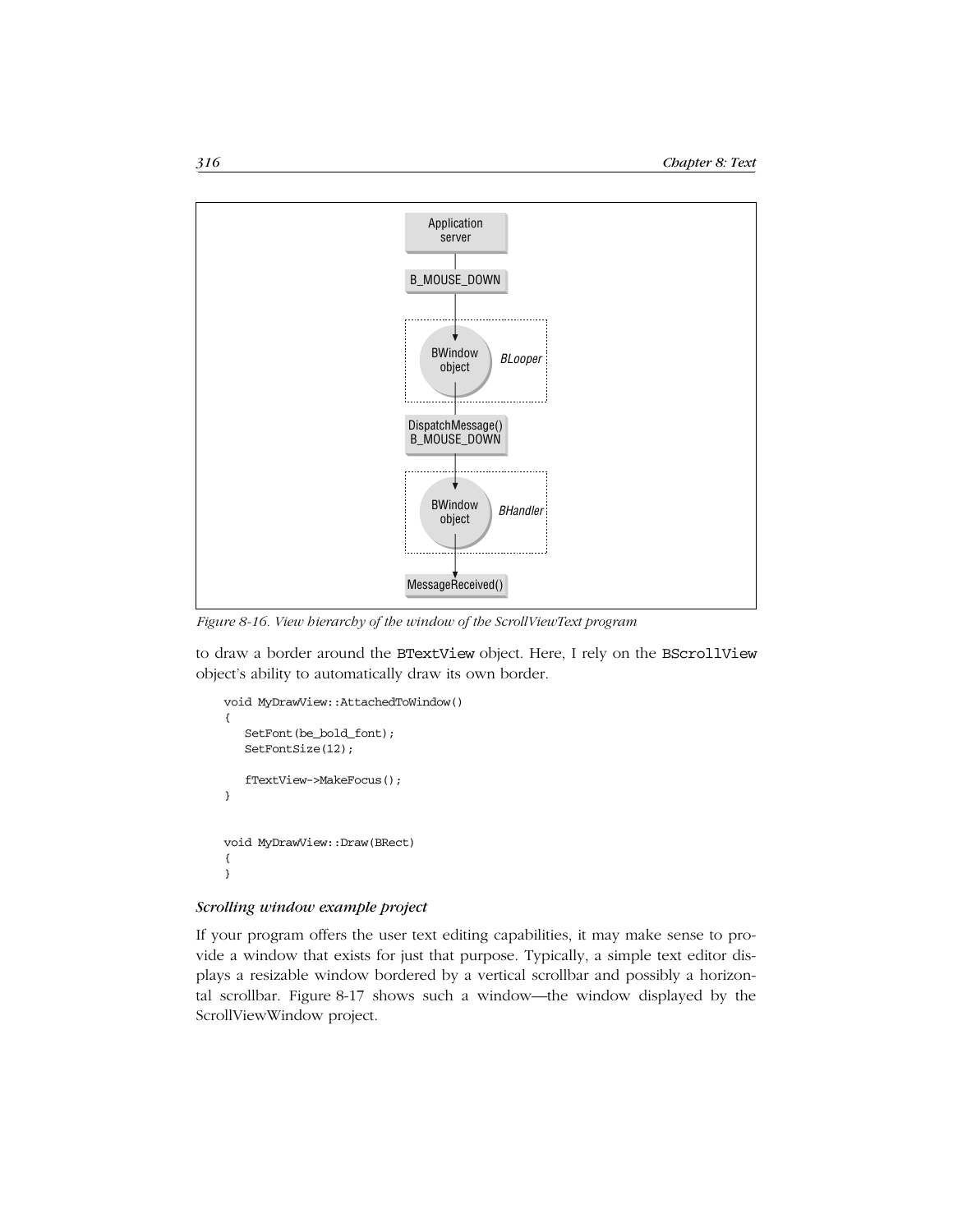*Scrolling 317*

| <b>September</b> | My Hello<br>Text |        |  |
|------------------|------------------|--------|--|
|                  |                  |        |  |
|                  |                  | B<br>7 |  |
|                  |                  | $\sim$ |  |

*Figure 8-17. The ScrollViewWindow example program's window*

The ScrollViewWindow project includes only slight modifications to the Text-ViewScrollBar project. All the changes are found in the MyDrawView constructor:

```
MyDrawView::MyDrawView(BRect rect, char *name)
     : BView(rect, name, B_FOLLOW_ALL, B_WILL_DRAW)
{
    BRect viewFrame;
    BRect textBounds;
    viewFrame = Bounds();
    viewFrame.right -= B_V_SCROLL_BAR_WIDTH;
    textBounds.left = TEXT_INSET;
   textBounds.right = viewFrame.right - viewFrame.left - TEXT_INSET;
    textBounds.top = TEXT_INSET;
    textBounds.bottom = viewFrame.bottom - viewFrame.top - TEXT_INSET;
    fTextView = new BTextView(viewFrame, "MyTextView", textBounds,
                               B_FOLLOW_ALL, B_WILL_DRAW);
    fScrollView = new BScrollView("MyScrollView", fTextView,
                                    B_FOLLOW_ALL, 0, false, true);
    AddChild(fScrollView);
}
```
A call to the BView function Bounds() sets the coordinates of what is to be the BScrollView target, the BTextView view object, to the coordinates of the drawing view. The drawing view itself is the same size as the content area of the window it resides in, so this brings me close to my goal of making the entire content area of the window capable of holding user-entered text. The exception is that room needs to be allowed for the vertical scrollbar. Subtracting the width of this scrollbar results in a viewFrame rectangle with the desired size.

The other changes to the MyDrawView constructor involve the resizingMode parameter to both the BTextView constructor and the BScrollView constructor. In the previous example, the scroll view was fixed in size, so neither the scroll view nor its target needed to be concerned with resizing. Here I want the text area of the window to always occupy the entire content area of the window, less the window's scrollbar area. A resizingMode of B\_FOLLOW\_ALL (rather than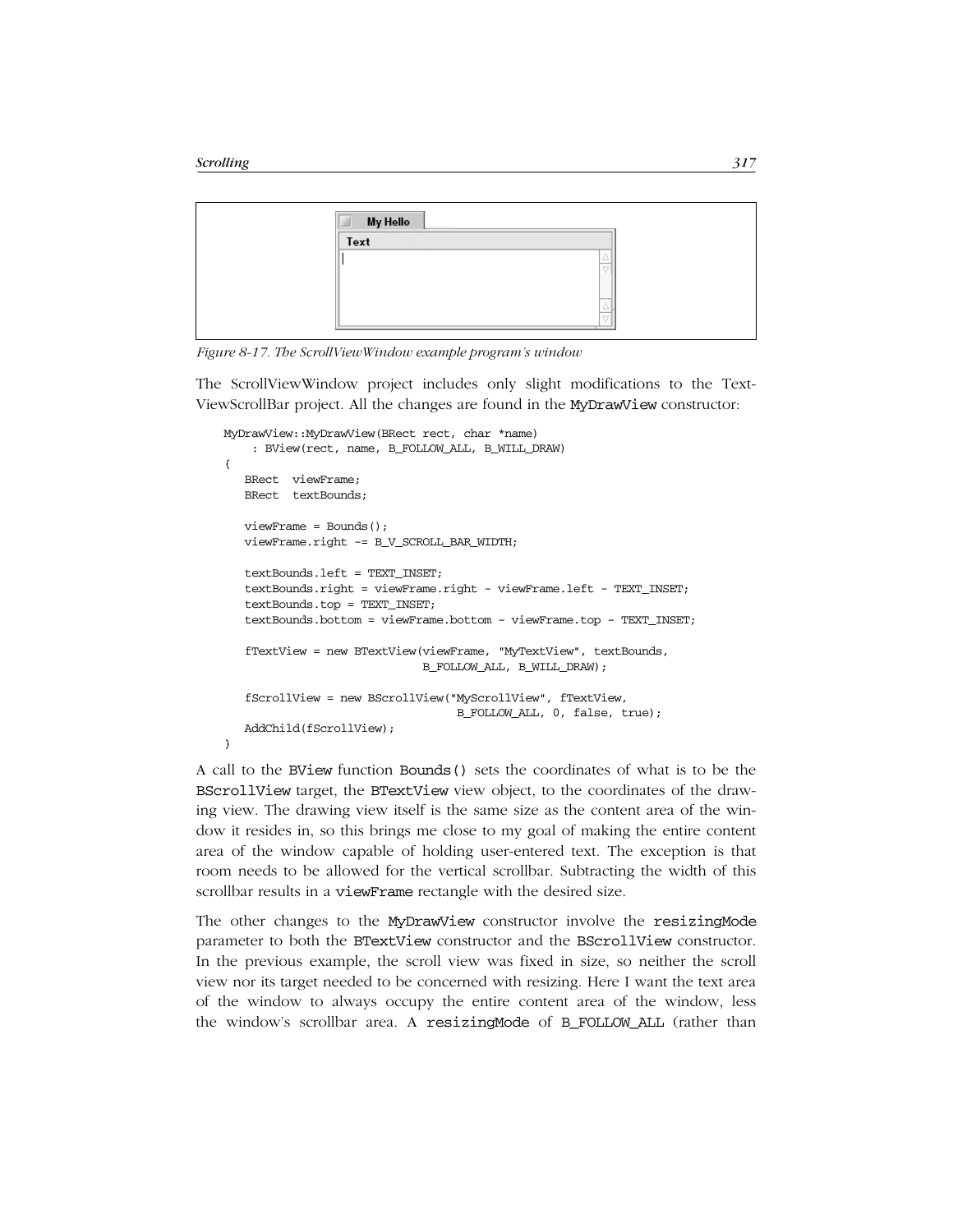B\_FOLLOW\_NONE) tells both the BScrollView object and its BTextView target that they should automatically resize themselves as the user changes the parent window's size.

### *Accessing a BScrollView scrollbar*

The BScrollView constructor lets you specify whether a BScrollView object should include a horizontal scrollbar, a vertical scrollbar, or both. The constructor is responsible for creating the appropriate number of BScrollBar objects and placing them within the BScrollView object. The BScrollView constructor gives each of its BScrollBar objects a default range of 0.0 to 1000.0. If the BScrollView object's target is a BTextView, these default minimum and maximum values always suffice—the BTextView object makes sure that the ranges of the scrollbars that target it are adjusted accordingly. If the BScrollView object's target is instead a view that holds graphics, you'll need to adjust the range of each scrollbar so that the user is guaranteed visual access to the entire target view.

This chapter's "Scrollbar range" section describes how to determine the range for a scrollbar to scroll graphics, as well as how to use the BScrollBar function SetRange() to set a scrollbar's minimum and maximum values. After determining the range a scroll view object's scrollbar should have, invoke the BScrollView function ScrollBar() to gain access to the scrollbar in question. Pass ScrollBar() the type of scrollbar (B\_HORIZONTAL or B\_VERTICAL) to access, and the routine returns the BScrollBar object. Then invoke that object's SetRange() function to reset its range. Here, access to the vertical scrollbar of a BScrollView object named theScrollView is gained, and the scrollbar's range is then set to a minimum of 0.0 and a maximum of 340.0:

```
BScrollBar *scrollBar;
```

```
scrollBar = theScrollView->ScrollBar(B_VERTICAL);
scrollBar->SetRange(0.0, 340.0);
```
### *Scrollbar access example project*

While topics such as the BStringView class and the BTextView class have made the display of text the focus of this chapter, I'll close with an example that demonstrates how to scroll a picture. The BScrollView class (covered later in this section) places no restrictions on what type of view is to be the designated target, so the differences between scrolling text and scrolling graphics are minimal. As shown in Figure 8-18, the ScrollViewPicture project demonstrates how to use a BPicture object as the target of a BScrollView object.

This example would work just fine with a very simple picture, such as one created by drawing a single large rectangle. I've opted to instead create a slightly more complex picture, and at the same time set up the project such that it's an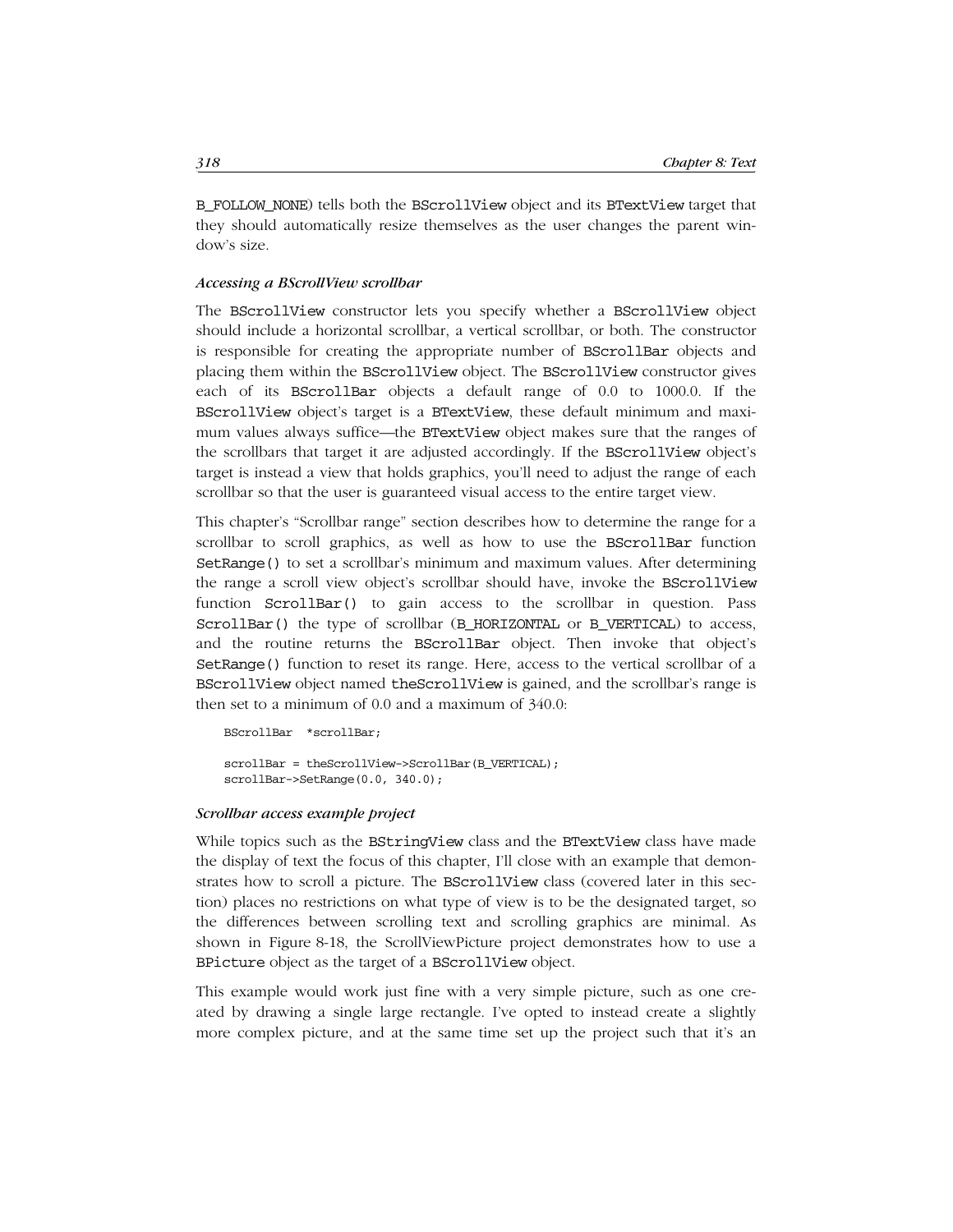

*Figure 8-18. The ScrollViewPicture example program's window*

easy task to make the picture far more complex. I've done that by creating a BView-derived class named MyPictureView. The declaration of this new class appears in the *MyPictureView.h* header file, while the implementations of the class member functions can be found in *MyPictureView.cpp*. Here's the MyPictureView declaration:

```
class MyPictureView : public BView {
    public:
                     MyPictureView(BRect frame, char *name);
     virtual void AttachedToWindow();
     virtual void Draw(BRect updateRect);
    private:
      BPicture *fPicture;
};
```
As you'll see in this example, a MyPictureView object will become the target of a BScrollView object. That means the MyPictureView class could include any number of graphics, and the scroll view object will view them all as a single entity. So while I've included a single BPicture data member in the MyPictureView, your BView-derived class could hold two, three, or three hundred pictures, along with other graphic data members such as polygons or bitmaps (see Chapter 5 for shape-drawing information and Chapter 10, *Files*, for bitmap details).

The AttachedToWindow() routine sets up the picture. Recall that such code can't appear in the constructor of the picture's parent view. That's because the BPicture definition relies on the current state of the picture's parent view, and the parent view's state isn't completely set up until the execution of AttachedToWindow().

```
void MyPictureView::AttachedToWindow()
{
    SetFont(be_bold_font);
    SetFontSize(12);
```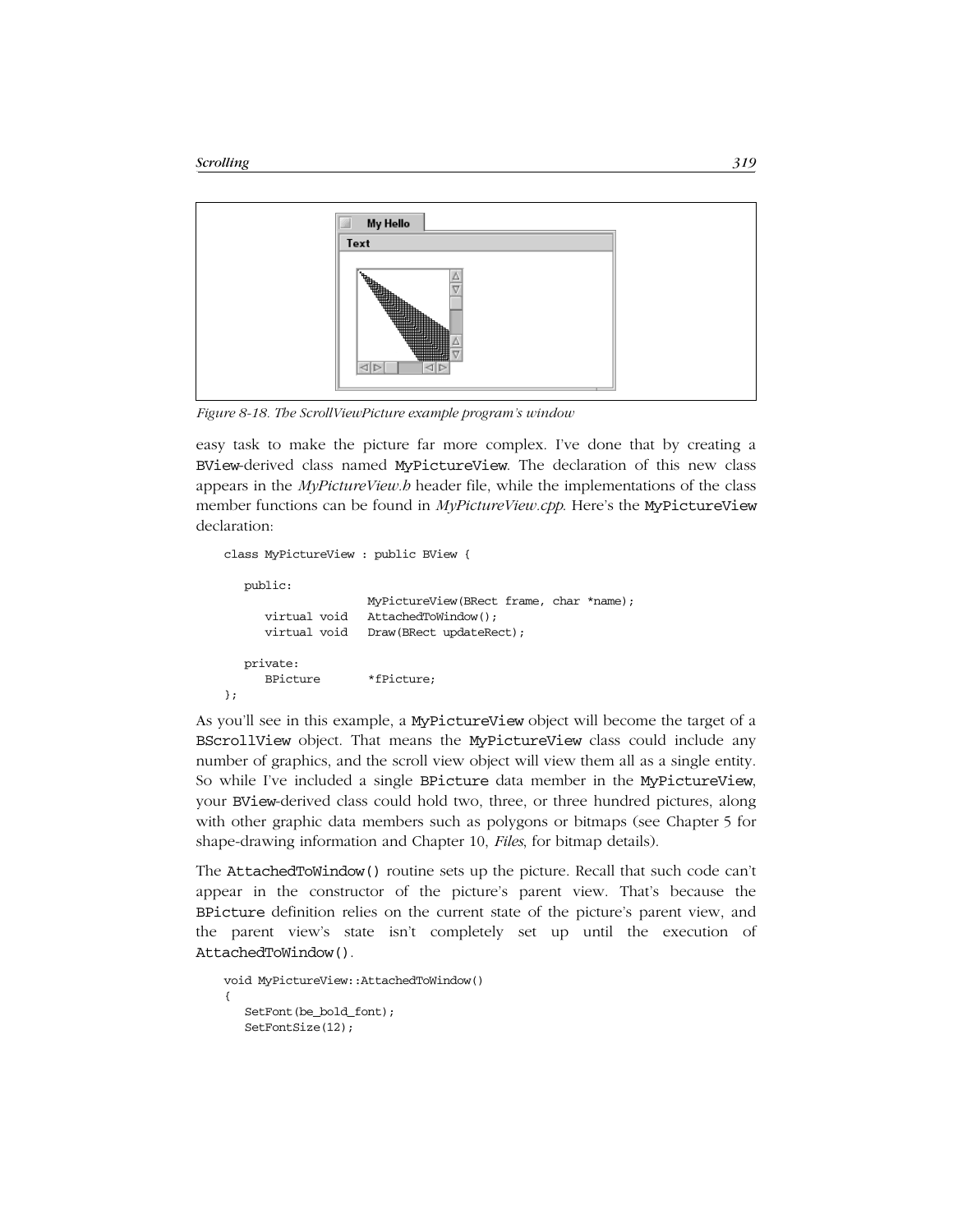```
 BeginPicture(new BPicture);
       BRect aRect;
       int32 i;
       for (i=0; i<100; i++) {
          aRect.Set(i*2, i*2, i*3, i*3);
          StrokeRect(aRect);
       }
    fPicture = EndPicture();
}
```


I mentioned earlier that your own BView class could contain more than one BPicture data member. Looking at the above version of AttachedToWindow(), you might think that's unnecessary because you can define a single BPicture object to include all the graphics a view needs. That may be the case—or it may not be. Your program might construct a BView-derived class by piecing together multiple BPicture objects. For instance, your application may give the user the opportunity to define a single large graphic by selecting numerous small pictures.

The BScrollView object will exist in a MyDrawView object, and will have a BScrollView object as its target. I've included MyPictureView and BScrollView data members in the MyDrawView class to keep track of these objects.

```
class MyDrawView : public BView {
   public:
                      MyDrawView(BRect frame, char *name);
       virtual void AttachedToWindow();
      virtual void Draw(BRect updateRect);
    private:
       MyPictureView *fPictureView;
       BScrollView *fScrollView;
};
```
The MyDrawView constructor begins by creating what will be the target view: fPictureView. Next, it creates a BScrollView object with fPictureView as the target. After adding the scroll view to the drawing view, the default ranges of the scroll view's two scrollbars are altered. Looking back at the MyPictureView version of AttachedToWindow(), you'll note that the BPicture object will be 300 pixels wide and 300 pixels high. Yet the width and height of the viewFrame rectangle that is to display this picture are each only 100 pixels. The difference in the actual size of the picture and the size of the rectangle the picture's displayed in is used in resetting the scrollbar ranges: